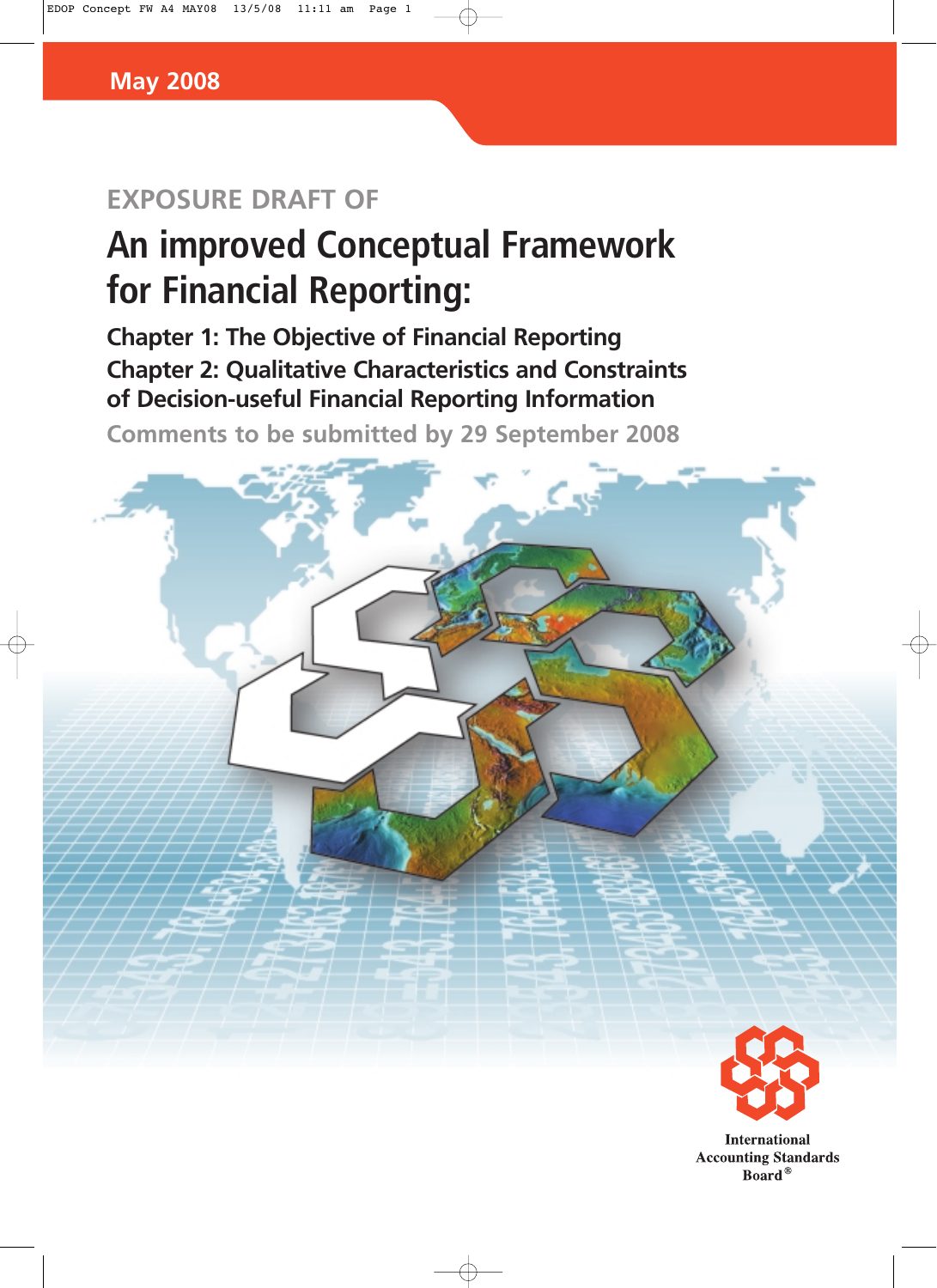**Exposure Draft**

# **AN IMPROVED CONCEPTUAL FRAMEWORK FOR FINANCIAL REPORTING:**

**Chapter 1 The Objective of Financial Reporting**

# **Chapter 2 Qualitative Characteristics and Constraints of Decision-useful Financial Reporting Information**

*Comments to be received by 29 September 2008*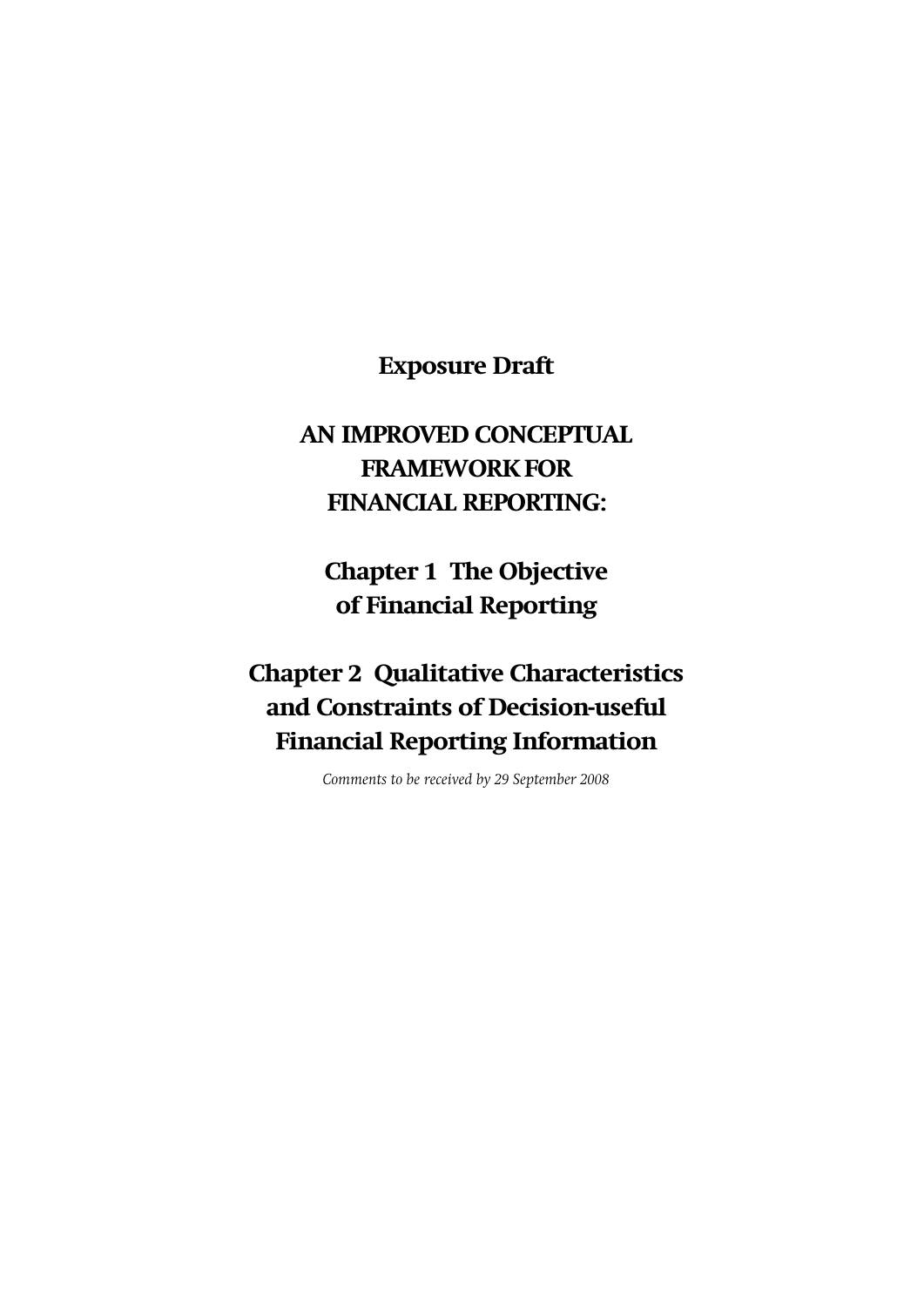This exposure draft of two chapters of an improved Conceptual Framework for Financial Reporting: Chapter 1 *The Objective of Financial Reporting* and Chapter 2 *Qualitative Characteristics and Constraints of Decision-useful Financial Reporting Information* is published by the International Accounting Standards Board (IASB) for comment only. The exposure draft has been prepared as part of a joint project by the IASB and the US Financial Accounting Standards Board and it sets out the boards' proposals for two chapters of their proposed common framework. The proposals may be modified in the light of the comments received before being issued in final form. Comments on the exposure draft and the Basis for Conclusions on the proposals should be submitted in writing so as to be received by **29 September 2008**. Respondents are asked to send their comments electronically to the IASB Website (www.iasb.org), using the 'Open to Comment' page.

All responses will be put on the public record unless the respondent requests confidentiality. However, such requests will not normally be granted unless supported by good reason, such as commercial confidence.

The IASB, the International Accounting Standards Committee Foundation (IASCF), the authors and the publishers do not accept responsibility for loss caused to any person who acts or refrains from acting in reliance on the material in this publication, whether such loss is caused by negligence or otherwise.

Copyright © 2008 IASCF®

ISBN: 978-1-905590-65-0

ISBN for complete publication (two parts including a discussion paper *Preliminary Views on an improved Conceptual Framework for Financial Reporting: The Reporting Entity*): 978-1-905590-67-4

All rights reserved. Copies of the draft chapters and the accompanying documents may be made for the purpose of preparing comments to be submitted to the IASB, provided such copies are for personal or intra-organisational use only and are not sold or disseminated and provided each copy acknowledges the IASCF's copyright and sets out the IASB's address in full. Otherwise, no part of this publication may be translated, reprinted or reproduced or utilised in any form either in whole or in part or by any electronic, mechanical or other means, now known or hereafter invented, including photocopying and recording, or in any information storage and retrieval system, without prior permission in writing from the IASCF.



The IASB logo/'Hexagon Device', '*e*IFRS', 'IAS', 'IASB', 'IASC', 'IASCF', 'IASs', 'IFRIC', 'IFRS', 'IFRSs', 'International Accounting Standards', 'International Financial Reporting Standards' and 'SIC' are Trade Marks of the IASCF.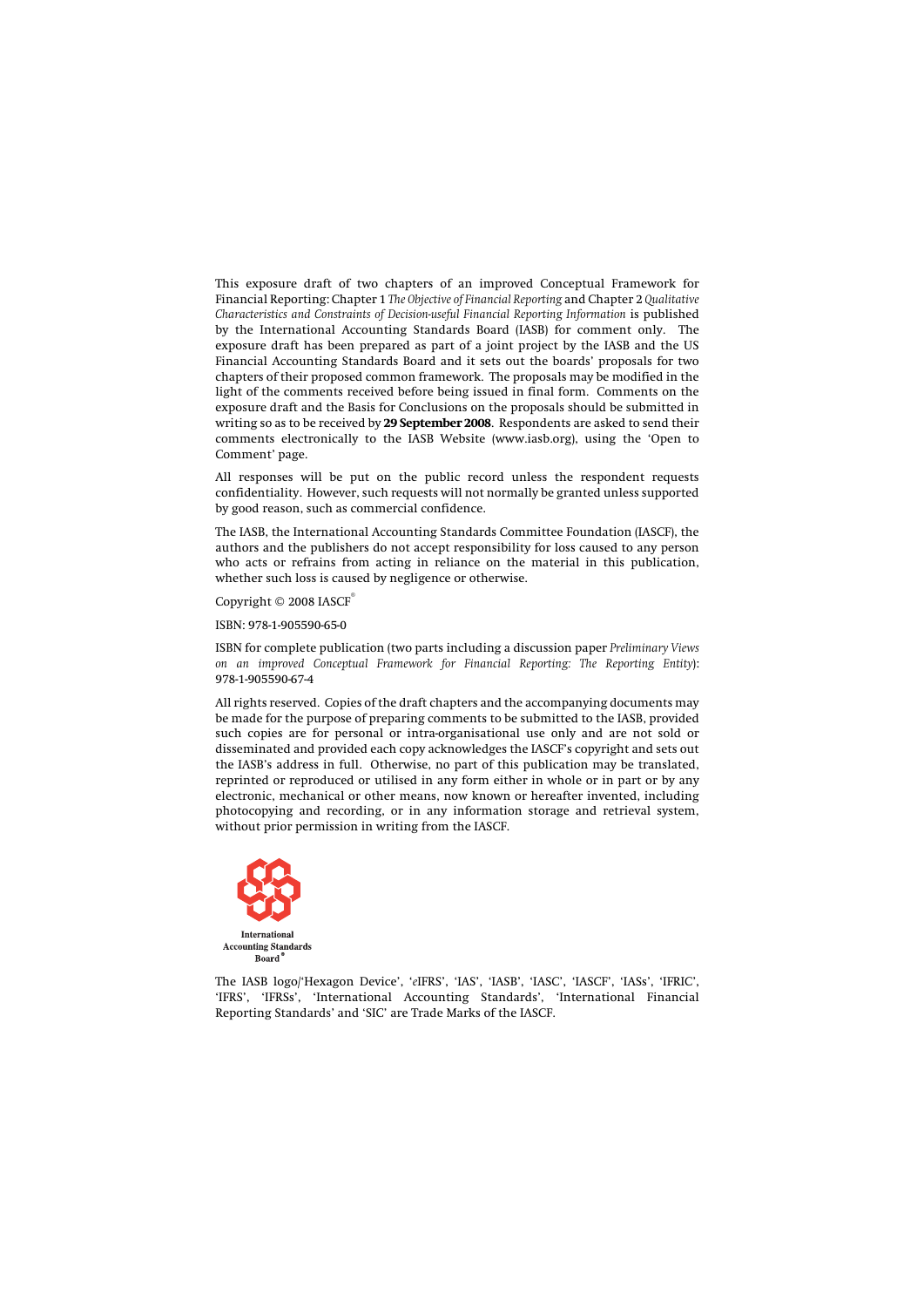# **CONTENTS**

| <b>INVITATION TO COMMENT</b>                                                                                                                                                                |                                       |
|---------------------------------------------------------------------------------------------------------------------------------------------------------------------------------------------|---------------------------------------|
| <b>PREFACE</b>                                                                                                                                                                              | P1-P16                                |
| Why the boards are reconsidering their frameworks                                                                                                                                           | <b>P4-P7</b>                          |
| Developing the common conceptual framework                                                                                                                                                  | P8-P11                                |
| Due process                                                                                                                                                                                 | <b>P12</b>                            |
| Authoritative status of the framework                                                                                                                                                       | P13-P16                               |
| <b>SUMMARY</b>                                                                                                                                                                              |                                       |
| <b>CHAPTER 1: THE OBJECTIVE OF FINANCIAL REPORTING</b>                                                                                                                                      |                                       |
| <b>INTRODUCTION</b>                                                                                                                                                                         | OB <sub>1</sub>                       |
| <b>OBJECTIVE OF GENERAL PURPOSE FINANCIAL REPORTING</b>                                                                                                                                     | <b>OB2-OB8</b>                        |
| General purpose financial reporting                                                                                                                                                         | <b>OB3-OB4</b>                        |
| Capital providers and the entity perspective                                                                                                                                                | <b>OB5–OB8</b>                        |
| <b>DECISION-USEFULNESS</b>                                                                                                                                                                  | <b>OB9-OB14</b>                       |
| Usefulness of financial reporting in assessing cash flow prospects                                                                                                                          | <b>OB10-OB11</b>                      |
| Usefulness of financial reporting in assessing stewardship                                                                                                                                  | <b>OB12</b>                           |
| Limitations of general purpose financial reporting                                                                                                                                          | <b>OB13-OB14</b>                      |
| <b>INFORMATION ABOUT AN ENTITY'S RESOURCES, CLAIMS ON</b><br>THOSE RESOURCES AND CHANGES IN RESOURCES AND CLAIMS                                                                            | OB15-OB24                             |
| Economic resources and claims on them                                                                                                                                                       | <b>OB16-OB17</b>                      |
| Changes in economic resources and claims on them                                                                                                                                            | OB18-OB24                             |
| Changes in resources and claims resulting<br>from financial performance<br>Financial performance reflected by accrual accounting<br>Financial performance reflected by cash flow accounting | OB19<br>OB20-OB22<br>OB <sub>23</sub> |
| Changes in resources and claims not resulting<br>from financial performance                                                                                                                 | OB24                                  |
| <b>MANAGEMENT'S EXPLANATIONS</b>                                                                                                                                                            | <b>OB25</b>                           |
| <b>BASIS FOR CONCLUSIONS ON DRAFT CHAPTER 1</b>                                                                                                                                             | BC1.1-BC1.40                          |

paragraphs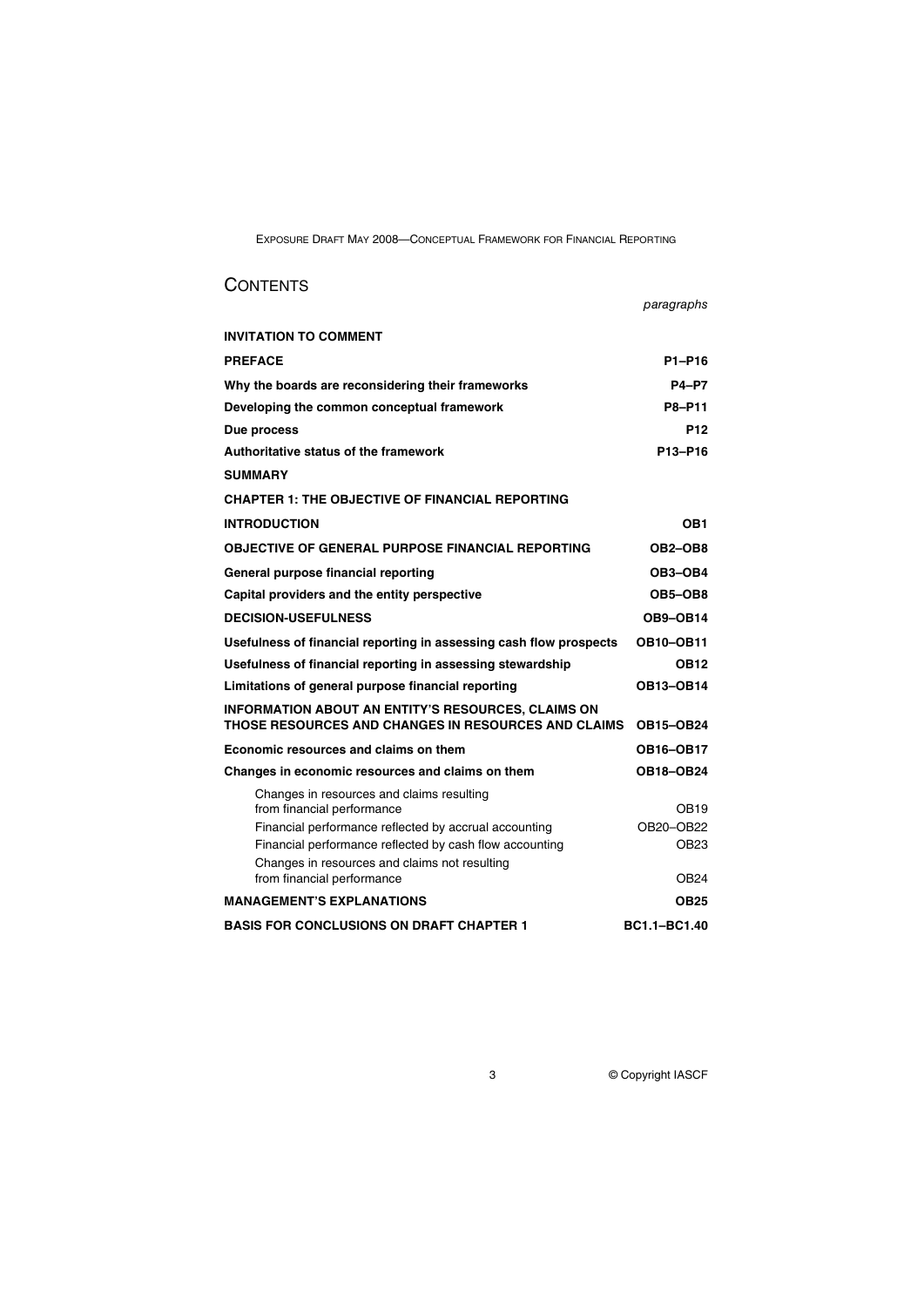# **CHAPTER 2: QUALITATIVE CHARACTERISTICS AND CONSTRAINTS OF DECISION-USEFUL FINANCIAL REPORTING INFORMATION INTRODUCTION** QC1 **FUNDAMENTAL QUALITATIVE CHARACTERISTICS QC2–QC14 Relevance QC3–QC6 Faithful representation QC7–QC11 Application of the fundamental qualitative characteristics QC12–QC14 ENHANCING QUALITATIVE CHARACTERISTICS QC15–QC26 Comparability QC16–QC19 Verifiability QC20–QC21 Timeliness QC22 Understandability QC23–QC24 Application of the enhancing qualitative characteristics QC25–QC26 CONSTRAINTS ON FINANCIAL REPORTING QC27–QC33 Materiality QC28 Cost QC29–QC31 Application of the constraints on financial reporting QC32–QC33** BASIS FOR CONCLUSIONS ON DRAFT CHAPTER 2 BC2.1-BC2.64 **APPENDIX**

**Proposed amendments to the** *Framework for the Preparation and Presentation of Financial Statements*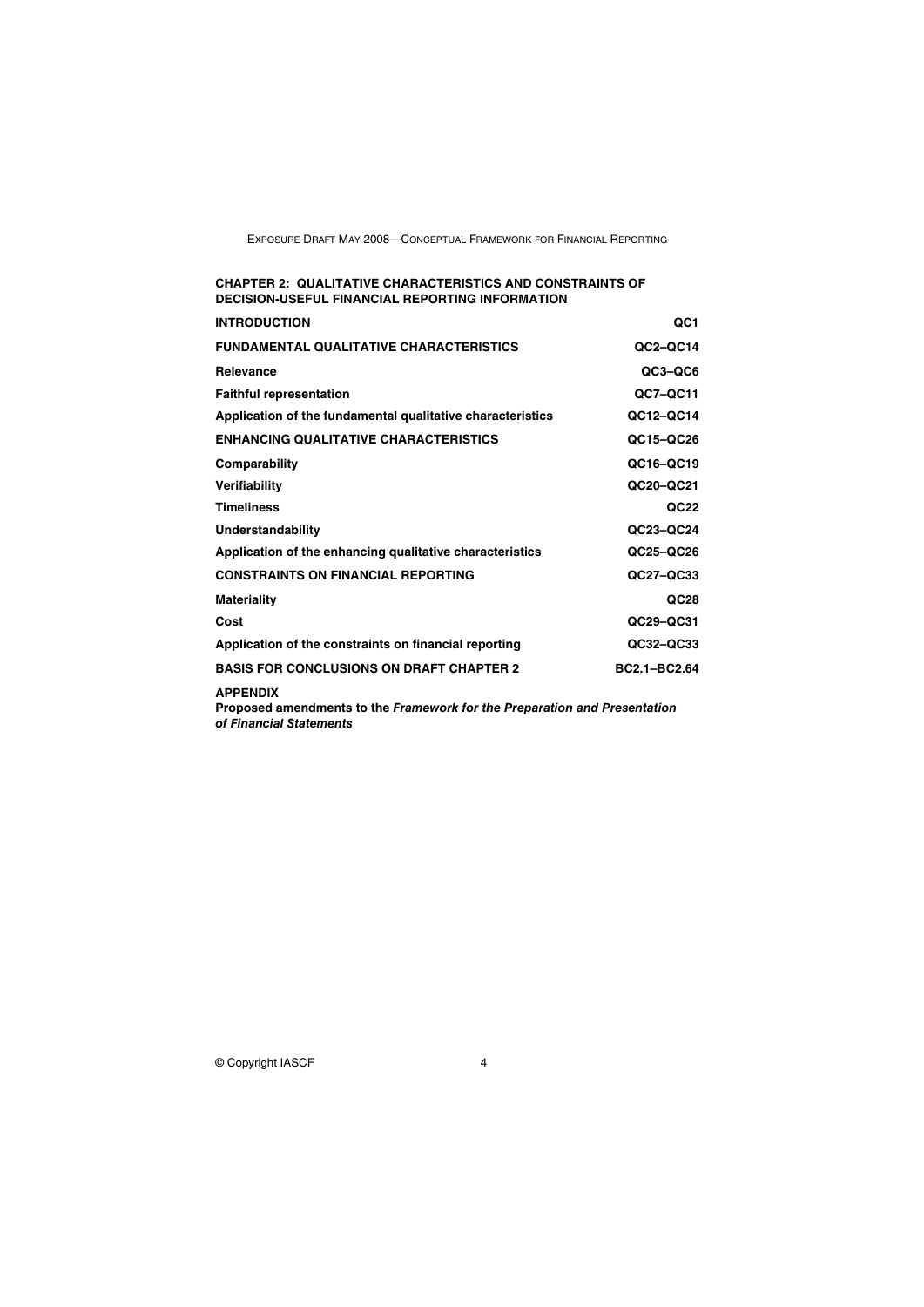# **Invitation to comment**

The International Accounting Standards Board (IASB) and the US Financial Accounting Standards Board (FASB) invite comments on all matters in this exposure draft. Comments are most helpful if they:

- (a) indicate the specific paragraph or paragraphs to which the comments relate
- (b) contain a clear rationale
- (c) include any alternative the boards should consider.

Respondents should submit one comment letter to either the IASB or the FASB. The boards will share and consider jointly all comment letters received.

Respondents must submit comments in writing by 29 September 2008.

Respondents are also invited to comment on the following questions.

# **Chapter 1** *The objective of financial reporting*

Chapter 1 describes the objective of financial reporting, the primary user group to which financial reporting is directed, the types of decisions made by that group and the financial information useful to that group in making those decisions.

- 1 The boards decided that an entity's financial reporting should be prepared from the perspective of the entity (entity perspective) rather than the perspective of its owners or a particular class of owners (proprietary perspective). (See paragraphs OB5–OB8 and paragraphs BC1.11–BC1.17.) Do you agree with the boards' conclusion and the basis for it? If not, why?
- 2 The boards decided to identify present and potential capital providers as the primary user group for general purpose financial reporting. (See paragraphs OB5–OB8 and paragraphs BC1.18–BC1.24.) Do you agree with the boards' conclusion and the basis for it? If not, why?
- 3 The boards decided that the objective should be broad enough to encompass all the decisions that equity investors, lenders and other creditors make in their capacity as capital providers, including resource allocation decisions as well as decisions made to protect and enhance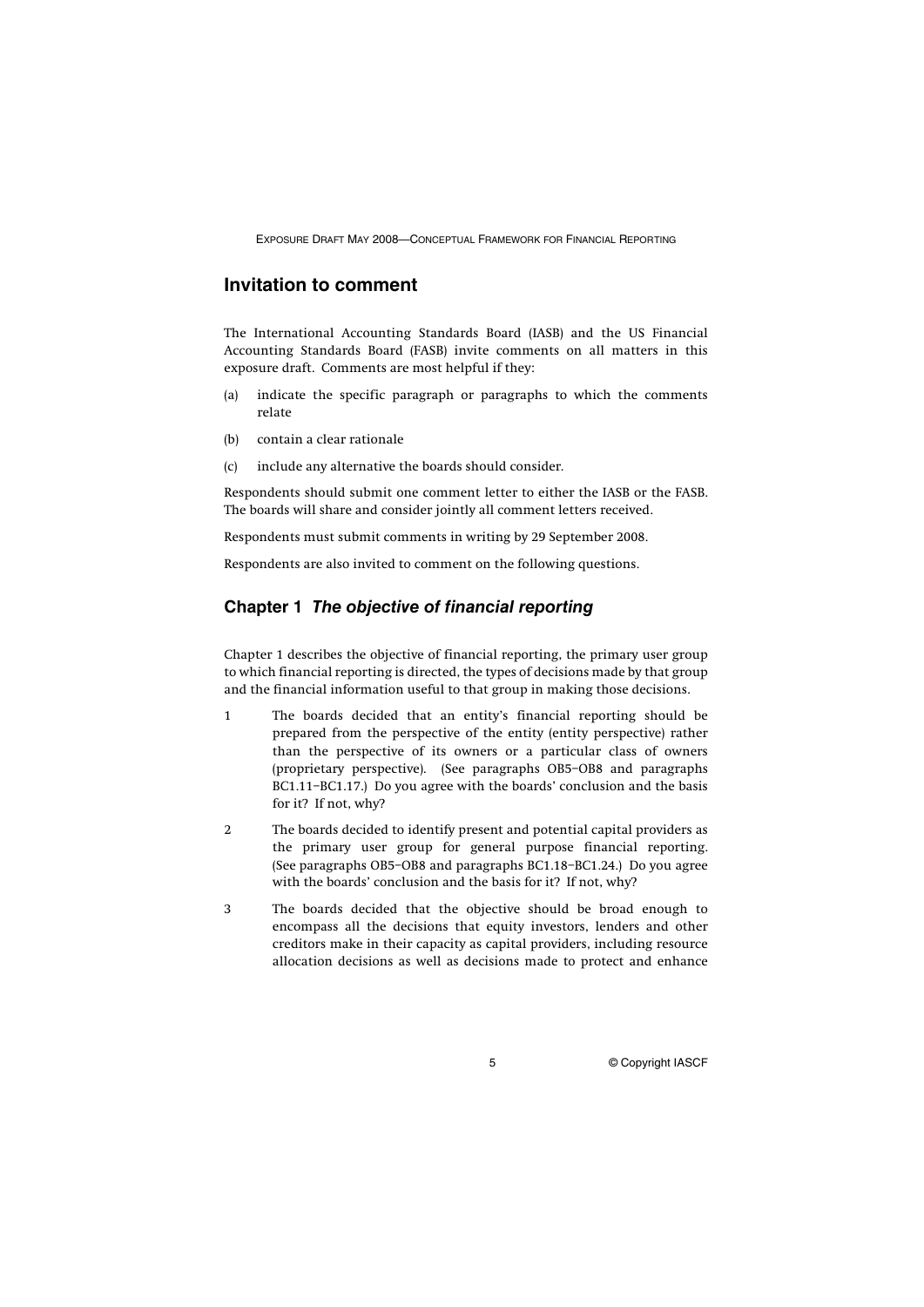their investments. (See paragraphs OB9–OB12 and paragraphs BC1.24– BC1.30.) Do you agree with that objective and the boards' basis for it? If not, why? Please provide any alternative objective that you think the boards should consider.

# **Chapter 2** *Qualitative characteristics and constraints of decision-useful financial reporting information*

Chapter 2 describes the qualitative characteristics that make financial information useful. The qualitative characteristics are complementary concepts but can be distinguished as fundamental and enhancing based on how they affect the usefulness of information. Providing financial reporting information is also subject to two pervasive constraints—materiality and cost. Are the distinctions fundamental and enhancing qualitative characteristics and pervasive constraints of financial reporting—helpful in understanding how the qualitative characteristics interact and how they are applied in obtaining useful financial reporting information? If not, why?

- 1 Do you agree that:
	- (a) *relevance* and *faithful representation* are fundamental qualitative characteristics? (See paragraphs QC2–QC15 and BC2.3–BC2.24.) If not, why?
	- (b) *comparability*, *verifiability*, *timeliness* and *understandability* are enhancing qualitative characteristics? (See paragraphs QC17–QC35 and BC2.25–BC2.35.) If not, why?
	- (c) *materiality* and *cost* are pervasive constraints? (See QC29–QC32 and BC2.60–2.66.) If not, why? Is the importance of the pervasive constraints relative to the qualitative characteristics appropriately represented in Chapter 2?
- 2 The boards have identified two fundamental qualitative characteristics *relevance* and *faithful representation*:
	- (a) Financial reporting information that has *predictive value* or *confirmatory value* is relevant.
	- (b) Financial reporting information that is *complete*, *free from material error* and *neutral* is said to be a faithful representation of an economic phenomenon.
		- (i) Are the fundamental qualitative characteristics appropriately identified and sufficiently defined for them to be consistently understood? If not, why?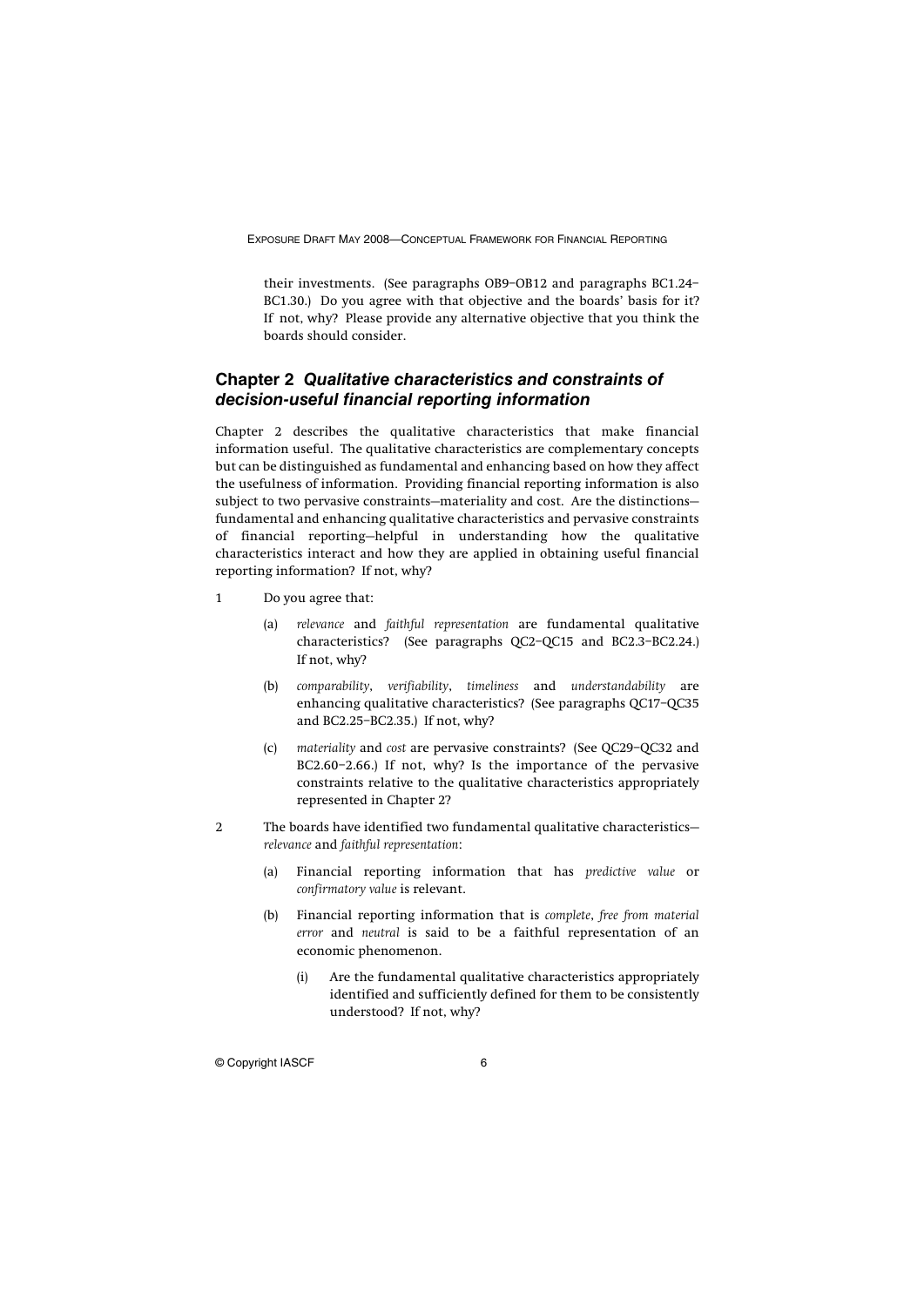- (ii) Are the components of the fundamental qualitative characteristics appropriately identified and sufficiently defined for them to be consistently understood? If not, why?
- 3 Are the enhancing qualitative characteristics (*comparability*, *verifiability*, *timeliness* and *understandability*) appropriately identified and sufficiently defined for them to be consistently understood and useful? If not, why?
- 4 Are the pervasive constraints (*materiality* and *cost*) appropriately identified and sufficiently defined for them to be consistently understood and useful? If not, why?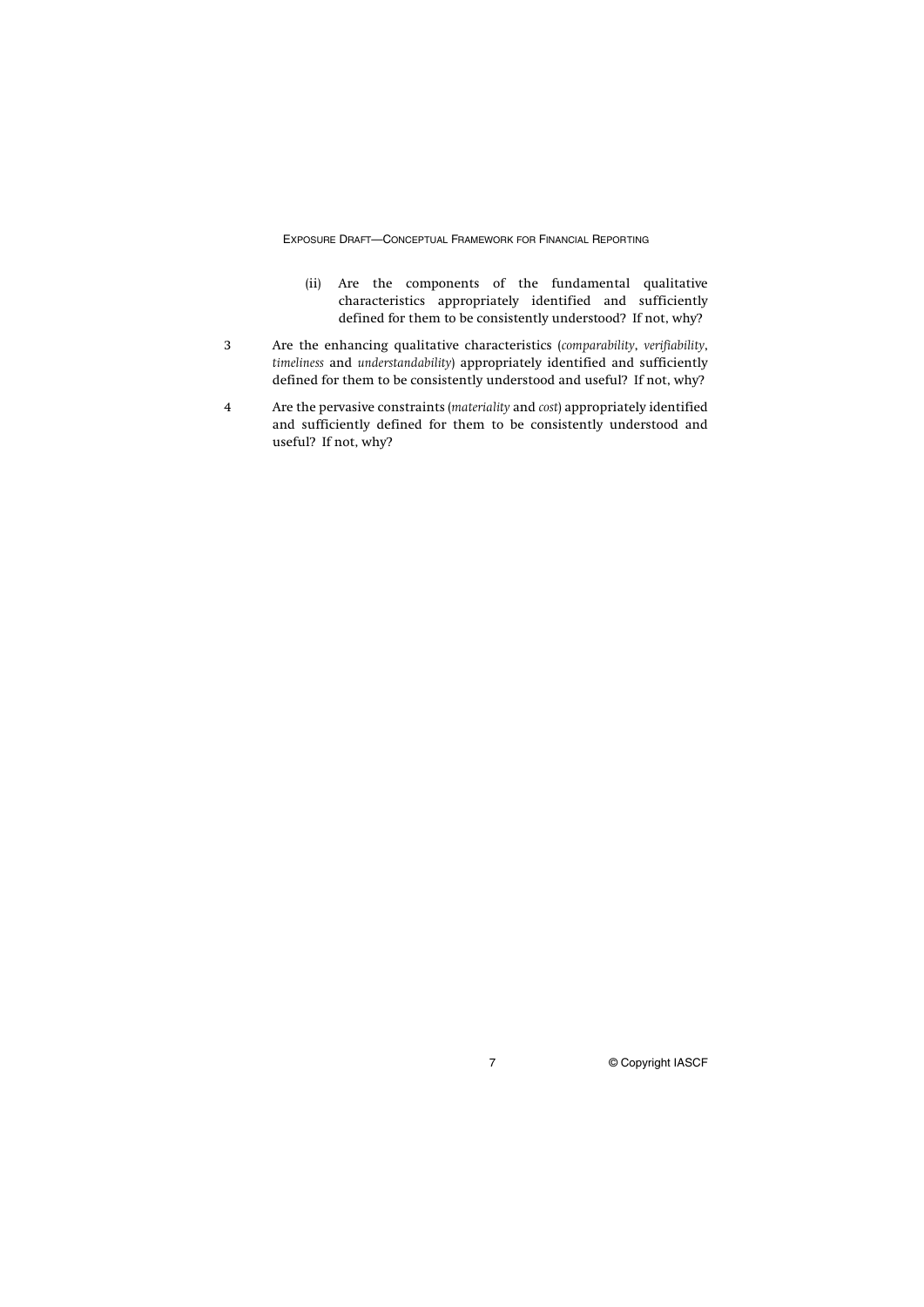# **Preface**

- P1 In July 2006 the US Financial Accounting Standards Board (FASB) and the International Accounting Standards Board (IASB) jointly published a discussion paper *Preliminary Views on an improved Conceptual Framework for Financial Reporting: The Objective of Financial Reporting and Qualitative Characteristics of Decision-useful Financial Reporting Information*. That paper was the first in a series of publications jointly developed by the boards as part of a project to develop a common conceptual framework for financial reporting.
- P2 The boards received 179 responses related to that discussion paper. At their meetings in 2007 the boards considered the issues raised by respondents. This exposure draft is the product of the boards' redeliberations of the issues being addressed in the first phase of the project and consideration of responses to the discussion paper.
- P3 Both the FASB and the IASB have published this common exposure draft for public comment. It relates to one part of the boards' broader conceptual framework. The boards expect to publish other discussion papers and exposure drafts to seek comments on other parts of what will ultimately be an improved conceptual framework for financial reporting. The boards share the ultimate goal of adopting the improved framework as a replacement of their existing frameworks.

# **Why the boards are reconsidering their frameworks**

- P4 A common goal of the boards—a goal shared by their constituents—is for their standards to be clearly based on consistent principles. To be consistent, principles must be rooted in fundamental concepts rather than a collection of conventions. To consistently achieve useful financial reporting, the body of standards taken as a whole and the application of those standards should be based on a framework that is sound, comprehensive and internally consistent.
- P5 The IASB's *Framework for the Preparation and Presentation of Financial Statements* and the FASB's Concepts Statements articulate concepts that go a long way towards being an adequate foundation for consistent standards, and the boards have used them for that purpose. For example, the bases for conclusions on most of the boards' standards discuss how their conclusions are derived from the applicable concepts.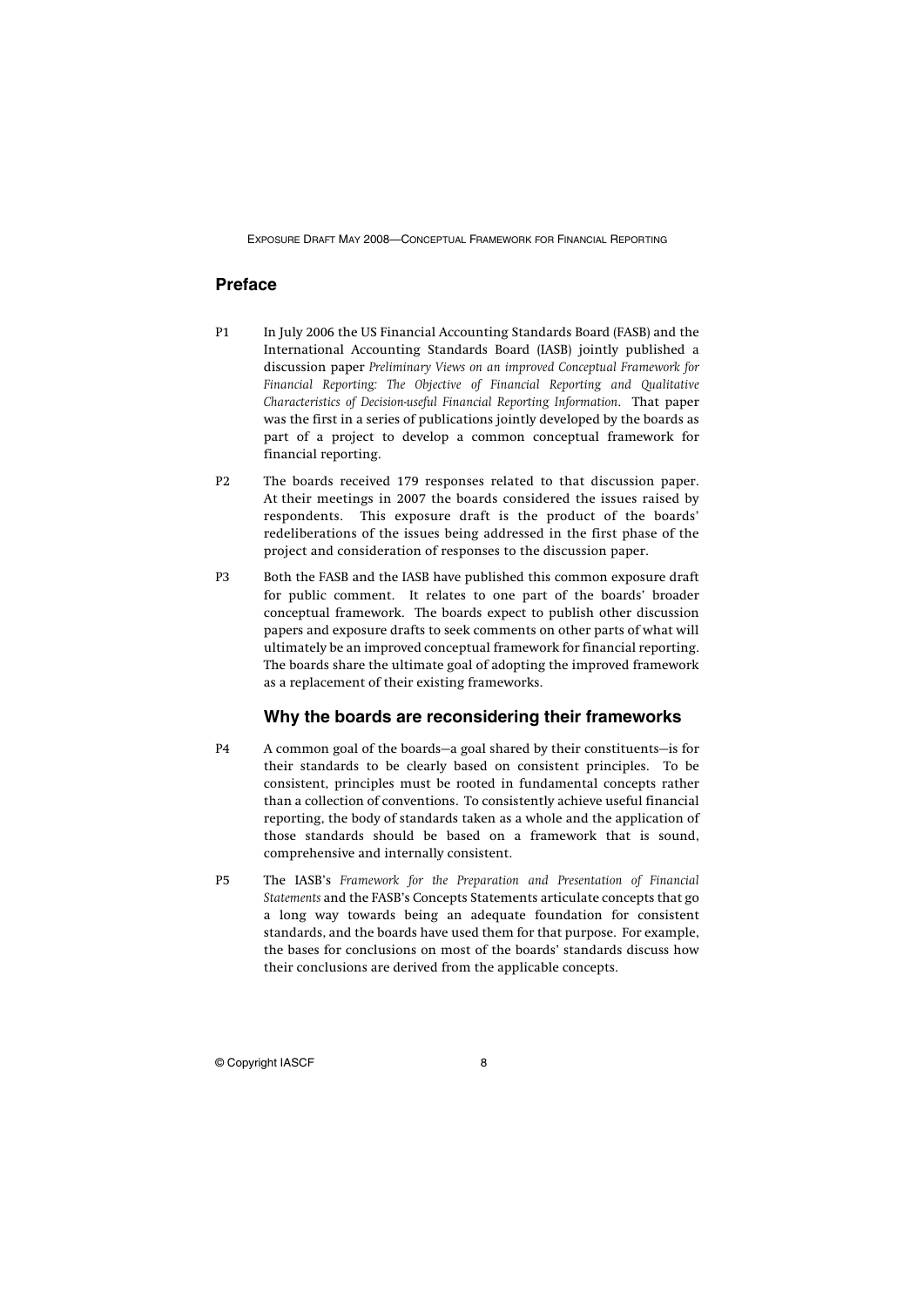- P6 Another common goal of the boards is the convergence of their standards. The boards are more closely aligning their agendas to achieve convergence in future standards, but they will encounter difficulties in doing that if they base their decisions on different frameworks.
- P7 To provide the best foundation for developing principle-based common standards, the boards have undertaken a joint project to develop a common and improved conceptual framework. The goals for the project include updating and refining the existing concepts to reflect changes in markets, business practices and the economic environment that occurred in the two or more decades since the concepts were developed. The boards also intend to improve some parts of the existing frameworks, such as recognition and measurement, as well as to fill some gaps in the frameworks. For example, neither framework includes a robust concept of a reporting entity.

# **Developing the common conceptual framework**

- P8 The boards concluded that a comprehensive reconsideration of all concepts would not be an efficient use of their resources. Many aspects of their frameworks are consistent with each other and do not seem to need fundamental revision. Instead, the boards adopted an approach that focuses mainly on improving their existing frameworks and achieving their convergence, giving priority to issues that are likely to yield standard-setting benefits in the near term. When completed, the common framework will be a single document (like the IASB's *Framework*) rather than a series of Concepts Statements (like the FASB's conceptual framework).
- P9 The boards decided to focus initially on concepts applicable to business entities in the private sector. Once concepts for those entities are developed, the boards will consider the applicability of those concepts to financial reporting by other entities, such as not-for-profit entities in the private sector and, in some jurisdictions, business entities in the public (governmental) sector.
- P10 Four phases of the conceptual framework project are currently active. In this phase, the boards are considering conceptual matters relating to the objective of financial reporting and the qualitative characteristics of financial reporting information. Other active phases are considering many conceptual matters, such as:
	- (a) definitions of elements of financial statements
	- (b) the unit of account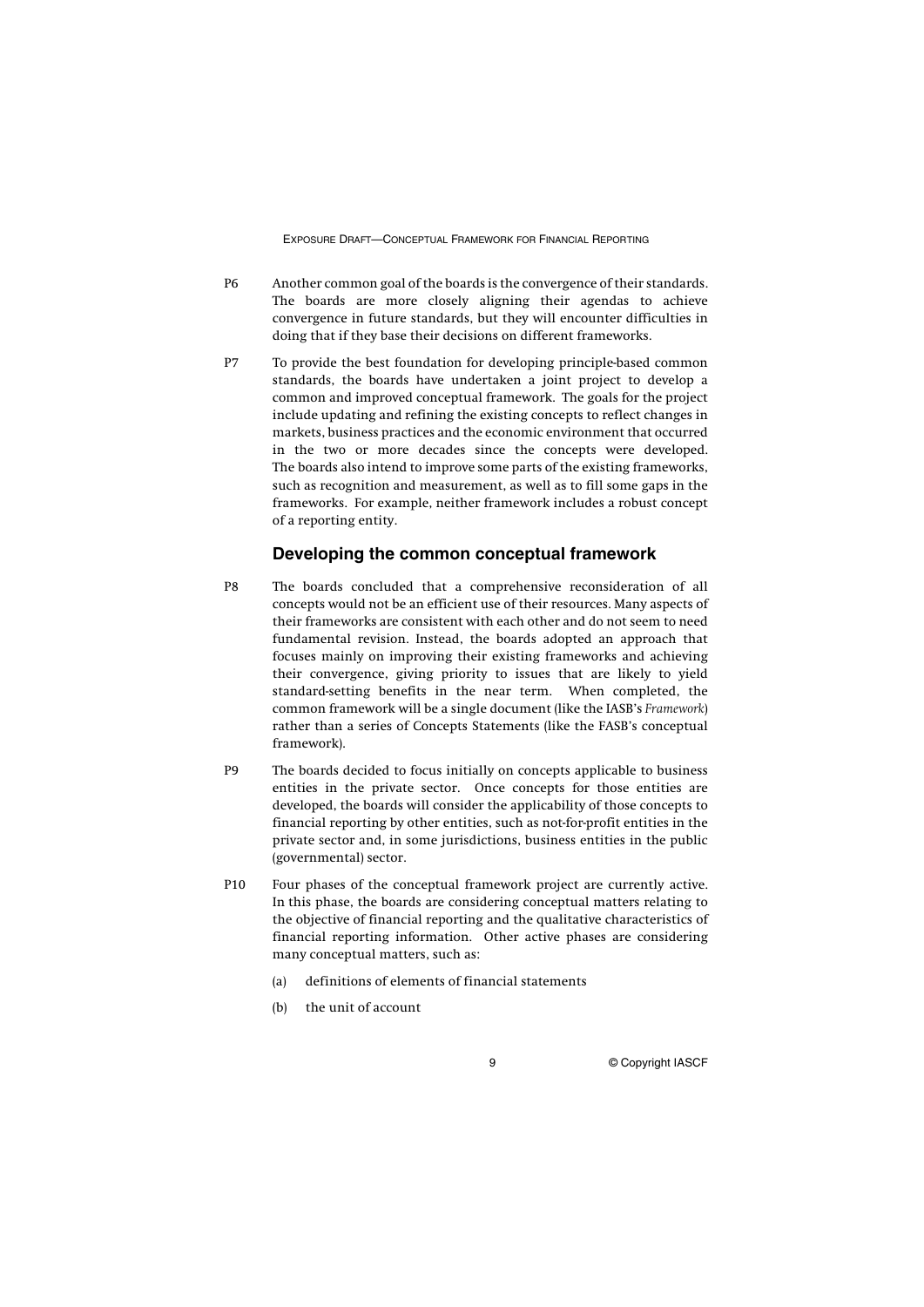- (c) recognition and derecognition of elements of financial statements
- (d) initial and subsequent measurement of elements in financial statements
- (e) the concept of a reporting entity.
- P11 The boards will consider in later phases matters of financial statement presentation and disclosure and, as discussed above, the applicability of the concepts in earlier phases to other types of entities.

#### **Due process**

P12 As part of their due process, the boards plan to consult interested parties by publishing common discussion papers and exposure drafts on each of the proposed chapters of the common and improved framework. The boards may also consult by publishing other due process documents to seek views on particular issues before developing preliminary views on those issues. The boards also expect to continue to consult in other ways, such as through discussions with the IASB's Standards Advisory Council and the FASB's Financial Accounting Standards Advisory Council, and in round-table and other meetings with interested parties.

#### **Authoritative status of the framework**

P13 At present, an entity preparing financial statements under International Financial Reporting Standards (IFRSs) is required to consider the IASB *Framework* when there is no standard or interpretation that specifically applies to a transaction, other event or condition or that deals with a similar and related issue.\* There is no similar requirement for entities preparing financial statements in accordance with existing US generally accepted accounting principles (GAAP). The FASB's Concepts Statements have the same authoritative status as accounting textbooks, handbooks and articles, and a lower authoritative status than practices that are widely recognised and prevalent either generally or in the industry.<sup>†</sup>

<sup>\*</sup> IAS 8 *Accounting Policies, Changes in Accounting Estimates and Errors*, paragraphs 10 and 11.

<sup>†</sup> FASB Statement No. 162 *The Hierachy of Generally Accepted Accounting Principles*, paragraphs 4 and 5. Statement 162 is not yet effective as of publication of this exposure draft but is expected to be effective before the final version of this Conceptual Framework for Financial Reporting.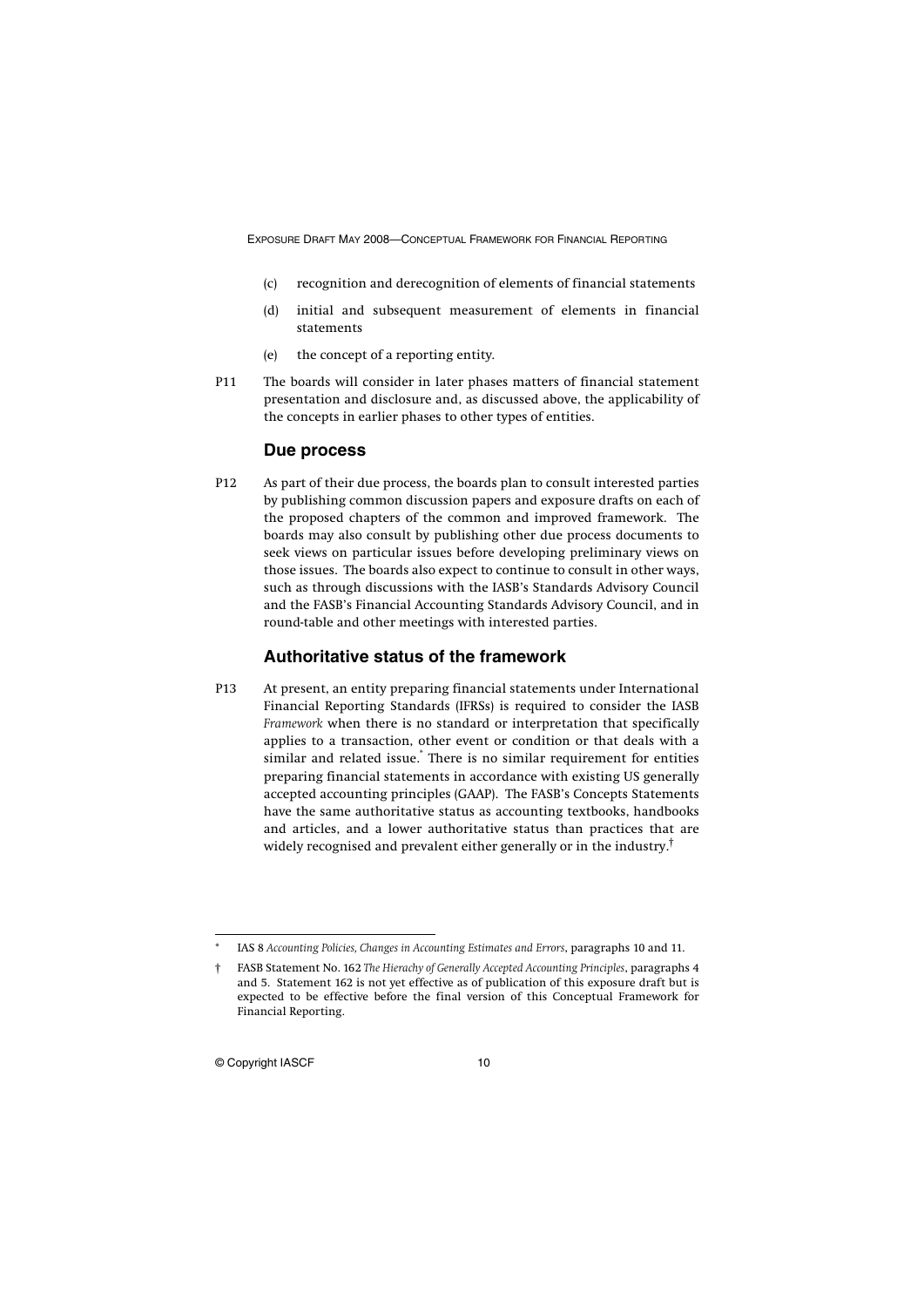- P14 The boards have not reached a common conclusion on the authoritative status of the common conceptual framework; however, both have decided that the common conceptual framework will not have the same status as financial reporting standards. In particular, the common framework will not override those standards. Some existing standards may be inconsistent with the common framework. The boards will reconsider those standards to the extent that the discrepancies meet the criteria for adding a project to their agendas.
- P15 The boards have also decided that each board, within the context of its respective current hierarchy, will finalise the common framework as parts (chapters) are completed. However, later phases of the project may include consequential amendments to parts of the framework that were completed in earlier phases. Furthermore, the boards note that their decision on how to finalise the common conceptual framework may need to be readdressed when they discuss the placement of the framework within their respective hierarchies.
- P16 The FASB has decided that the authoritative status of the framework within the US GAAP hierarchy should be considered once the framework is closer to being substantially complete. However, for the purposes of providing comments on this exposure draft, and on other discussion papers and exposure drafts published by the boards during their joint conceptual framework project, respondents should assume that the framework's authoritative status will be elevated in the US GAAP hierarchy to be comparable to the status of the *Framework* in IFRSs.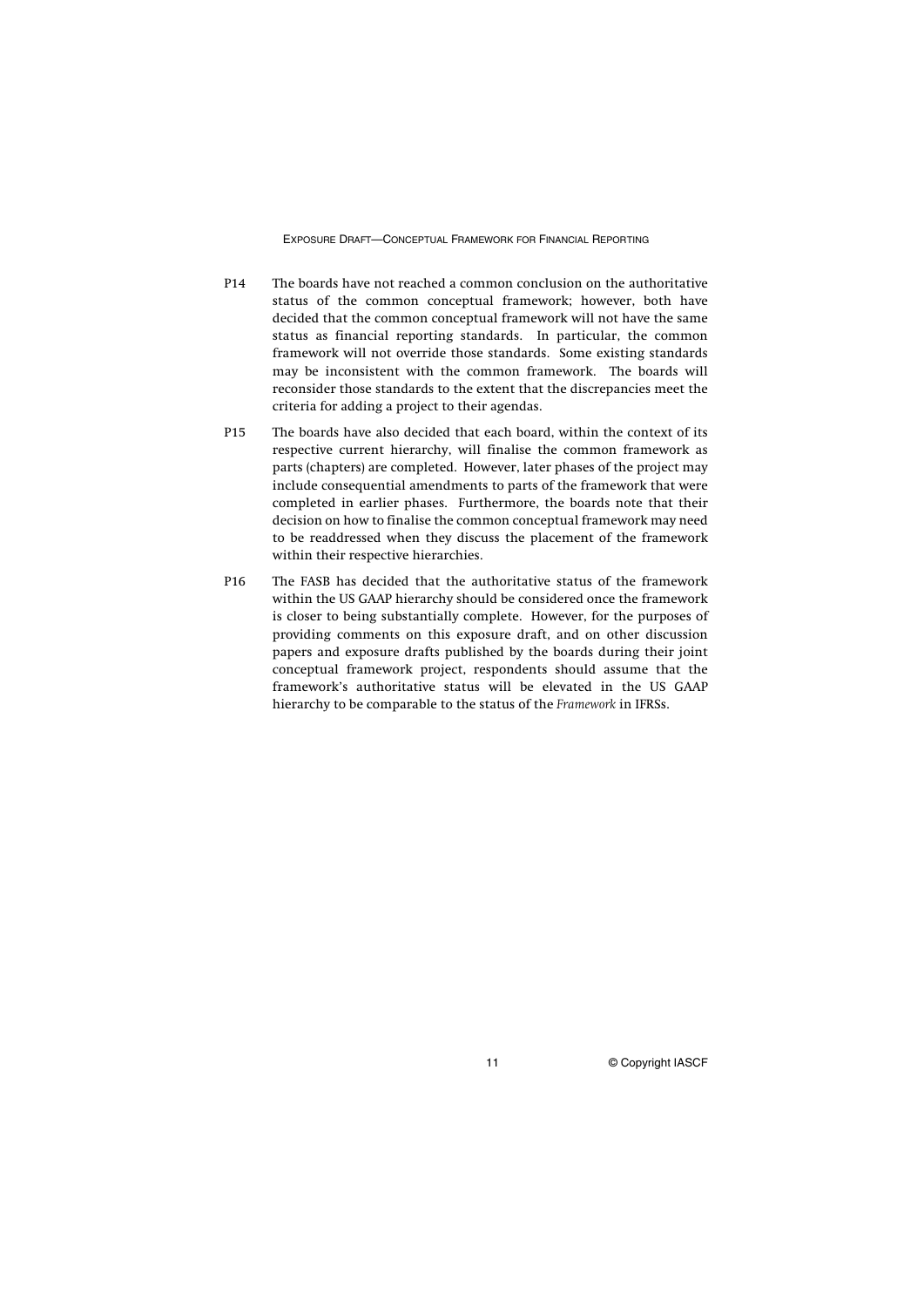# **Summary**

# **Introduction to the Framework**

S1 The [draft] Conceptual Framework for Financial Reporting establishes the concepts that underlie financial reporting. The framework is a coherent system of concepts that flow from an objective. The objective of financial reporting is the foundation of the framework. The other concepts provide guidance on identifying the boundaries of financial reporting; selecting the transactions, other events and circumstances to be represented; how they should be recognised and measured (or disclosed); and how they should be summarised and communicated in financial reports.

# **Chapter 1 The objective of financial reporting**

S2 The objective of general purpose financial reporting is to provide financial information about the reporting entity that is useful to present and potential equity investors, lenders and other creditors in making decisions in their capacity as capital providers. Capital providers are the primary users of financial reporting. To accomplish the objective, financial reports should communicate information about an entity's economic resources, claims on those resources, and the transactions and other events and circumstances that change them. The degree to which that financial information is useful will depend on its qualitative characteristics.

# **Chapter 2 Qualitative characteristics and constraints of decision-useful financial reporting information**

S3 Qualitative characteristics are the attributes that make financial reporting information useful. The qualitative characteristics are complementary concepts that each contribute to the usefulness of financial reporting information. However, for analysis purposes it is helpful to distinguish the qualitative characteristics as either fundamental or enhancing, depending on how they affect the usefulness of information. Providing useful financial reporting information is limited by two pervasive constraints on financial reporting—materiality and cost.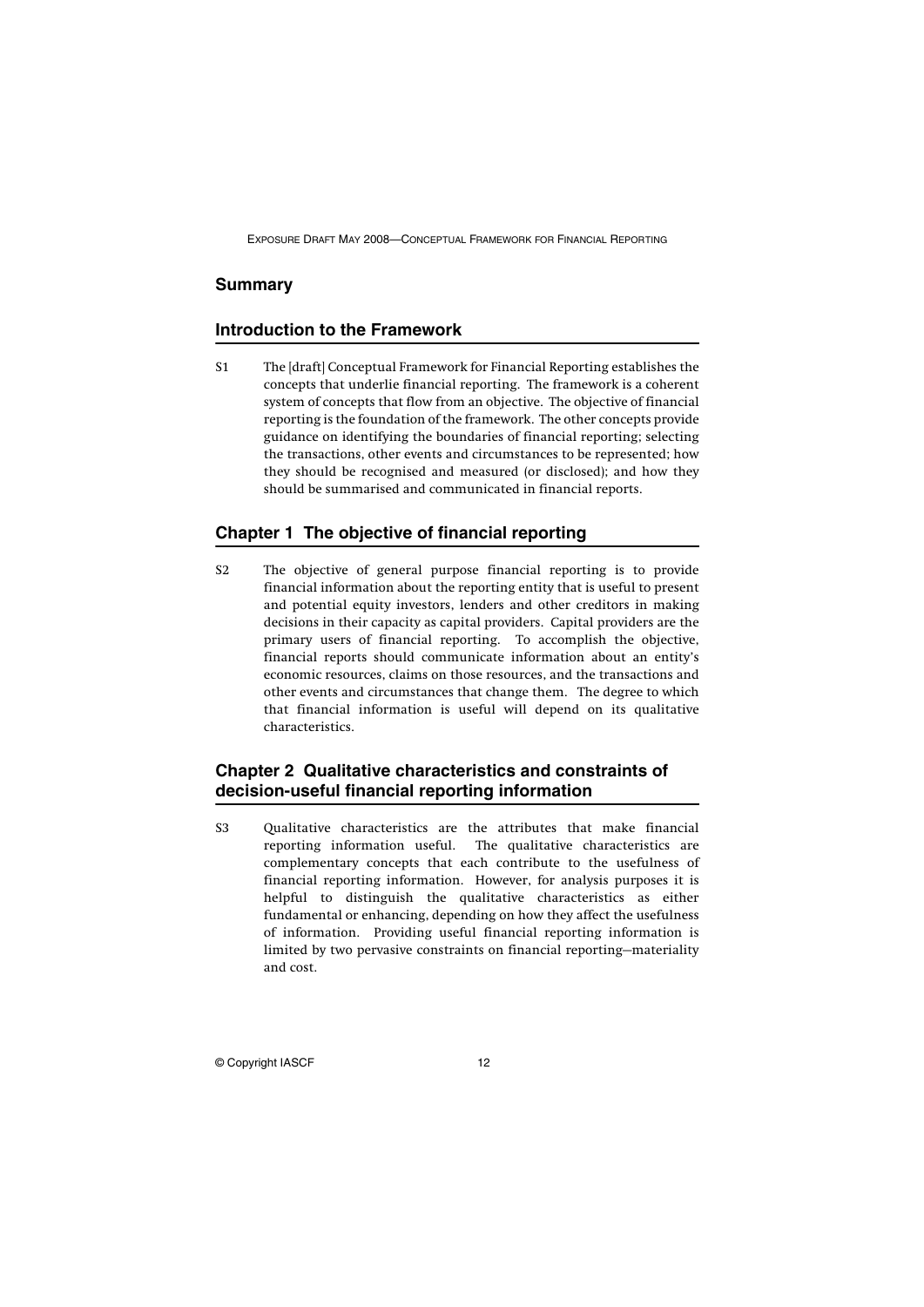- S4 Fundamental qualitative characteristics distinguish useful financial reporting information from information that is not useful or is misleading. For financial information to be useful, it must possess the two fundamental qualitative characteristics—relevance and faithful representation. Relevant information is capable of making a difference in decision making by virtue of its predictive or confirmatory value. Financial reporting information is a faithful representation if it depicts the substance of an economic phenomenon completely, neutrally and without material error.
- S5 Financial reporting information may have varying degrees of usefulness to different capital providers. Enhancing qualitative characteristics distinguish more useful information from less useful information. They enhance the decision-usefulness of financial reporting information that is relevant and faithfully represented. Enhancing qualitative characteristics (comparability, verifiability, timeliness and understandability) should be maximised to the extent possible. However, the enhancing qualitative characteristics, either individually or in concert with each other, cannot make information useful for decisions if that information is irrelevant or not faithfully represented.
- S6 Comparable information enables users to identify similarities in and differences between two sets of economic phenomena. Verifiable information lends credibility to the assertion that financial reporting information represents the economic phenomena that it purports to represent. Timeliness provides information to decision makers when it has the capacity to influence decisions. Understandability is the quality of information that enables users to comprehend its meaning.
- S7 Providing useful financial reporting information is limited by two pervasive constraints, *materiality* and *cost*. Information is material if its omission or misstatement could influence the decisions that users make on the basis of an entity's financial information. The benefits of providing financial reporting information should justify the costs of providing that information.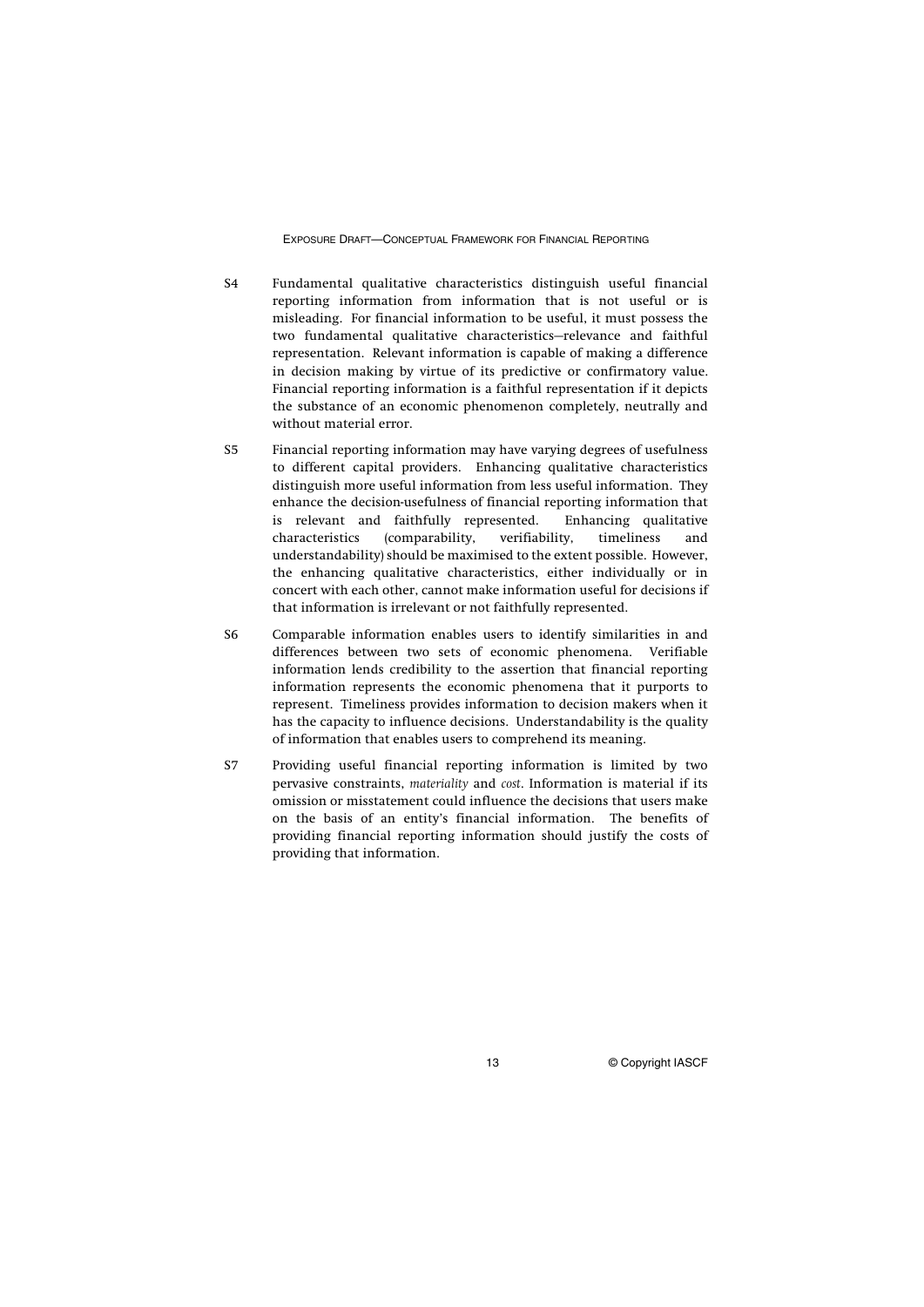# **[Draft] Conceptual Framework for Financial Reporting**

# **Chapter 1 The objective of financial reporting**

#### **Introduction**

OB1 The first chapter of the conceptual framework establishes the objective of general purpose financial reporting by business entities in the private sector.\* The objective of financial reporting is the foundation of the framework. Other aspects of the framework—qualitative characteristics, elements of financial statements, definition of a reporting entity, recognition and measurement, and presentation and disclosure—flow logically from the objective. Those aspects of the framework help to ensure that financial reporting achieves its objective.

# **Objective of general purpose financial reporting**

**OB2 The objective of general purpose financial reporting is to provide financial information about the reporting entity that is useful to present and potential equity investors, lenders and other creditors in making decisions in their capacity as capital providers. Information that is decision-useful to capital providers may also be useful to other users of financial reporting who are not capital providers.**

# **General purpose financial reporting**

- OB3 The boards' mandate is to assist in the efficient functioning of economies and the efficient allocation of resources in capital markets by developing high quality financial reporting standards. The objective pertains to financial reporting, which includes but is not limited to financial statements, and thereby provides a more complete basis on which to achieve these outcomes.
- OB4 General purpose financial reporting is directed to the needs of a wide range of users rather than only to the needs of a single group. General purpose financial reporting stems from the information needs of users who lack the ability to prescribe all the financial information they need from an entity and must therefore rely, at least partly, on the information

<sup>\*</sup> Throughout the framework, the terms *financial reports* and *financial reporting* refer to *general purpose financial reports* and *reporting*, and the term *entities* (or *entity*) refers to *business entities* (or *entity*).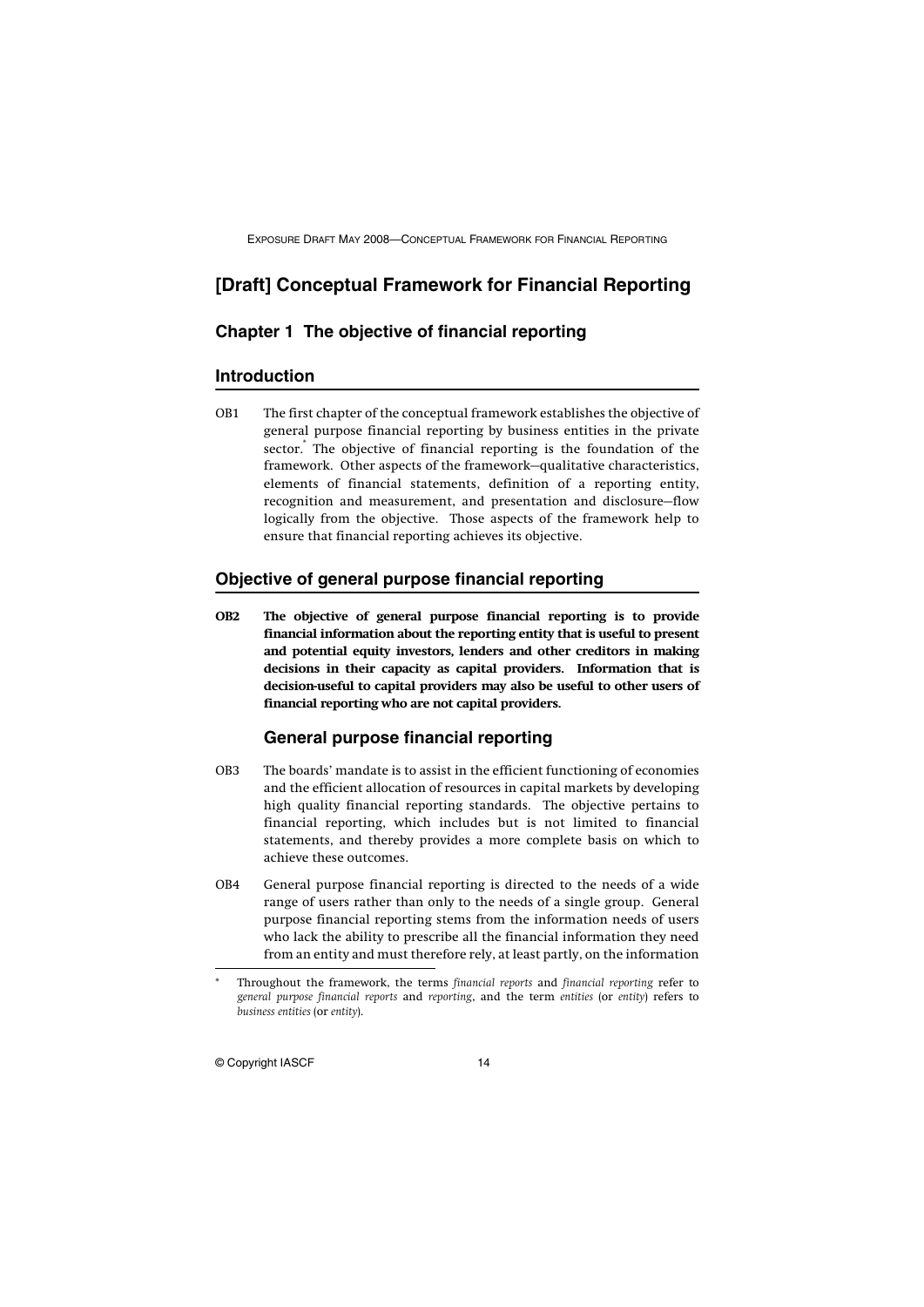CHAPTER 1 THE OBJECTIVE OF FINANCIAL REPORTING

provided in financial reports. Information needed to satisfy the specialised needs of some users may be beyond the scope of general purpose financial reporting. The boards intend to consider the boundaries of general purpose financial reporting in a later phase of the conceptual framework project.

#### **Capital providers and the entity perspective**

- OB5 The information provided by general purpose financial reporting focuses on the needs of all capital providers (those with a claim on the entity's resources), not just the needs of a particular group. Financial reports reflect the perspective of the entity rather than the perspective of the entity's equity investors, a particular group of its equity investors or any other group of capital providers. Adopting the entity perspective does not preclude the inclusion in financial reports of additional information that is primarily directed to the needs of an entity's equity investors or to another group of capital providers. For example, financial reports often include quantitative measures such as earnings per share, which may be of particular interest to holders and potential purchasers of those shares.
- OB6 An entity obtains economic resources from capital providers in exchange for claims on those resources. By virtue of those claims, capital providers have the most critical and immediate need for general purpose financial information about the economic resources of an entity. Accordingly, financial reporting should provide information about the economic resources of an entity (its assets) and the claims on those resources (its liabilities and equity). Capital providers include equity investors, lenders and other creditors, who have common information needs.
	- (a) *Equity investors*. Equity investors include holders of equity securities, holders of partnership interests, and other equity owners. Equity investors generally invest economic resources (usually cash) in an entity with the expectation of receiving a return **on**, as well as a return **of**, the cash provided; in other words, they expect to receive more cash than they provided in the form of cash distributions and increases in the prices of shares or other ownership interests. Therefore, equity investors are directly interested in the amount, timing and uncertainty of an entity's future cash flows and also in how the perception of an entity's ability to generate those cash flows affects the prices of their equity interests. Equity investors often have the right to vote on management actions and therefore are interested in how well the directors and management of the entity have discharged their responsibility to make efficient and profitable use of the assets entrusted to them.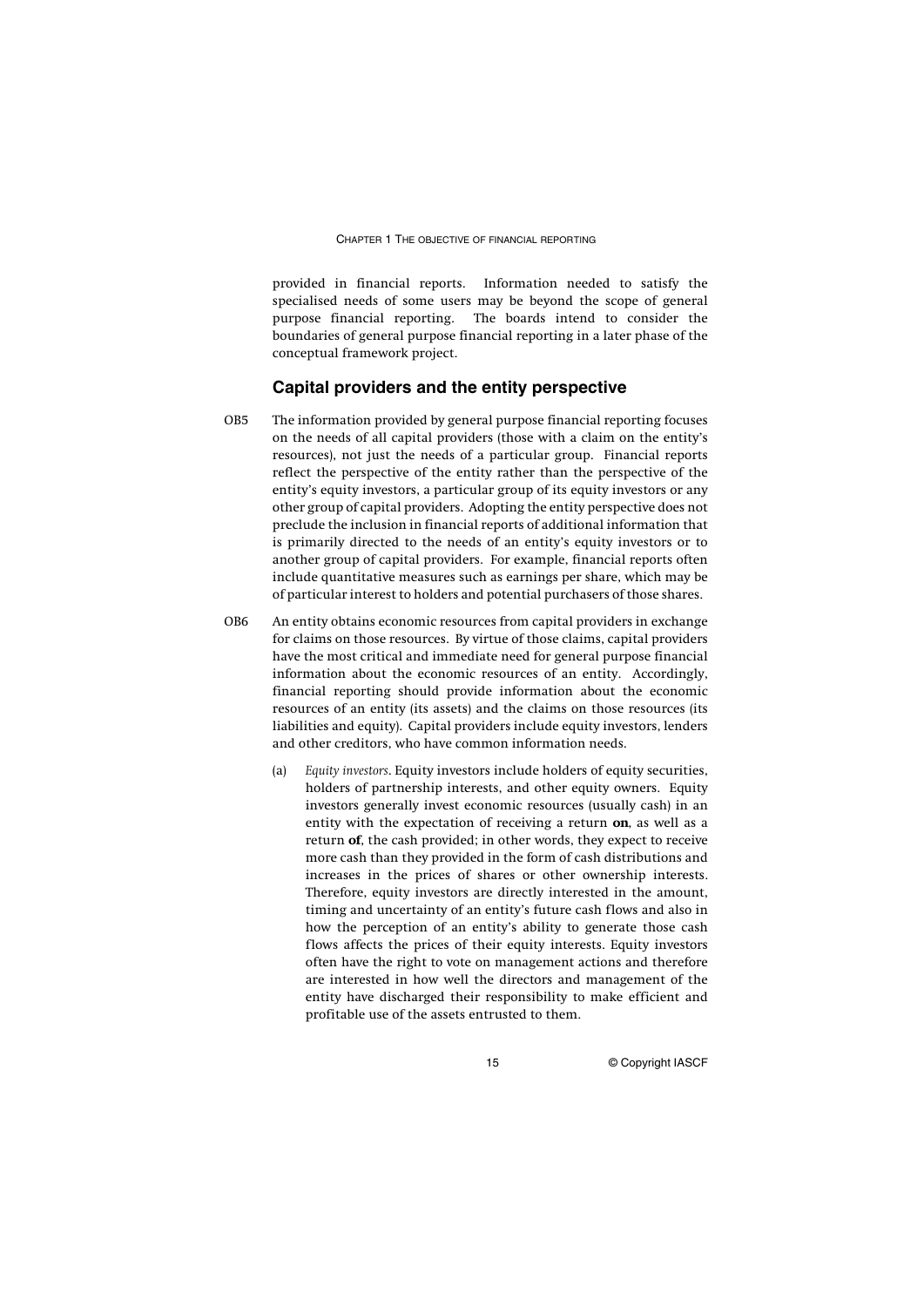- (b) *Lenders*. Lenders, including purchasers of traded debt instruments, provide financial capital to an entity by lending it economic resources (usually cash). Lenders generally expect to receive a return in the form of interest, repayments of borrowings and increases in the prices of debt securities. Like equity investors, lenders are interested in the amount, timing and uncertainty of an entity's future cash flows and in how the perception of an entity's ability to generate those cash flows affects the prices of its debt securities. Lenders may also have the right to influence or approve some management actions and therefore may also be interested in how well management has discharged its responsibilities.
- (c) *Other creditors*. Other groups provide resources as a consequence of their relationship with an entity, even though the relationship is not primarily that of a capital provider. For example, employees provide human capital in exchange for a salary or other remuneration, some of which may be deferred for many years. Suppliers may extend credit to facilitate a sale. A customer may prepay for goods or services to be provided by the entity. To the extent that employees, suppliers, customers or other groups make decisions relating to providing capital to the entity in the form of credit, they are capital providers.
- OB7 The primary user group includes both present and potential equity investors, lenders and other creditors, regardless of how they obtained, or will obtain, their interests. In the framework, the terms *capital providers* and *claimants* are used interchangeably to refer to the primary user group.
- OB8 Managers and the governing board of an entity (herein collectively referred to as management) are also interested in financial information about the entity. However, management's primary relationship with the entity is not that of a capital provider. Management is responsible for preparing financial reports; management is not their intended recipient. Other users who have specialised needs, such as suppliers, customers and employees (when not acting as capital providers), as well as governments and their agencies and members of the public, may also find useful the information that meets the needs of capital providers; however, financial reporting is not primarily directed to these other groups because capital providers have more direct and immediate needs.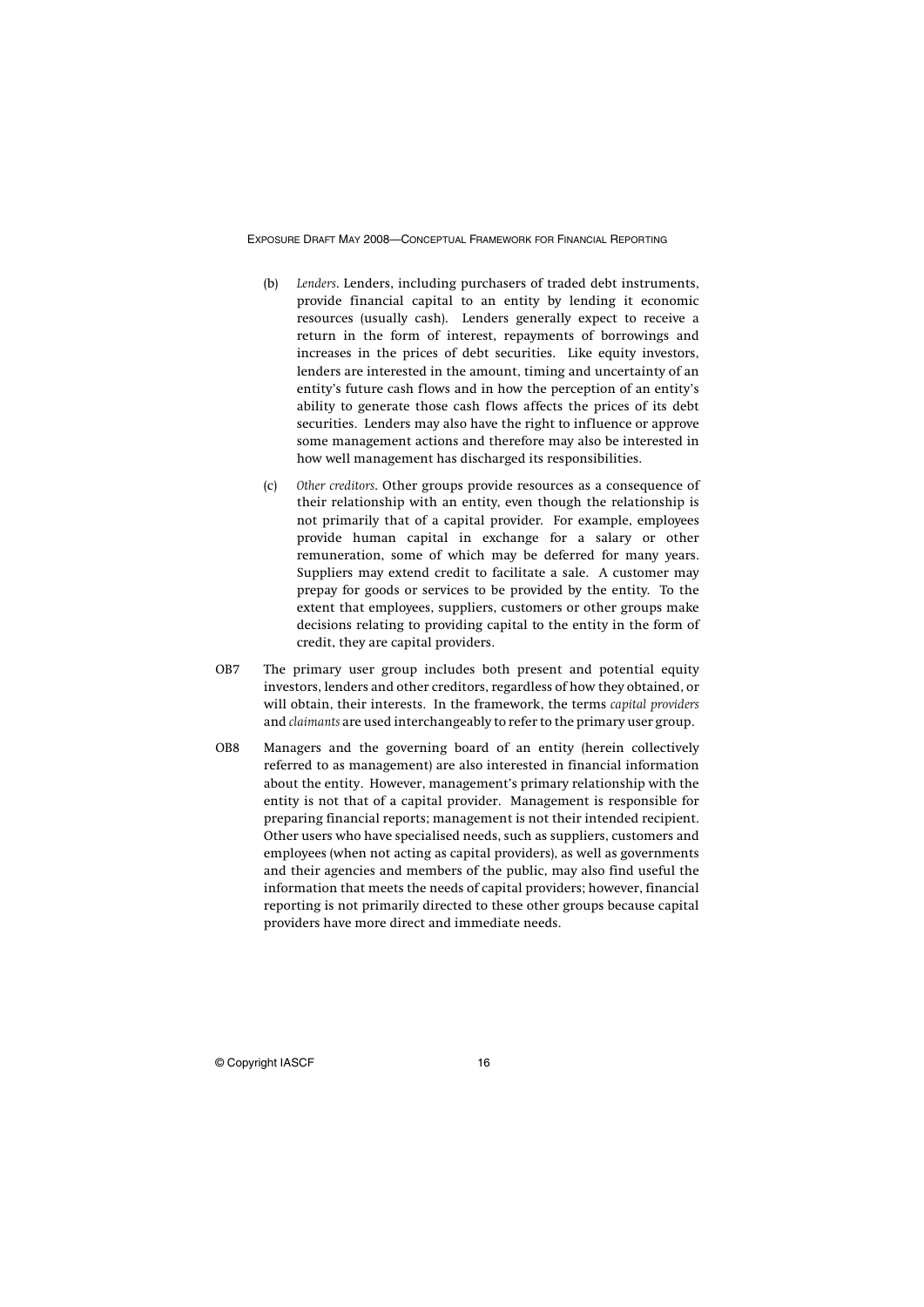CHAPTER 1 THE OBJECTIVE OF FINANCIAL REPORTING

### **Decision-usefulness**

OB9 Capital providers are interested in financial reporting because it provides information that is useful for making decisions. The decisions that capital providers make include whether and how to allocate their resources to a particular entity (ie whether and how to provide capital) and whether and how to protect or enhance their investments. When making those decisions, capital providers are interested in assessing the entity's ability to generate net cash inflows and management's ability to protect and enhance the capital providers' investments.

# **Usefulness of financial reporting in assessing cash flow prospects**

- OB10 An entity's capital providers are directly interested in the amount, timing and uncertainty of cash flows from dividends, interest, and the sale, redemption or maturity of securities or loans. However, the prospects for those cash flows depend on the entity's existing cash resources and, of more importance, on its ability to generate enough cash to pay its employees and suppliers and satisfy its other operating needs, to meet its obligations when due, and to reinvest in operations. The judgements of capital market participants about the entity's ability to generate net cash inflows affect the values of debt or equity interests. Therefore, those judgements may also affect cash flows to the entity's capital providers through sale of their interests.
- OB11 Other users of financial reports also have either a direct interest or an indirect interest in an entity's ability to generate net cash inflows. For example, although an entity is not a direct source of cash flows to its customers, an entity can provide goods or services to customers only by generating sufficient cash to pay for the resources it uses and to satisfy its other obligations. Thus, information that meets the needs of capital providers is also likely to be useful to members of other groups who are interested in financial information about an entity.

# **Usefulness of financial reporting in assessing stewardship**

OB12 Management is accountable to the entity's capital providers for the custody and safekeeping of the entity's economic resources and for their efficient and profitable use. Management's responsibilities include, to the extent possible, protecting the entity's economic resources from unfavourable effects of economic factors such as price changes and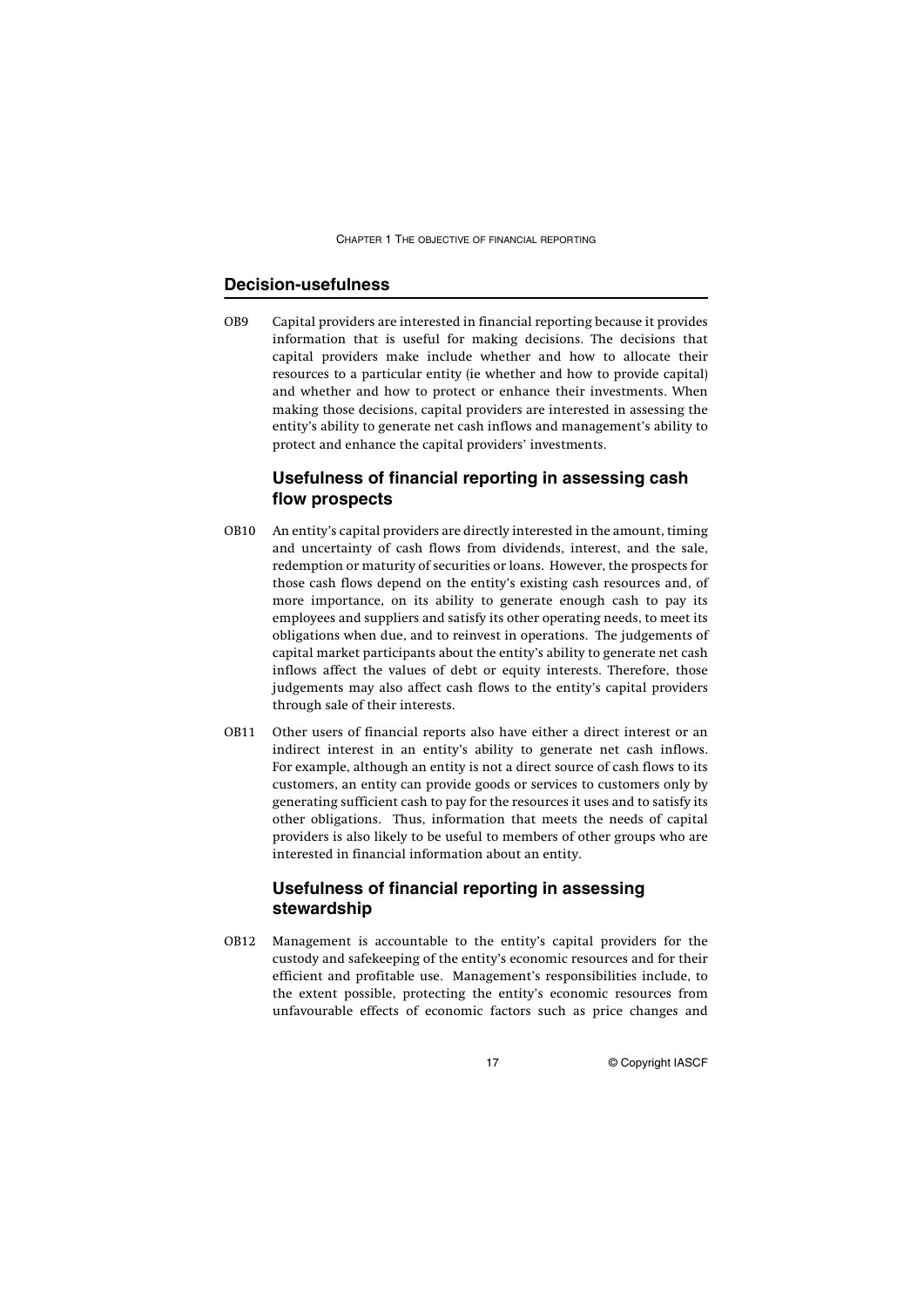technological and social changes. Management is also accountable for ensuring that the entity complies with applicable laws, regulations and contractual provisions. Management's performance in discharging its responsibilities, often referred to as stewardship responsibilities, is particularly important to existing equity investors when making decisions in their capacity as owners about whether to replace or reappoint management, how to remunerate management, and how to vote on shareholder proposals about management's policies and other matters. Because management's performance in discharging its stewardship responsibilities usually affects an entity's ability to generate net cash inflows, management's performance is also of interest to potential capital providers who are interested in providing capital to the entity.

#### **Limitations of general purpose financial reporting**

- OB13 Financial reporting by a particular entity is but one source of information needed by capital providers. Those users of financial reports also need to consider pertinent information from other sources, for example, information about general economic conditions or expectations, political events and political climate, and industry and company outlooks. Users also need to be aware of the characteristics and limitations of the information provided by financial reports.
- OB14 To a significant extent, financial reporting information is based on estimates, judgements and models of the financial effects on an entity of transactions and other events and circumstances that have happened or that exist, rather than on exact depictions of those effects. The framework establishes the concepts that underlie those estimates, judgements and models and other aspects of financial reports. The concepts are the goal or ideal towards which standard-setters and preparers of financial reports should strive. As with most goals, the framework's vision of ideal financial reporting is unlikely to be achieved in full, at least not in the short term, because of technical infeasibility and cost. In some areas, standard-setters and users of financial reports may need to accept estimates, judgements and models based more on accounting conventions than on the concepts in the framework. Nevertheless, establishing a goal towards which to strive is essential if financial reporting is to evolve so as to improve the information provided to capital providers and others for use in making decisions.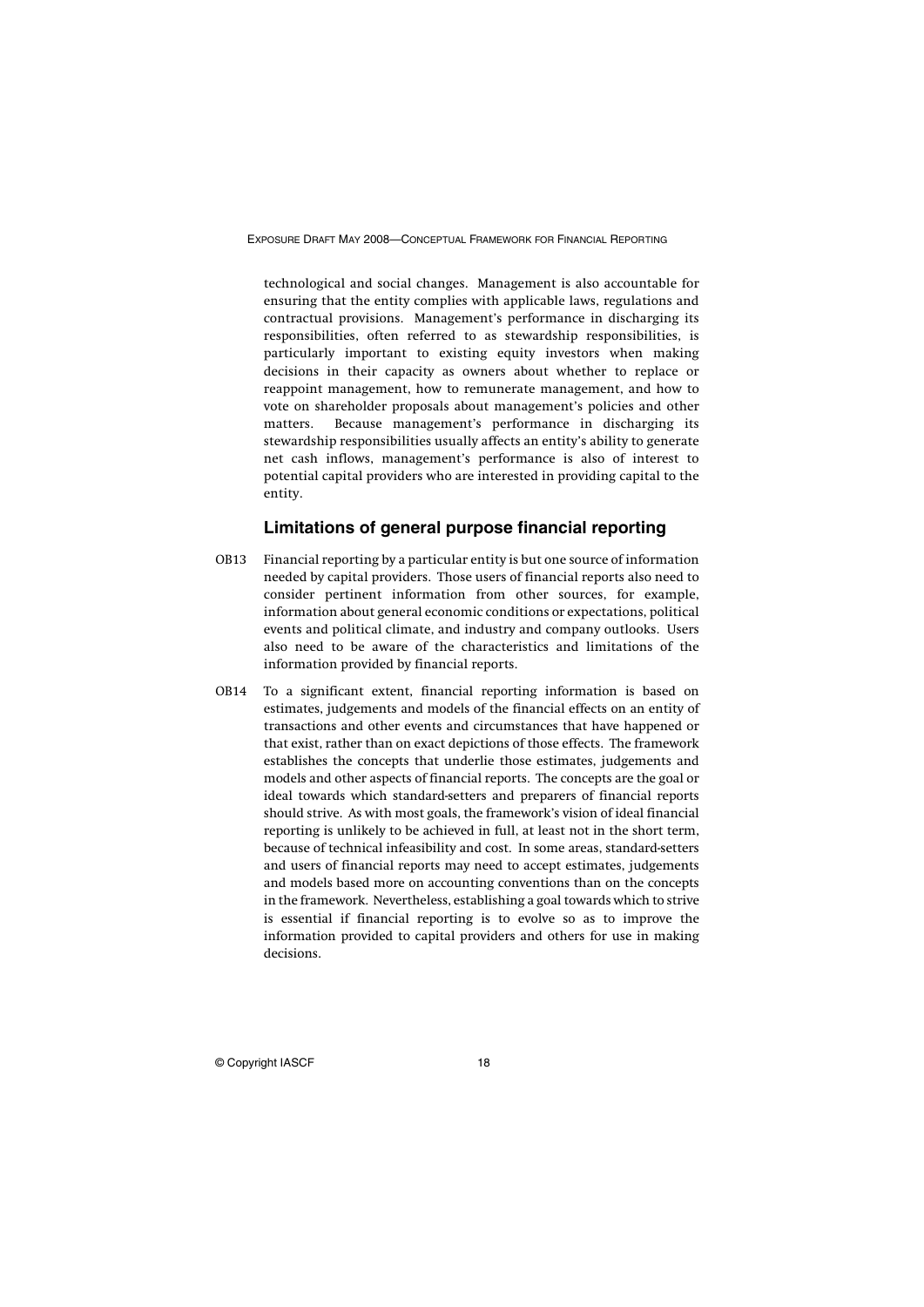# **Information about an entity's resources, claims on those resources and changes in resources and claims**

OB15 Financial reporting should provide information about the economic resources of the entity (its assets) and the claims on those resources (its liabilities and equity). Financial reporting should also provide information about the effects of transactions and other events and circumstances that change an entity's economic resources and the claims on those resources. That information is useful to capital providers for assessing an entity's ability to generate net cash inflows and for assessing the effectiveness with which management has fulfilled its stewardship responsibilities.

### **Economic resources and claims on them**

OB16 Information about an entity's economic resources and the claims on them—its financial position—can provide a user of the entity's financial reports with a good deal of insight into the amount, timing and uncertainty of its future cash flows. That information helps capital providers to identify the entity's financial strengths and weaknesses and to assess its liquidity and solvency. Moreover, it indicates the cash flow potentials of some economic resources and the cash needed to satisfy most claims of lenders and other creditors. Users also assess the effectiveness with which management has discharged its stewardship responsibilities to capital providers by comparing their expectations with actual results. Some of an entity's economic resources, such as accounts receivable, are direct sources of future cash inflows. In addition, many lenders' and other creditors' claims, such as debt instruments, are direct causes of future cash outflows. However, many of the cash flows generated by an entity's operations result from combining several of its economic resources to produce, provide and market goods or services to customers. Although those cash flows cannot be identified with individual economic resources (or claims), capital providers need to know the nature and quantity of the resources available for use in an entity's operations. That information is also likely to help those who wish to estimate the value of the entity; however, financial reports are not designed to show the value of an entity.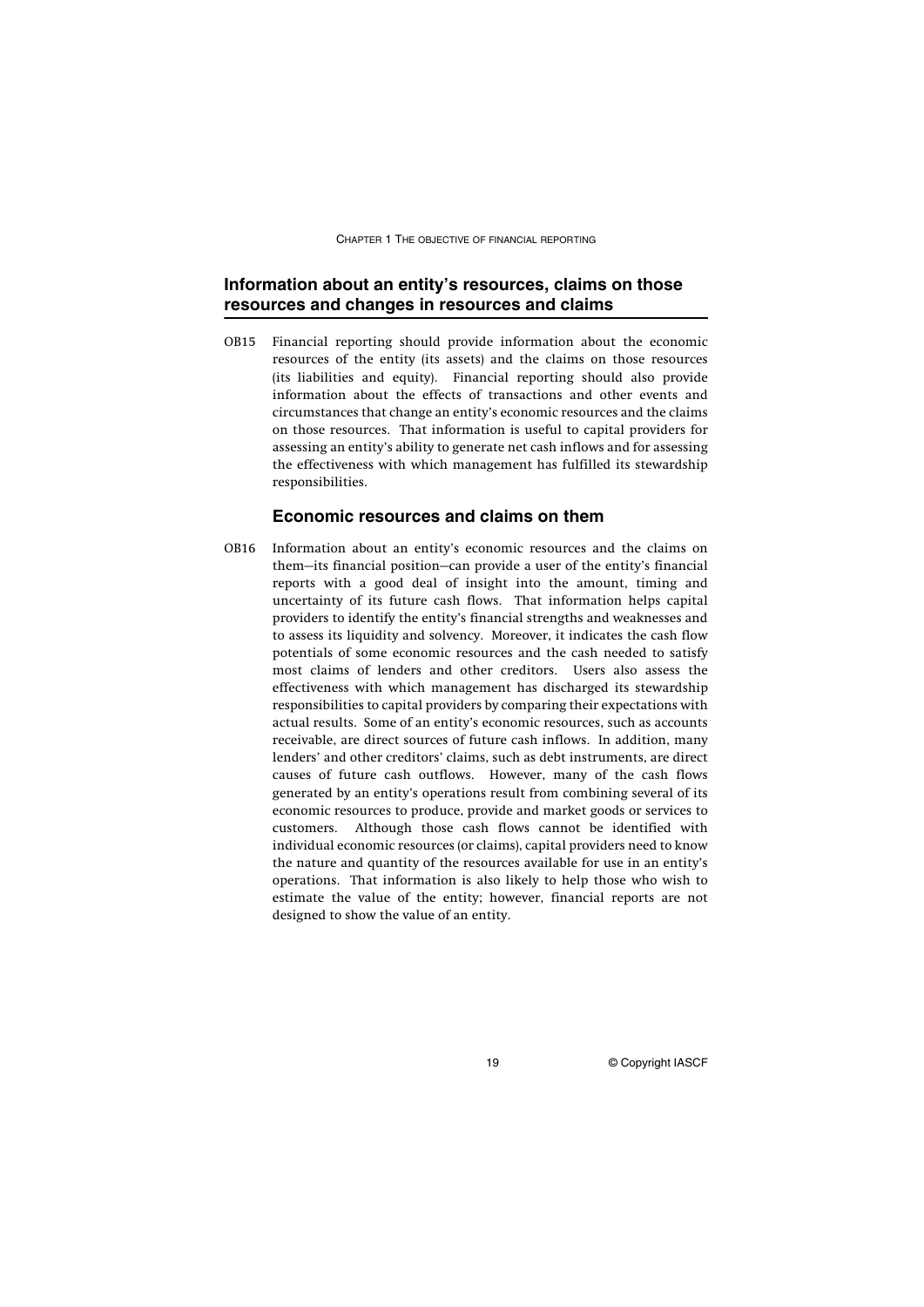OB17 Information about an entity's financial structure, as reflected in its financial position, helps users to assess its needs for additional borrowing or other financing and how successful it is likely to be in obtaining that financing. This information also helps users to predict how future cash flows will be distributed among those with a claim on the entity's economic resources.

#### **Changes in economic resources and claims on them**

OB18 Information about effects of transactions and other events and circumstances that change an entity's economic resources and the claims on them helps a user of the entity's financial reports to assess the amount, timing and uncertainty of its future cash flows. Such information also helps a user to assess the effectiveness with which management has discharged its stewardship responsibilities to the capital providers of the entity. That information includes quantitative measures and other information about changes in economic resources and claims that are a result of the entity's financial performance, which are reflected by accrual accounting and cash flows during a period, and changes that are not a result of the entity's financial performance (such as financing transactions between the entity and its owners).

#### Changes in resources and claims resulting from financial performance

OB19 An entity's financial performance provides information about the return it has produced on its economic resources. In the long run, an entity must produce a positive return on its economic resources if it is to generate net cash inflows and thus provide a return to its capital providers. The variability of that return is also important, especially in assessing the uncertainty of future cash flows, as is information about the components of that return. Capital providers usually find information about an entity's past financial performance helpful in predicting the entity's future returns on its resources and also in assessing management's ability to discharge its stewardship responsibilities to its capital providers.

#### Financial performance reflected by accrual accounting

OB20 Accrual accounting depicts the financial effects of transactions and other events and circumstances that have cash or other consequences for an entity's resources and the claims on them in the periods in which those transactions, events or circumstances occur. The buying, producing, selling and other operations of an entity during a period, as well as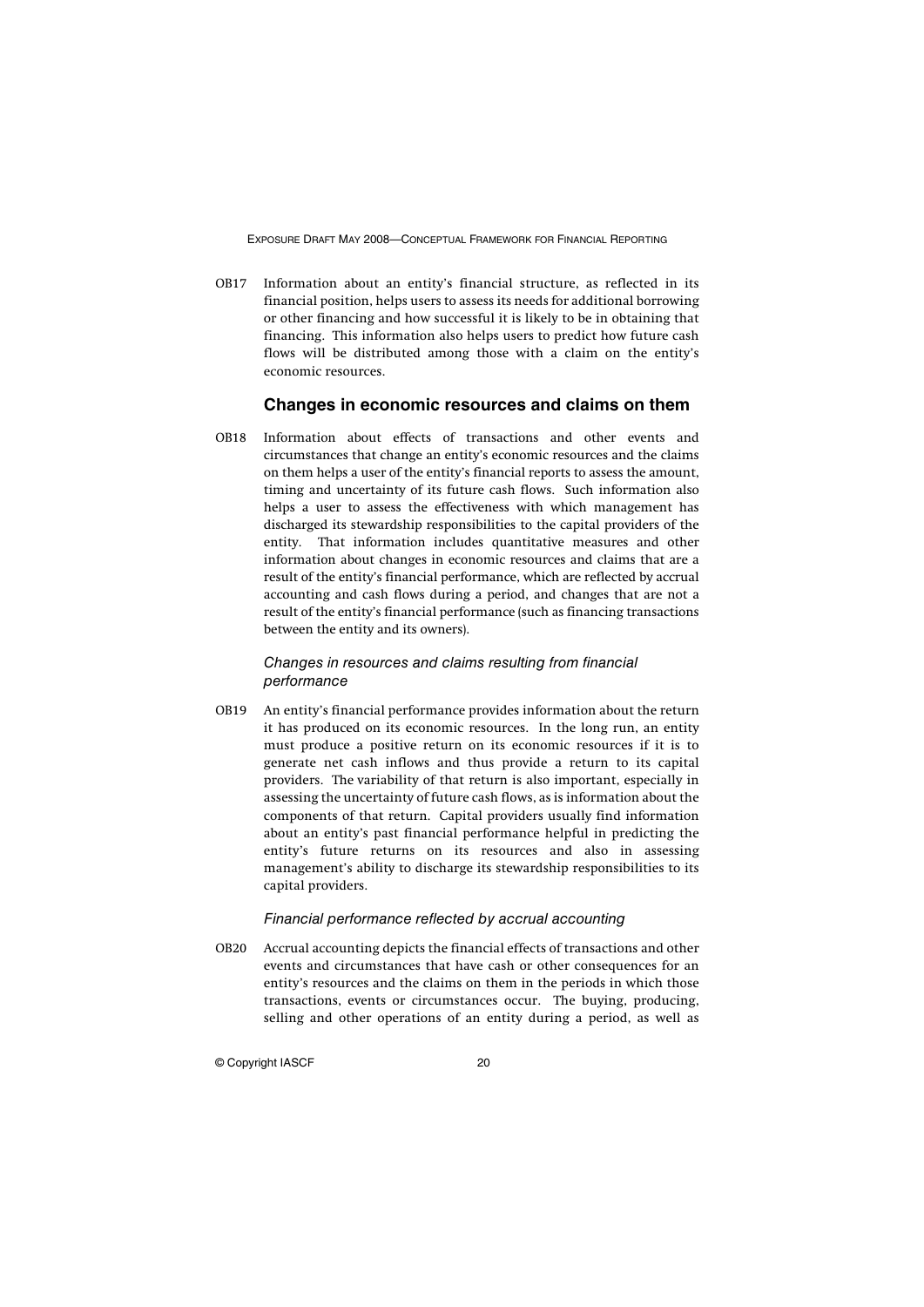CHAPTER 1 THE OBJECTIVE OF FINANCIAL REPORTING

changes in fair value and other events that affect its economic resources and the claims on them, often do not coincide with the cash receipts and payments of the period. Information in financial reports about an entity's resources and claims and changes in resources and claims generally provides a better basis for assessing past performance and future prospects than information solely about the entity's current cash receipts and payments. Without accrual accounting, important economic resources and claims on resources would be excluded from financial statements.

- OB21 Information about an entity's financial performance during a period reflected by changes in its resources and the claims on those resources, other than changes resulting from financing transactions, is also useful in assessing the entity's past and future ability to generate net cash inflows. That information indicates the extent to which the entity has increased its available economic resources, and thus its capacity for generating net cash inflows, through its operations rather than by obtaining additional capital from capital providers.
- OB22 Information about an entity's financial performance during a period depicted by changes in its resources and the claims on those resources may also indicate the extent to which events, such as changes in market prices or interest rates, have increased or decreased the entity's economic resources and the claims on those resources, thereby affecting the entity's ability to generate net cash inflows.

#### Financial performance reflected by cash flow accounting

OB23 Information about an entity's cash flows during a period also helps users to assess the entity's ability to generate future net cash inflows. Information about an entity's cash flows during a period indicates how it obtains and spends cash, including information about its borrowing and repayment of borrowing, cash dividends or other distributions to equity owners, and other factors that may affect the entity's liquidity or solvency. Capital providers use information about cash flows to help them understand an entity's business model and operations, evaluate its financing and investing activities, assess its liquidity or solvency, or interpret information provided about financial performance.

#### Changes in resources and claims not resulting from financial performance

OB24 Financial reporting should also provide information about changes in an entity's economic resources and claims on those resources that do not result from its financial performance, such as financing transactions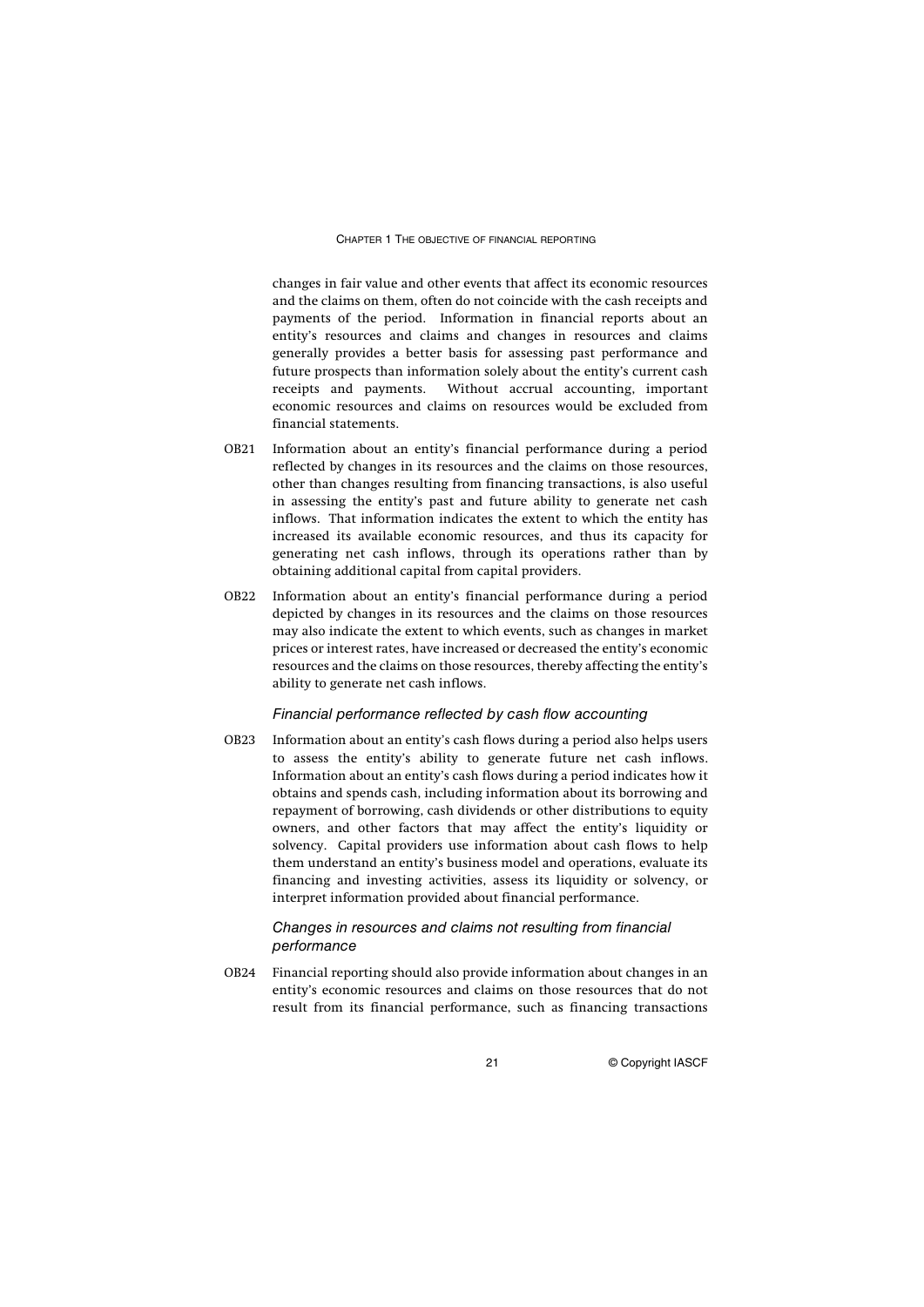between the entity and its owners. This information helps capital providers to distinguish between changes that are the result of the entity's financial performance and those that are not. By distinguishing between these changes, capital providers can assess to what extent the total change in economic resources and claims on those resources are attributable to management's ability to protect and enhance the entity's economic resources and, therefore, form expectations about its future financial performance.

# **Management's explanations**

OB25 Financial reporting should include management's explanations and other information needed to enable users to understand the information provided. Management's explanations of the information in financial reports enhance the ability of capital providers to assess the entity's performance and form expectations about the entity. Management knows more about the entity than external users and can often increase the usefulness of financial reports by identifying and explaining particular transactions and other events and circumstances that have affected or may affect the entity. In addition, financial reporting often provides information that depends on, or is affected by, management's estimates and judgements. Capital providers are better able to evaluate financial information when they are provided with management's explanations of underlying assumptions or methods used, including disclosure of significant uncertainties about principal underlying assumptions or estimates.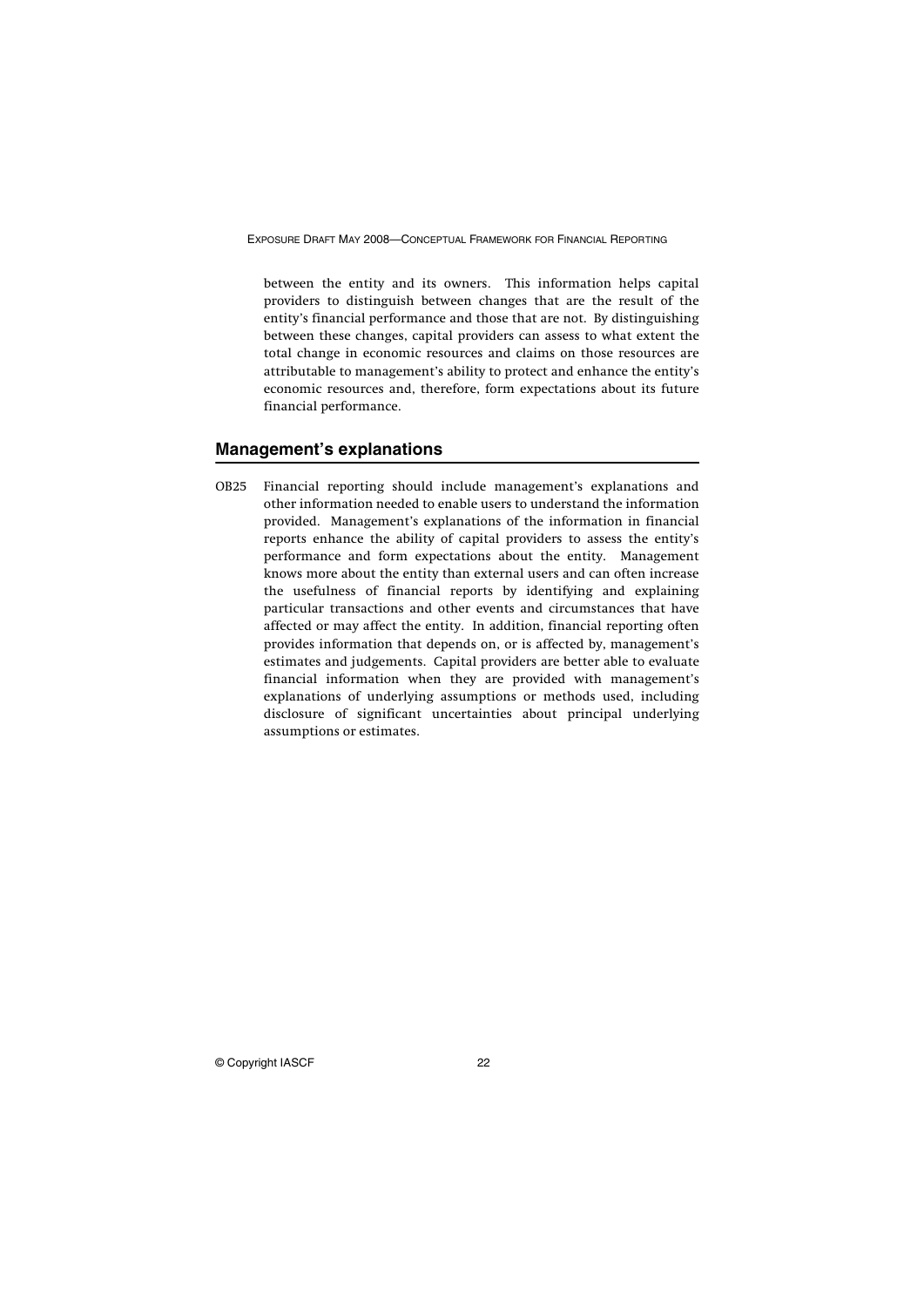# **Basis for Conclusions on draft Chapter 1**

# **Introduction**

- BC1.1 This Basis for Conclusions summarises considerations that Board members thought significant in reaching the conclusions in Chapter 1 *The objective of financial reporting* of the draft conceptual framework. It includes reasons for accepting some alternatives and rejecting others. Individual Board members gave greater weight to some factors than to others.
- BC1.2 In July 2006 the boards published for public comment a discussion paper *Preliminary Views on an improved Conceptual Framework for Financial Reporting: The Objective of Financial Reporting and Qualitative Characteristics of Decisionuseful Financial Reporting Information*. The boards received 179 comment letters on that discussion paper. This exposure draft represents the boards' views after considering respondents' comments and the views received through other outreach initiatives. When appropriate, this appendix discusses the boards' basis for modifying their preliminary views to reach the conclusions in this exposure draft.

#### **General purpose financial reporting**

- BC1.3 FASB Concepts Statement No. 1 *Objectives of Financial Reporting by Business Enterprises* focuses on financial reporting, and the IASB *Framework* focuses only on financial statements. That difference is not as significant as it might first appear because the primary focus of the FASB's conceptual framework is on financial statements. Initial plans for the FASB's conceptual framework contemplated the development of concepts to establish the boundaries of financial reporting and to distinguish between information that should be provided in financial statements and information to be provided in financial reporting outside financial statements. Work on those concepts was begun but never completed.
- BC1.4 The boards concluded that the objective should be broad enough to encompass information that might eventually be provided by financial reporting outside financial statements. Thus, the objective pertains to financial reporting as a whole, not just to financial statements. However, financial statements are a central part of financial reporting, and most of the issues that need to be resolved to enable the boards to make progress on standards projects involve financial statements. Therefore, the boards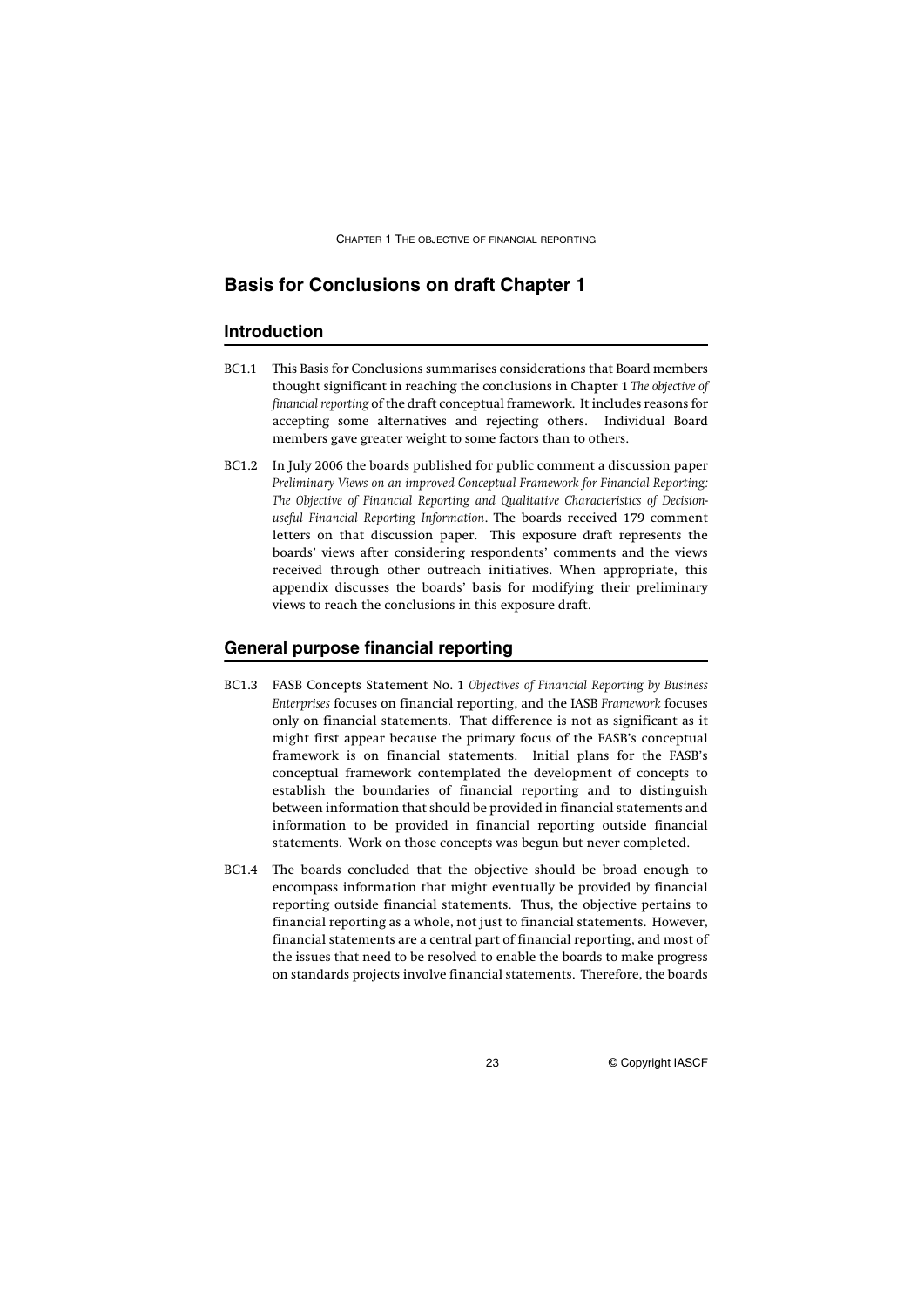also concluded that consideration of specific issues concerning the boundaries of financial reporting and distinctions between financial statements and other parts of financial reporting should be deferred to a later phase of the conceptual framework project.

BC1.5 The boards do not expect that resolution of issues in that later phase will significantly change the objective of financial reporting stated in the framework. However, reaching conclusions on the boundaries of financial reporting might result in adding information helpful in achieving the objective. For example, whether financial reporting should include prospective information or forecasts and, if so, how that information should be provided, will be considered as part of that phase.

#### **Common needs of users**

BC1.6 General purpose financial reporting stems from the common information needs of users, particularly capital providers. Other users of financial statements have specialised information needs that go beyond those of an entity's capital providers. Those other users may have the authority to demand information from all of the entities for which information is desired. Therefore, the boards concluded that, to the extent that the needs of those other users do not overlap with the common needs of capital providers, those needs are beyond the scope of general purpose financial reporting.

#### **One set of general purpose financial reports**

- BC1.7 Some have suggested that the focus on a single set of financial reports intended to meet the needs of a wide range of users may no longer be appropriate. They think that advances in technology may make general purpose financial reporting obsolete. New technologies, for example the use of eXtensible Business Reporting Language (XBRL), may make it practicable for entities either to prepare or to make available the information necessary for different users to assemble different financial reports.
- BC1.8 To provide different reports for different users or to make available the information that users need to assemble their own reports raises cost-benefit concerns. This would place potentially unreasonable demands on many users of financial reporting information. For example, to make informed choices about which of several financial reports to select or which information to select to assemble their own reports or perhaps a single financial statement, many users would need to have a greater understanding of accounting than they have now. Many users of financial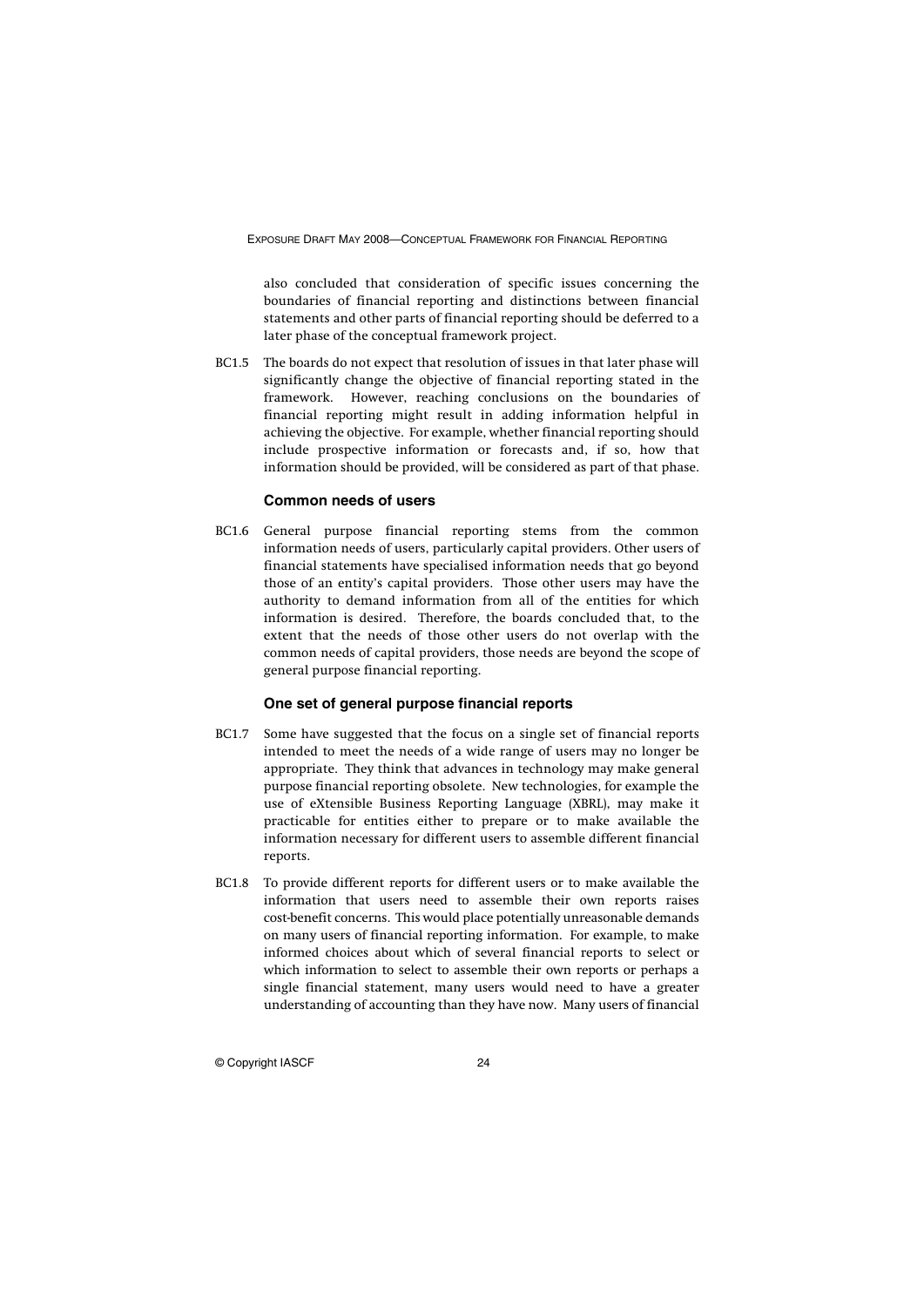CHAPTER 1 THE OBJECTIVE OF FINANCIAL REPORTING

reports are not accounting experts and may not wish to acquire such expertise. Furthermore, requiring entities to provide either a variety of different reporting packages or the information sufficient for users to assemble their own reporting packages would also greatly expand the amount of information that entities must make available. That would increase both the costs of providing financial reports and the costs of using them in exchange for benefits that seem questionable, especially if users continue to want general purpose financial reports.

- BC1.9 The boards concluded that, at least for the time being, users' information needs continue to be best served by general purpose financial reports. Moreover, because users of financial reports have a common interest in assessing an entity's ability to generate net cash inflows and management's ability to protect and enhance the investments of capital providers, a financial report that focuses on information that is helpful in making those assessments is likely to continue to be needed regardless of how much additional financial data are made available to users.
- BC1.10 In the discussion paper, the boards used the term *general purpose external financial reporting*. *External* was intended to convey that internal users such as management were not intended beneficiaries for financial reporting established by the boards. During their redeliberations, the boards concluded that this distinction was unnecessary because management reporting is not general purpose financial reporting. In addition, the boards observed that *external* might imply that a controlling shareholder was not included in the primary user group because the controlling shareholder might be deemed to be an internal user. The boards think the objective of general purpose financial reporting should encompass the needs of all capital providers. Therefore, the exposure draft uses *general purpose financial reporting*.

### **Entity perspective**

- BC1.11 Both the FASB's and the IASB's existing frameworks discuss the objective of financial reporting in terms of information that is useful to a wide range of users in making economic decisions. Both frameworks list a variety of existing and potential users, including equity investors, lenders, other creditors, employees, suppliers, customers and governmental agencies.
- BC1.12 Under the entity perspective (also known as the entity theory) the reporting entity is deemed to have substance of its own, separate from that of its owners. Economic resources provided by capital providers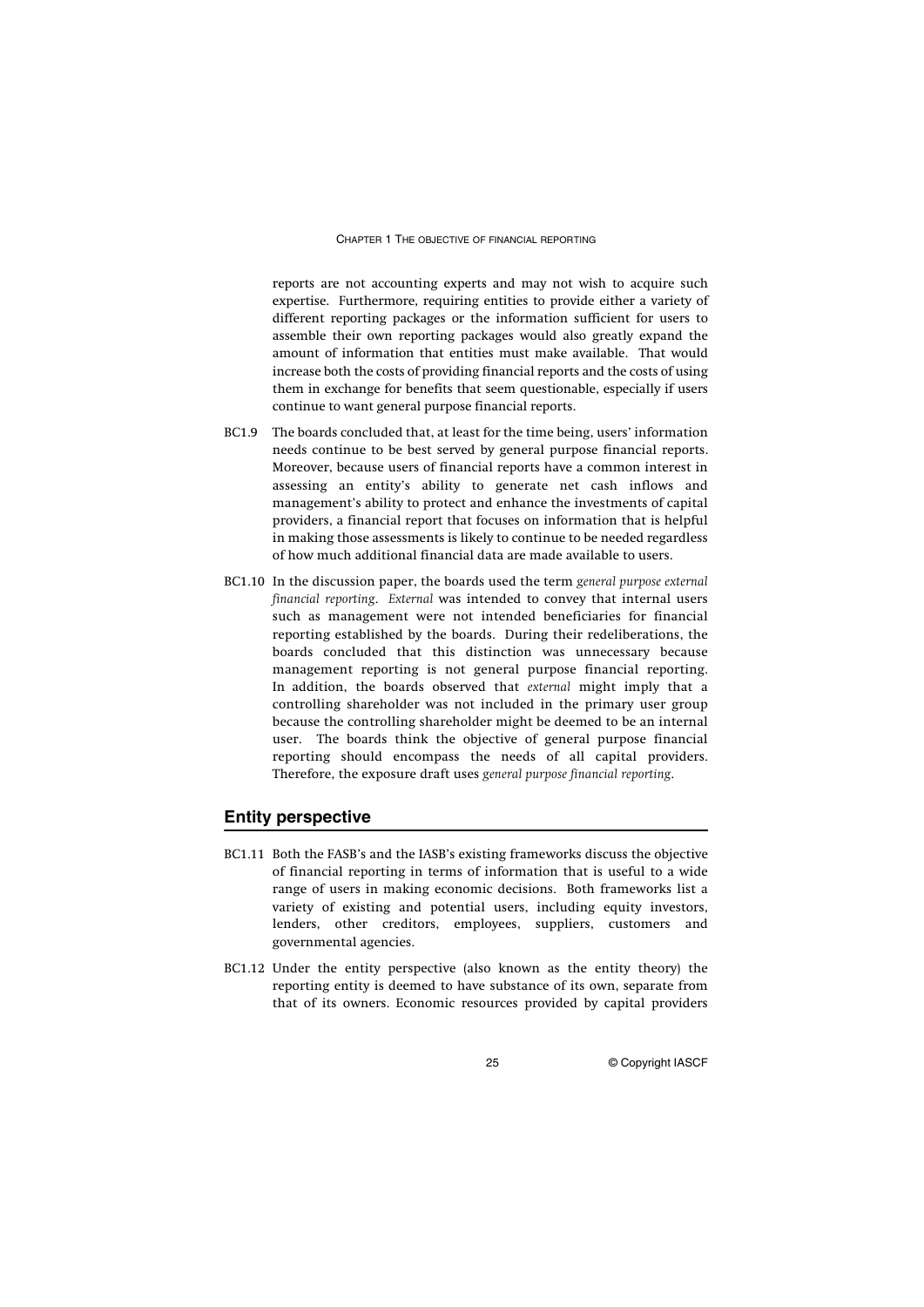become resources of the entity and cease to be resources of the capital providers. In exchange for the resources provided, capital providers are granted claims on the economic resources of the reporting entity. Claims of different capital providers have different priorities and different rights with respect to the reporting entity, but they all represent claims on the economic resources of the reporting entity. Therefore, financial reporting from the perspective of the entity involves reporting on the economic resources of that entity and the claims on those resources held by its capital providers.

- BC1.13 In contrast, under the proprietary perspective (also known as the proprietary theory), the reporting entity does not have substance of its own separately from that of its proprietors or owners. The resources of equity capital providers remain their resources and do not become resources of an entity because the entity does not exist separately from its owners. Lenders and other creditors provide economic resources to the owners of an entity in exchange for a claim against the resources that would otherwise accrue to the benefit of the owners. In other words, the claims of lenders and other creditors reduce the owners' equity in the resources associated with the reporting entity. Therefore, financial reporting from the perspective of the proprietor involves reporting on the assets of the owners, the liabilities of the owners to their lenders and other creditors, and the net residual owners' equity in the reporting entity.
- BC1.14 The proprietary perspective has its roots in the days when most businesses were sole proprietorships and partnerships that were managed by their owners. When most entities were owner-managed and owner-managers had unlimited liability for the debts incurred in the course of the business, the business did not have any substance separate from that of the owner. Over time, the separation grew between the owners of businesses and the businesses themselves. New ways of conducting business evolved in which the owners did not actively manage the business, but instead engaged others to do so. As businesses grew larger and capital needs increased, new business forms evolved as well. Most of today's businesses that are the focus of the objective of financial reporting have legal substance by virtue of their legal form of organisation, multiple capital providers with limited legal liability, and professional managers separate from the capital providers.
- BC1.15 The boards concluded that the entity perspective is more consistent with the fact that the vast majority of today's business entities engaged in financial reporting have substance distinct from that of their capital providers. As such, the proprietary perspective generally does not reflect a realistic view of financial reporting.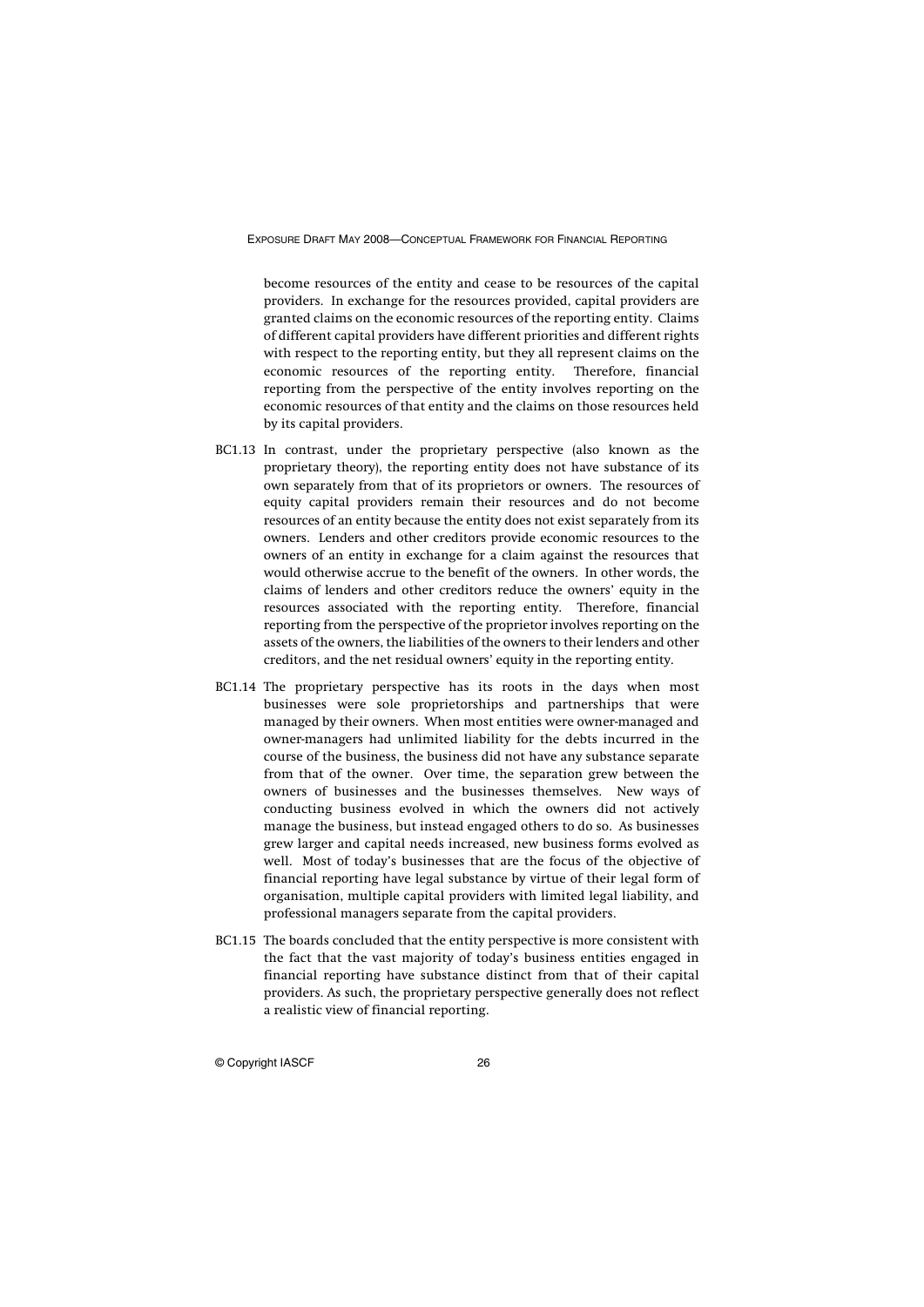CHAPTER 1 THE OBJECTIVE OF FINANCIAL REPORTING

BC1.16 Questions continue to be raised about the standards-level implications of adopting the entity perspective of financial reporting. Some constituents argue that an entity perspective logically rules out some alternatives for the elements of financial statements, for determining the boundaries of a reporting entity, or for other future phases of the conceptual framework project. Others argue that although the entity perspective is helpful for defining the primary user group and the objective of financial reporting, it does not have important implications for later phases of the conceptual framework project. Although the boards decided to adopt the entity perspective as it pertains to the objective of financial reporting, they have not yet considered all the possible implications of that decision on future phases of the framework. The boards have not yet considered the effect that adopting the entity perspective in Chapter 1 will have on phases that have yet to be deliberated, and therefore have not yet decided whether there are implications for decisions to be made in those phases. Those decisions will be made when the boards deliberate those phases.

# **Primary user group**

BC1.17 Both the FASB's and the IASB's existing frameworks identify a particular group of primary users. Information that satisfies the needs of that particular group of users is likely to meet most of the needs of other users. The IASB *Framework*, paragraph 10, says:

> As investors are providers of risk capital to the entity, the provision of financial statements that meet their needs will also meet most of the needs of other users that financial statements can satisfy.

FASB Concepts Statement 1 focuses on information for investment and credit decisions, which means that existing and potential investors, lenders, and other creditors are the primary users on which the objective focuses.

- BC1.18 The boards concluded that identifying a group of primary users of financial reports, as the existing frameworks do, provides an important focus for the objective and the other parts of the conceptual framework. Without a defined group of primary users, the framework would risk becoming unduly abstract or vague.
- BC1.19 Present and potential capital providers are the most prominent users of an entity's financial reports. They have the most critical and immediate need for the information in financial reports. They are interested in assessing an entity's ability to generate future net cash inflows, which significantly affects the entity's ability to distribute cash to them in the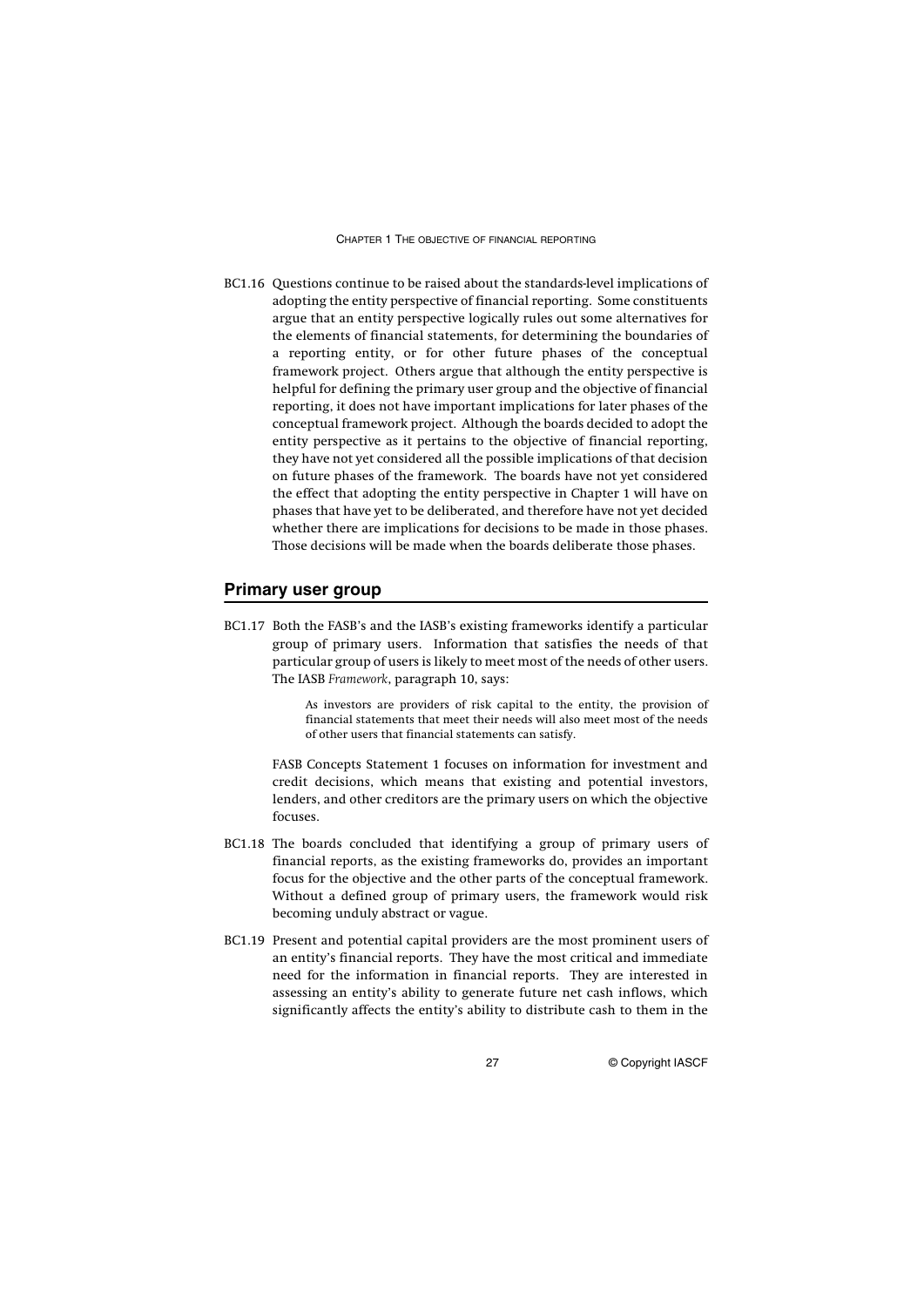form of dividends or other types of distributions to owners, or interest and repayment of borrowing. Capital providers also compare the information in financial reports with their expectations over time to make decisions about management's ability to protect and enhance their investments. Other potential users of financial reports who are not capital providers also have an interest in making these assessments. Because present and potential capital providers have the most direct and immediate interest in an entity's ability to generate net cash inflows and management's ability to protect and enhance capital providers' interests, the boards decided to designate them as the primary users of financial reporting information.

- BC1.20 Designating a primary user group that comprises all capital providers, present and potential, does not imply that financial reporting may neglect the information needs of existing ordinary shareholders. Rather, it means that standard-setters should strive to meet the information needs of all members of the primary user group. The boards expect that the needs of those other members generally will be essentially the same as the needs of ordinary shareholders. However, some information may be more significant to the needs of lenders and other creditors than to those of existing ordinary shareholders. In that situation, designating present equity investors as the primary users of financial reporting information could imply an inadequate focus on the needs of other capital providers, such as lenders and other creditors.
- BC1.21 Although the boards adopted the entity perspective as the basic perspective underlying financial reports, they also observed that including in financial reports some information that is primarily directed to equity investors, present or potential (information that some view as more consistent with the proprietary perspective), is appropriate. The boards observed that adopting the entity perspective does not preclude deciding in future standards also to include in financial statements information that might be viewed as consistent with a proprietary perspective.
- BC1.22 The boards concluded that a focus on a broader primary user group fulfils the needs of the full range of capital providers both in jurisdictions with a corporate governance model defined in the context of shareholders and in jurisdictions with a corporate governance model that focuses on stakeholders, which is a broader group than shareholders.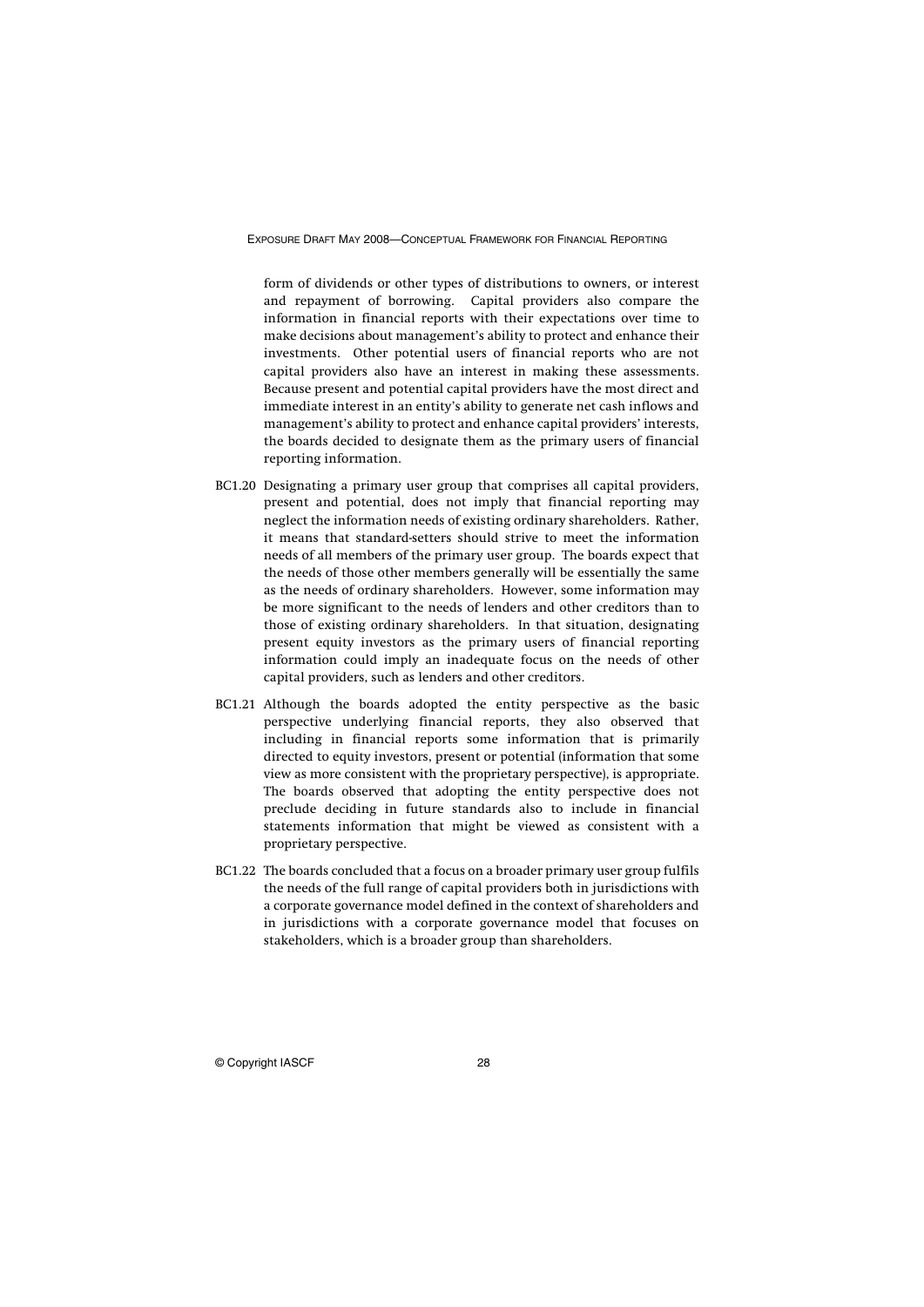CHAPTER 1 THE OBJECTIVE OF FINANCIAL REPORTING

# **Usefulness for making decisions**

# **Evaluating past performance and predicting future cash flows**

- BC1.23 The existing frameworks of both the IASB and the FASB focus on providing information that is useful in making economic decisions as the fundamental objective of financial reporting. As part of that objective, both frameworks also discuss providing information that is helpful in assessing how management has fulfilled its stewardship responsibility.
- BC1.24 Differing views continue to exist on whether providing information that is useful in assessing management's stewardship should be a stated objective of financial reporting, either in addition to the objective of providing information that is useful in making resource allocation decisions or in place of that objective. Views about the meaning and implications of a stewardship objective differ. Supporters of such an objective do not necessarily view the implications of a separate objective focusing on stewardship in the same way. The views of opponents of a stewardship objective are also diverse.
- BC1.25 In the discussion paper, the boards concluded that providing information that is useful in assessing how management has fulfilled its stewardship responsibility should remain part of the overall objective of providing information that is useful in making resource allocation decisions. The boards concluded that users of financial reports who wish to assess how well management has discharged its stewardship responsibility generally are interested in making resource allocation decisions. The boards also concluded that eliminating any discussion of stewardship, even with an explanation of why such a discussion is unnecessary, could erroneously imply that the boards do not think that financial reports should provide information that is useful in assessing how management has fulfilled its responsibility to protect and enhance the investments of capital providers.
- BC1.26 The boards also concluded in the discussion paper that adding a separate objective for stewardship might imply that financial reporting should attempt to separate the effects of management's performance from the effects of events and circumstances that are beyond management's control. Examples are general economic conditions and the supply and demand characteristics of an entity's inputs and outputs. Moreover, the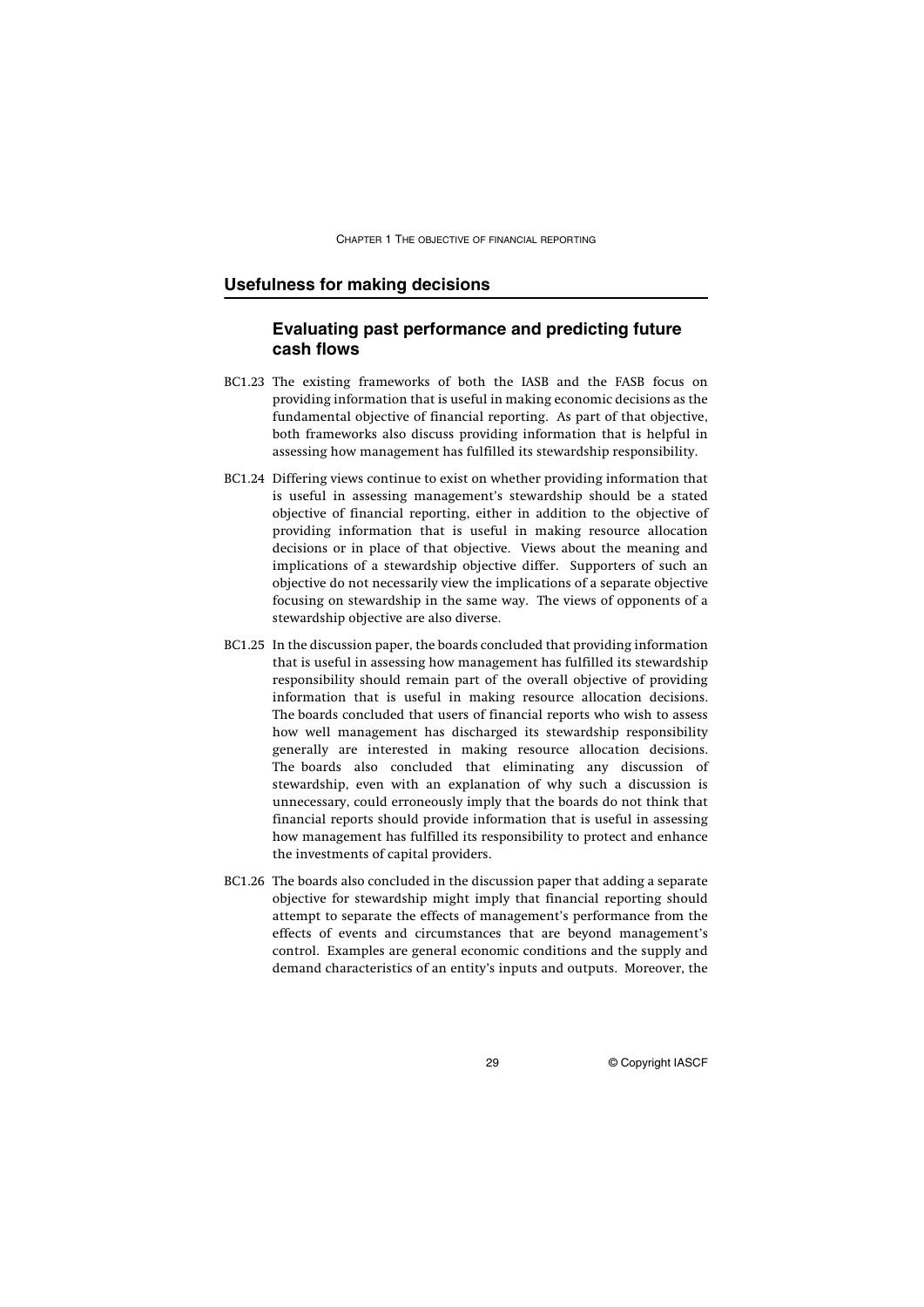boards observed that those who consider providing information that is useful in assessing management's stewardship a broader objective than decision-usefulness may be confusing corporate governance with financial reporting.

- BC1.27 Several respondents to the discussion paper expressed a concern that the proposed objective was too narrowly focused on resource allocation decisions. Although most respondents agreed that decision-usefulness was the appropriate objective, respondents argued that capital providers make other decisions that are aided by financial reporting information in addition to resource allocation decisions. Those decisions, which are typically made after the decision to allocate resources to a particular entity, involve influencing management of the entity. For example, shareholders must decide how to vote on whether to retain directors or replace them and how members of management should be remunerated for their services. Shareholders' decision-making process may include evaluating how management of the entity performed against management in competing entities in similiar circumstances.
- BC1.28 Capital providers also decide whether to use their influence to affect the operating and financing decisions made by management. For example, bondholders often have contractual rights to approve or block particular actions of management that might have an effect on the bondholders' investment. A lender with the power to call in a loan may opt to use that power to persuade management to take a specific course of action in managing the business. Examples of matters of interest to capital providers are the performance and strategy of management, corporate governance and social responsibility.
- BC1.29 The boards concluded that the objective of financial reporting should be broad enough to encompass all the decisions that are made by capital providers at least in part on the basis of their legitimate reliance on financial reporting information. Those decisions include resource allocation decisions as well as subsequent decisions made to protect and enhance their investment. As a result, the boards modified the proposed objective in paragraph OB2 to include those decisions made to protect and enhance an investment.

#### **Decision-usefulness for different types of entities**

- BC1.30 The boards also considered whether the objective of general purpose financial reporting should differ for different types of entities. Possibilities include:
	- (a) smaller entities versus larger entities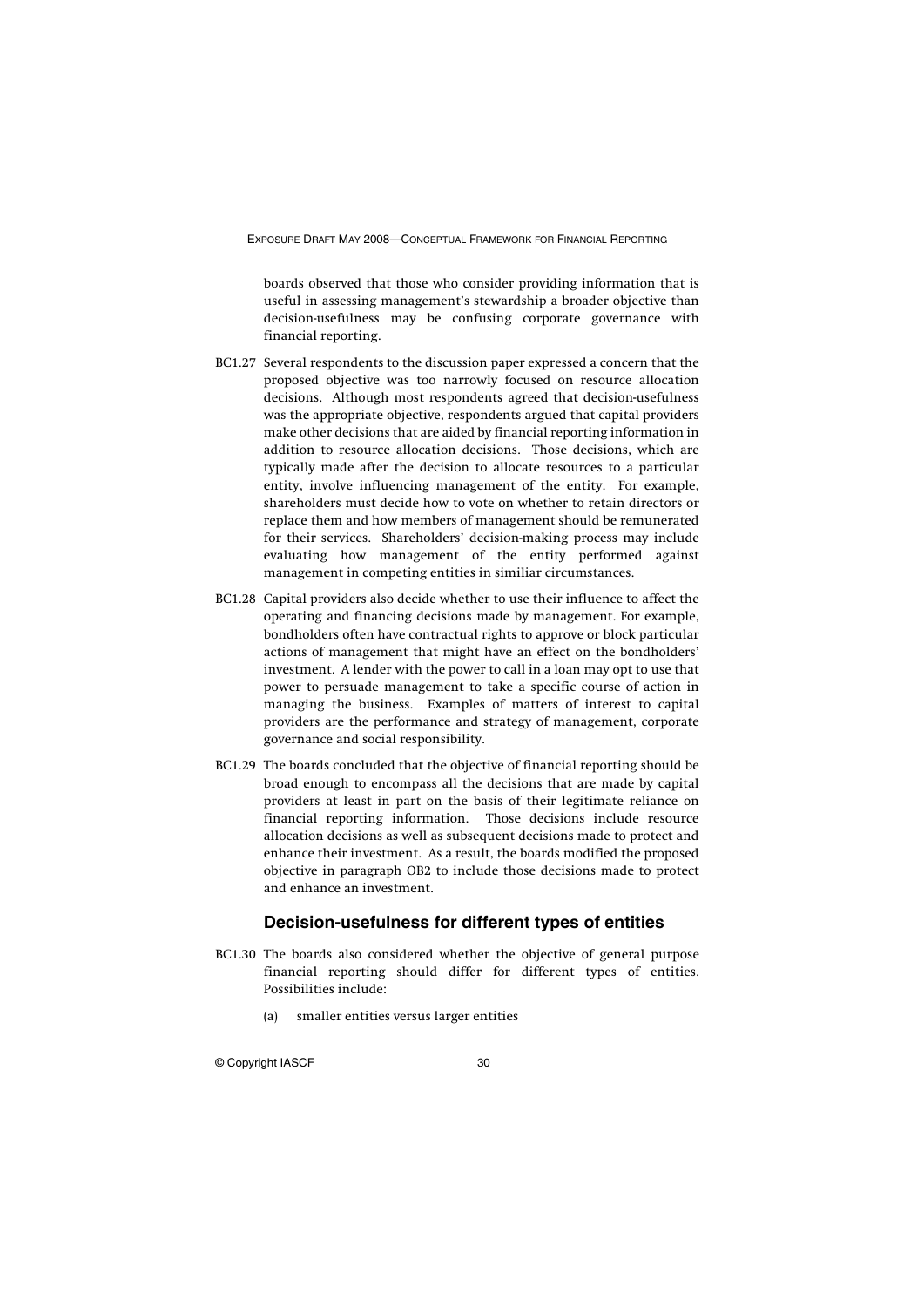CHAPTER 1 THE OBJECTIVE OF FINANCIAL REPORTING

- (b) entities with listed (publicly traded) debt or equity financial instruments versus those without such instruments (sometimes referred to as non-public or private entities)
- (c) closely held entities versus those with widely dispersed ownership.
- BC1.31 The boards concluded that the objective of general purpose financial reporting should be the same for all entities that issue such reports. That conclusion is consistent with the IASB *Framework* and FASB Concepts Statement 1, as well as the frameworks of other national standard-setters. The boards observed that the users of some entities' financial reports, for example, smaller, closely held entities, may be able to specify and receive the information they need. Such entities may have little need to prepare general purpose financial reports for external users. However, for entities that have external users of their financial reports, the objective of the reports issued to them is the same because the information needs of capital providers generally are the same.
- BC1.32 Although the objective of financial reporting is the same for all entities, cost constraints sometimes may lead standard-setters to permit or require differences in reporting for some types of entities. In those situations, standard-setters have concluded that such differences are a result of variations in the perceived costs and benefits of the information when applied to different entity types, not different objectives. Financial reports prepared in accordance with such requirements are nonetheless intended to meet the objective of financial reporting.

# **Financial reporting and management's information needs**

BC1.33 Another issue involves the interaction between general purpose financial reporting and management's needs. The proposed framework makes it clear that general purpose financial reporting is directed to the common needs of capital providers. An entity's management has information needs that differ, to some extent, from those of capital providers. In addition, management has the ability to access financial information to meet its unique needs. Thus, general purpose financial reporting is not explicitly directed to the information needs of management. However, an entity's management and its governing board are also interested in the entity's ability to generate net cash inflows. Thus, financial reporting information is likely to be useful to them as well as to capital providers.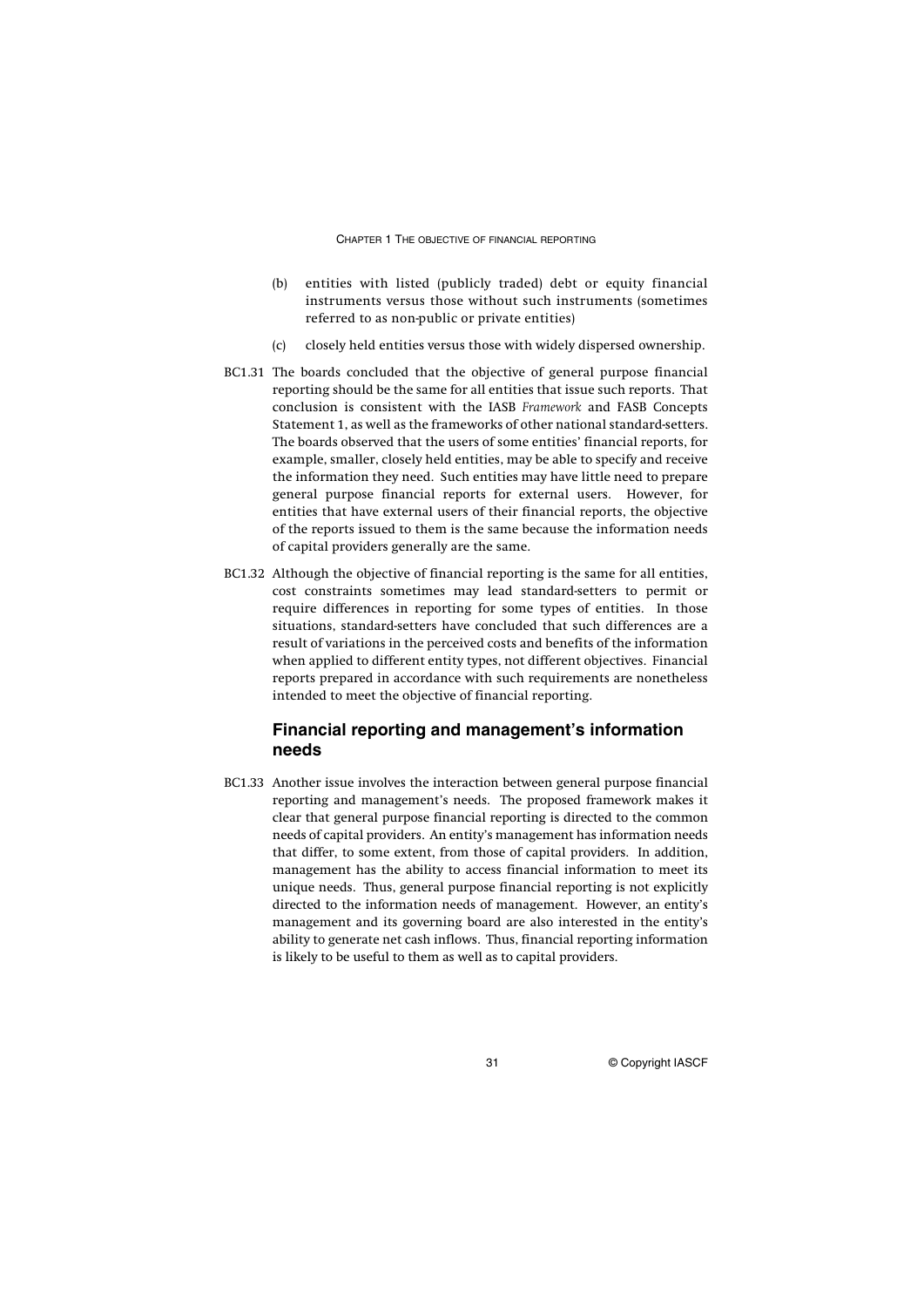BC1.34 Three additional aspects of the management perspective potentially pertain to later phases of the conceptual framework project. First, whether management's perspective or intentions should affect recognition or measurement will be considered in the phase of the project that deals with recognition and measurement concepts. Second, the extent to which, and how, financial reports should include management commentary will be addressed in the phase dealing with presentation and display of financial reporting information. The third issue is whether some information in financial reports should be presented in a way that is consistent with how management views the business. Segment information prepared in accordance with FASB Statement No. 131 *Disclosures about Segments of an Enterprise and Related Information* or IFRS 8 *Operating Segments*, and financial risk management information prepared in accordance with IFRS 7 *Financial Instruments: Disclosures*, are examples of that type of management perspective. That issue also will be considered in the phase dealing with presentation and display of financial reporting information.

# **The significance of information about financial performance**

BC1.35 Another issue concerning the objective of financial reporting is the relative importance of information about an entity's financial performance provided by comprehensive income and its components.<sup>\*</sup> FASB Concepts Statement 1 (paragraph 43) says:

> The primary focus of financial reporting is information about an enterprise's performance provided by measures of comprehensive income and its components. Investors, creditors, and others who are concerned with assessing the prospects for enterprise net cash inflows are especially interested in that information.

In contrast, the IASB *Framework* does not elevate the importance of information about performance above that of other financial reporting information.

<sup>\*</sup> Concepts Statement 1 refers to *earnings and its components*. However, FASB Concepts Statement No. 6 *Elements of Financial Statements* substitutes the term *comprehensive income* for the term *earnings*. The latter term is reserved for a component of comprehensive income.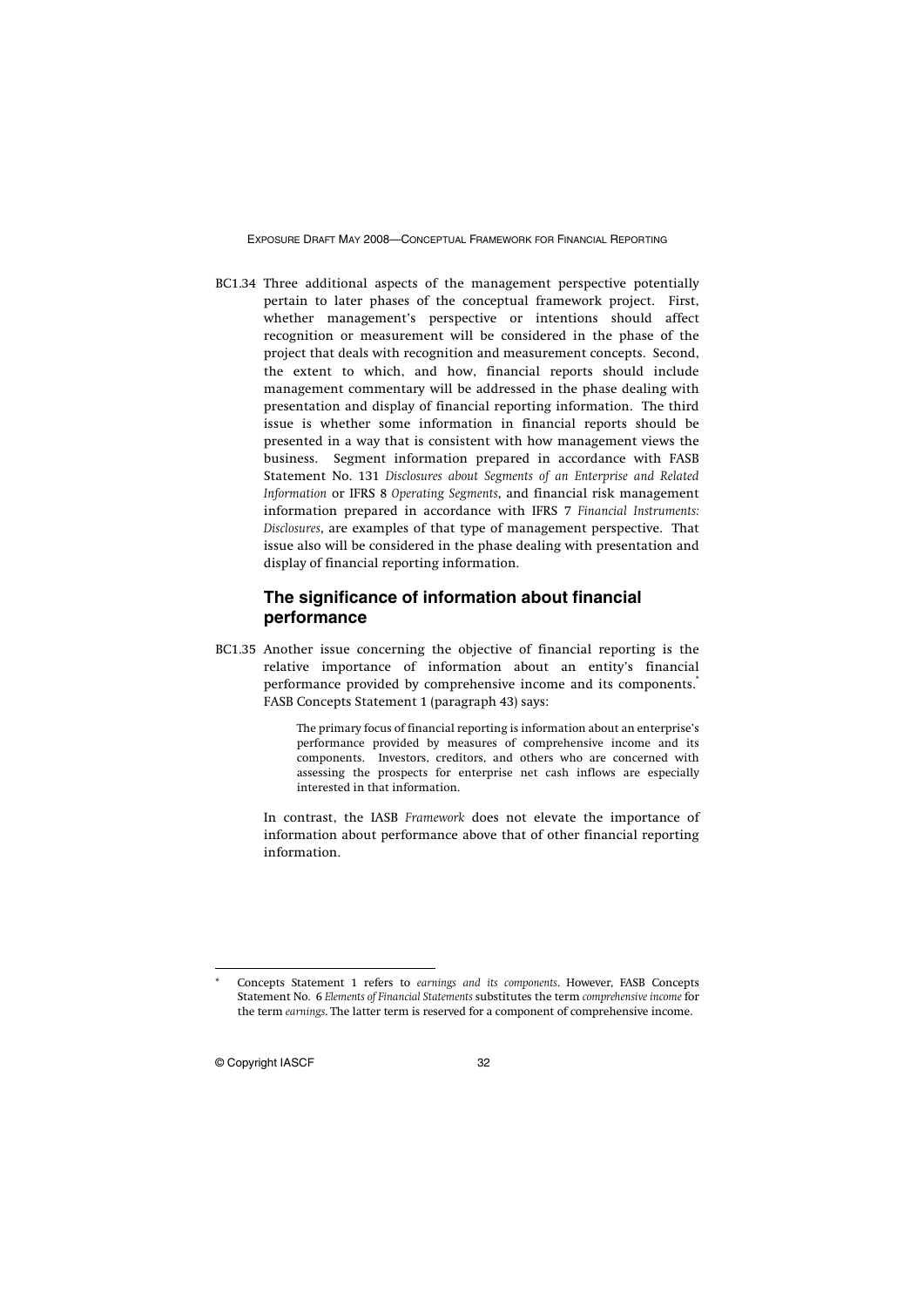CHAPTER 1 THE OBJECTIVE OF FINANCIAL REPORTING

- BC1.36 The boards concluded that it is important for the framework to explain that to assess an entity's ability to generate net cash inflows or to assess management's discharge of its stewardship responsibility, users need information about the entity's *financial performance measured by accrual accounting*. However, to designate one type of information as the primary focus of financial reporting would be inappropriate.
- BC1.37 The net change during a period in economic resources and the claims on them, other than those resulting from transactions with owners as owners, or components of that net change, may be referred to by a variety of terms, such as *comprehensive income*, *net income*, or *profit or loss*. The boards concluded that none of the terms communicates the critical idea that in measuring performance, an entity first identifies and measures its economic resources and the claims on them in accordance with the applicable recognition and measurement guidance. In the process, the entity separates claims by owners from claims by other parties. The entity then calculates the net change in economic resources and claims other than changes resulting from transactions with owners as owners, as well as the net change in claims by owners. Displays of those changes in economic resources and displays of the list of economic resources and claims are equally important.
- BC1.38 Information about cash flows during a period is also important in assessing an entity's financial performance. However, financial performance measured by accrual accounting more closely tracks the occurrence of transactions and other events and circumstances that have affected the entity's wealth during the period. In addition, financial reports based on accrual accounting include much information about an entity's existing economic resources and the claims on them that would be omitted if only cash flows were reported. Thus, the boards concluded that information about an entity's economic resources and claims on them and the changes in resources and claims as reflected by various measurement attributes within accrual accounting is essential to assessing the entity's ability to generate net cash inflows.

# **Financial position and solvency**

BC1.39 In response to suggestions received, the boards considered whether the main purpose of the statement of financial position should be to provide information that helps particular groups of users, such as lenders, other creditors and regulators, to assess the entity's solvency. The boards noted that similar questions could be asked about whether other financial statements should be directed to the needs of particular users.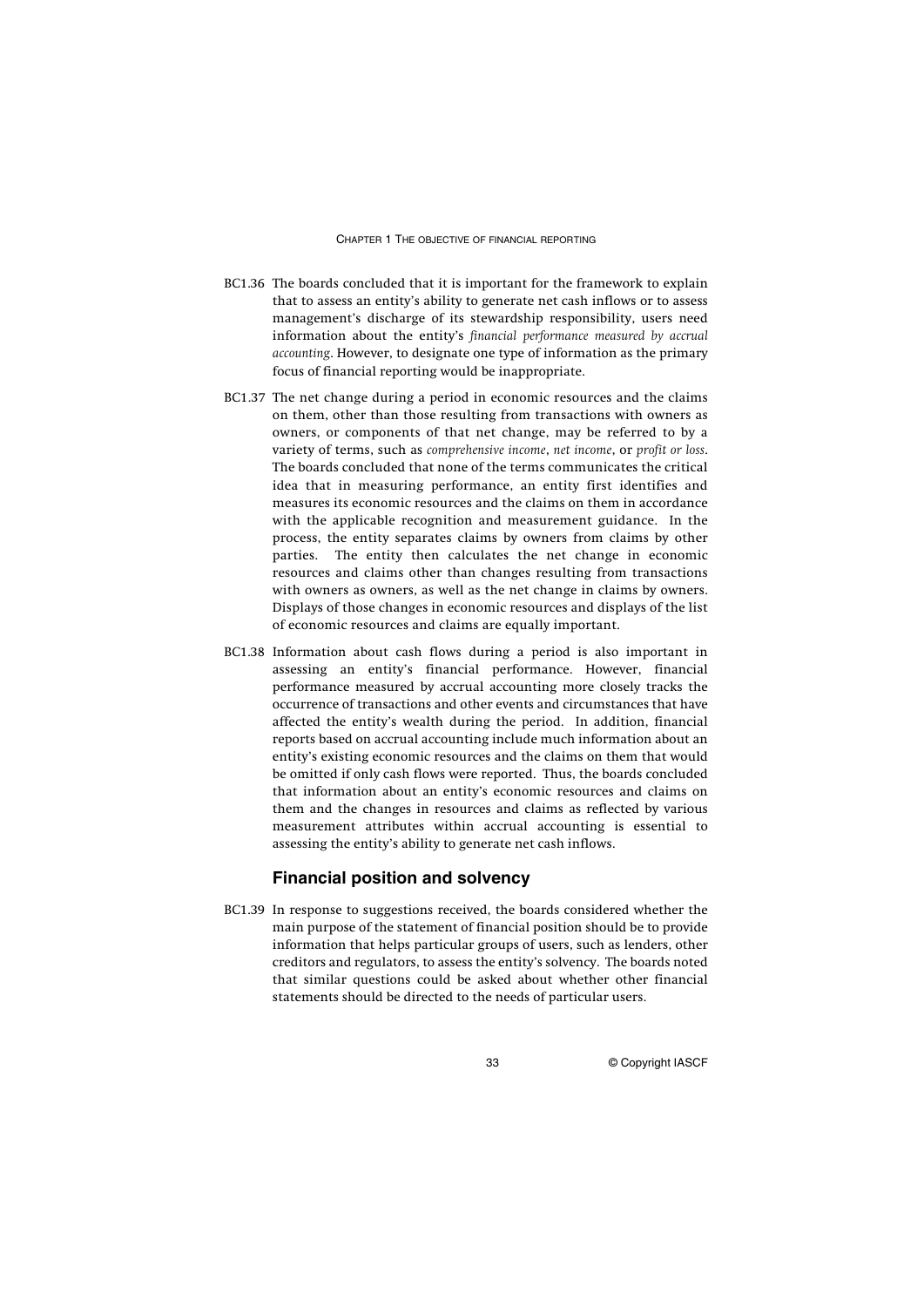BC1.40 The question is not whether information provided in the financial statements should be helpful in assessing solvency—clearly it should. Assessing solvency is of interest to capital providers, and the overriding objective of general purpose financial reporting is to provide information that is useful to capital providers for making decisions. However, some have suggested that the statement of financial position should be directed toward the needs of lenders, other creditors and regulators, possibly to the exclusion of other users. But to do so would be inconsistent with the objective of serving the common needs of the capital providers as the primary user group. Therefore, the boards rejected the notion of directing the statement of financial position (or any other particular financial statement) towards the needs of particular groups of users.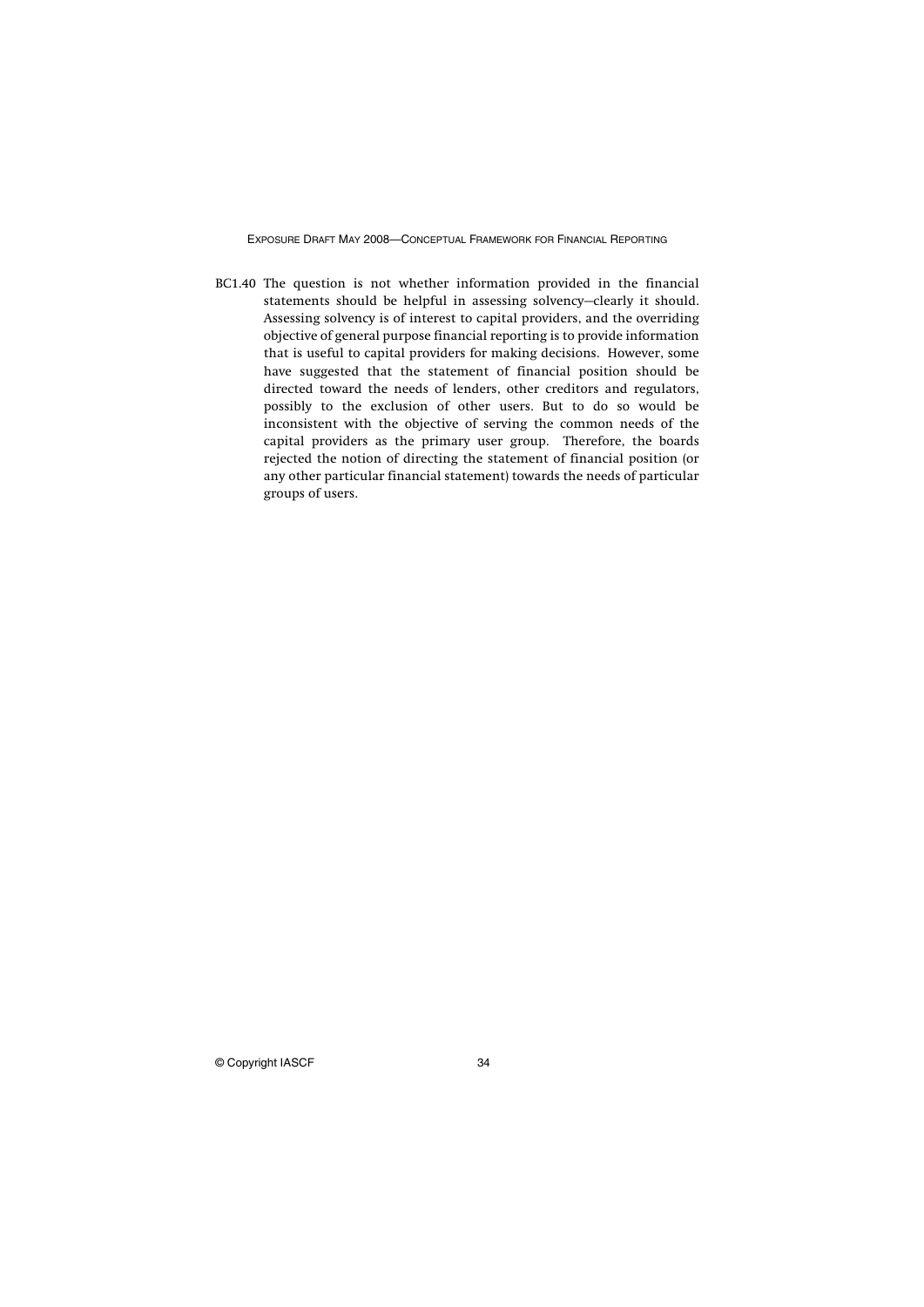# **Chapter 2 Qualitative characteristics and constraints of decision-useful financial reporting information**

# **Introduction**

QC1 The objective of general purpose financial reporting is to provide financial information about the reporting entity that is useful to present and potential equity investors, lenders, and other creditors in making decisions in their capacity as capital providers. Qualitative characteristics are the attributes that make financial information useful. They can be distinguished as fundamental or enhancing characteristics, depending on how they affect the usefulness of the information. Regardless of its classification, each qualitative characteristic contributes to the usefulness of financial reporting information. However, providing useful financial information is limited by two pervasive constraints on financial reporting—*materiality* and *cost*.

#### **Fundamental qualitative characteristics**

QC2 Economic phenomena are economic resources, claims on those resources, and the transactions and other events and circumstances that change them. Financial reporting information depicts economic phenomena (that exist or have already occurred) in words and numbers in financial reports. For financial information to be useful, it must possess two fundamental qualitative characteristics—*relevance* and *faithful representation*.

#### **Relevance**

QC3 Information is relevant if it is capable of making a difference in the decisions made by users in their capacity as capital providers. Information about an economic phenomenon is capable of making a difference when it has predictive value, confirmatory value or both. Whether information about an economic phenomenon is capable of making a difference is not dependent on whether the information has actually made a difference in the past or will definitely make a difference in the future. Information may be capable of making a difference in a decision—and thus be relevant—even if some users choose not to take advantage of it or are already aware of it.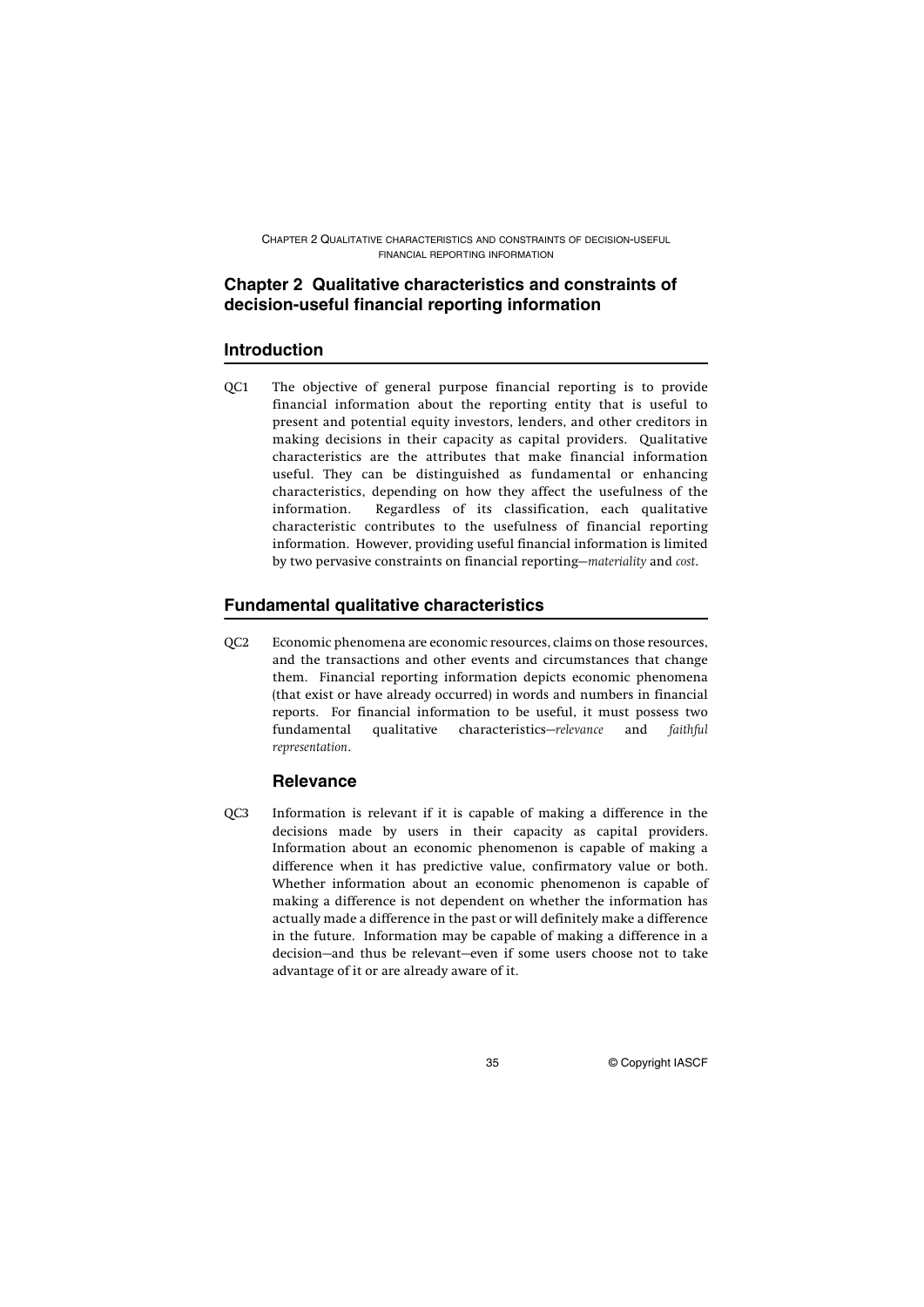- QC4 Information about an economic phenomenon has *predictive value* if it has value as an input to predictive processes used by capital providers to form their own expectations about the future. Information itself need not be predictable to have predictive value. Some highly predictable information may not have any predictive value for a particular purpose. For example, straight-line depreciation of plant and equipment may be highly predictable from year to year but may not be very helpful in assessing an entity's ability to generate net cash inflows. Also, information about an economic phenomenon need not be in the form of an explicit forecast to have predictive value; it needs only to be a useful input to predictive processes of use to capital providers.
- QC5 Information about an economic phenomenon has confirmatory value if it confirms or changes past (or present) expectations based on previous evaluations. Information that confirms past expectations increases the likelihood that the outcomes or results will be as previously expected. If the information changes expectations, it also changes the perceived probabilities of the range of possible outcomes.
- QC6 The predictive and confirmatory roles of information are interrelated; information that has predictive value usually also has confirmatory value. For example, information about the current level and structure of an entity's economic resources and claims helps users to predict an entity's ability to take advantage of opportunities and to react to adverse situations. The same information helps to confirm or correct users' past predictions about that ability.

# **Faithful representation**

- QC7 To be useful in financial reporting, information must be a faithful representation of the economic phenomena that it purports to represent. Faithful representation is attained when the depiction of an economic phenomenon is complete, neutral, and free from material error. Financial information that faithfully represents an economic phenomenon depicts the economic substance of the underlying transaction, event or circumstances, which is not always the same as its legal form.
- QC8 A single economic phenomenon may be represented in multiple ways. For example, an estimate of the risk transferred in an insurance contract may be depicted qualitatively (eg a narrative description of the nature of possible losses) or quantitatively (eg an expected loss). Additionally, a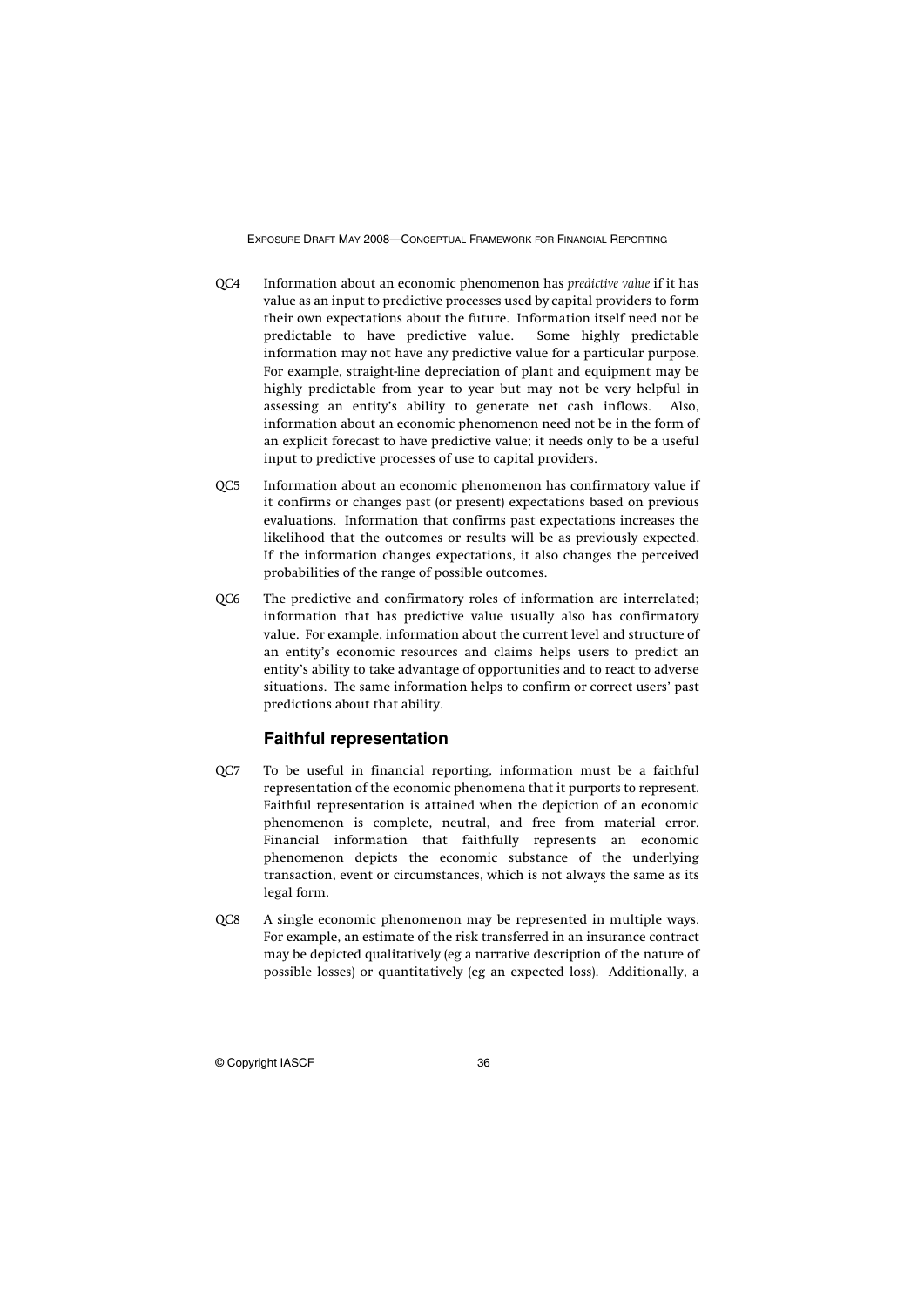single depiction in financial reports may represent multiple economic phenomena. For example, the presentation of the item called plant and equipment in a financial statement may represent an aggregate of all of an entity's plant and equipment.

- QC9 A depiction of an economic phenomenon is *complete* if it includes all information that is necessary for faithful representation of the economic phenomena that it purports to represent. An omission can cause information to be false or misleading and thus not helpful to the users of financial reports.
- QC10 *Neutrality* is the absence of bias intended to attain a predetermined result or to induce a particular behaviour. Neutral information is free from bias so that it faithfully represents the economic phenomena that it purports to represent. Neutral information does not colour the image it communicates to influence behaviour in a particular direction. Financial reports are not neutral if, by the selection or presentation of financial information, they influence the making of a decision or judgement in order to achieve a predetermined result or outcome. However, to say that financial reporting information should be neutral does not mean that it should be without purpose or that it should not influence behaviour. On the contrary, relevant financial reporting information is, by definition, capable of influencing users' decisions.
- QC11 Faithful representation does not imply total freedom from error in the depiction of an economic phenomenon because the economic phenomena presented in financial reports are generally measured under conditions of uncertainty. Therefore, most financial reporting measures involve estimates of various types that incorporate management's judgement. To represent an economic phenomenon faithfully, an estimate must be based on the appropriate inputs, and each input must reflect the best available information. Completeness and neutrality of estimates (and inputs to estimates) are desirable; however, some minimum level of accuracy is also necessary for an estimate to be a faithful representation of an economic phenomenon. For a representation to imply a degree of completeness, neutrality or freedom from error that is impracticable would diminish the extent to which the information faithfully represents the economic phenomena that it purports to represent. Thus, to attain a faithful representation, it may sometimes be necessary to disclose explicitly the degree of uncertainty in the reported financial information.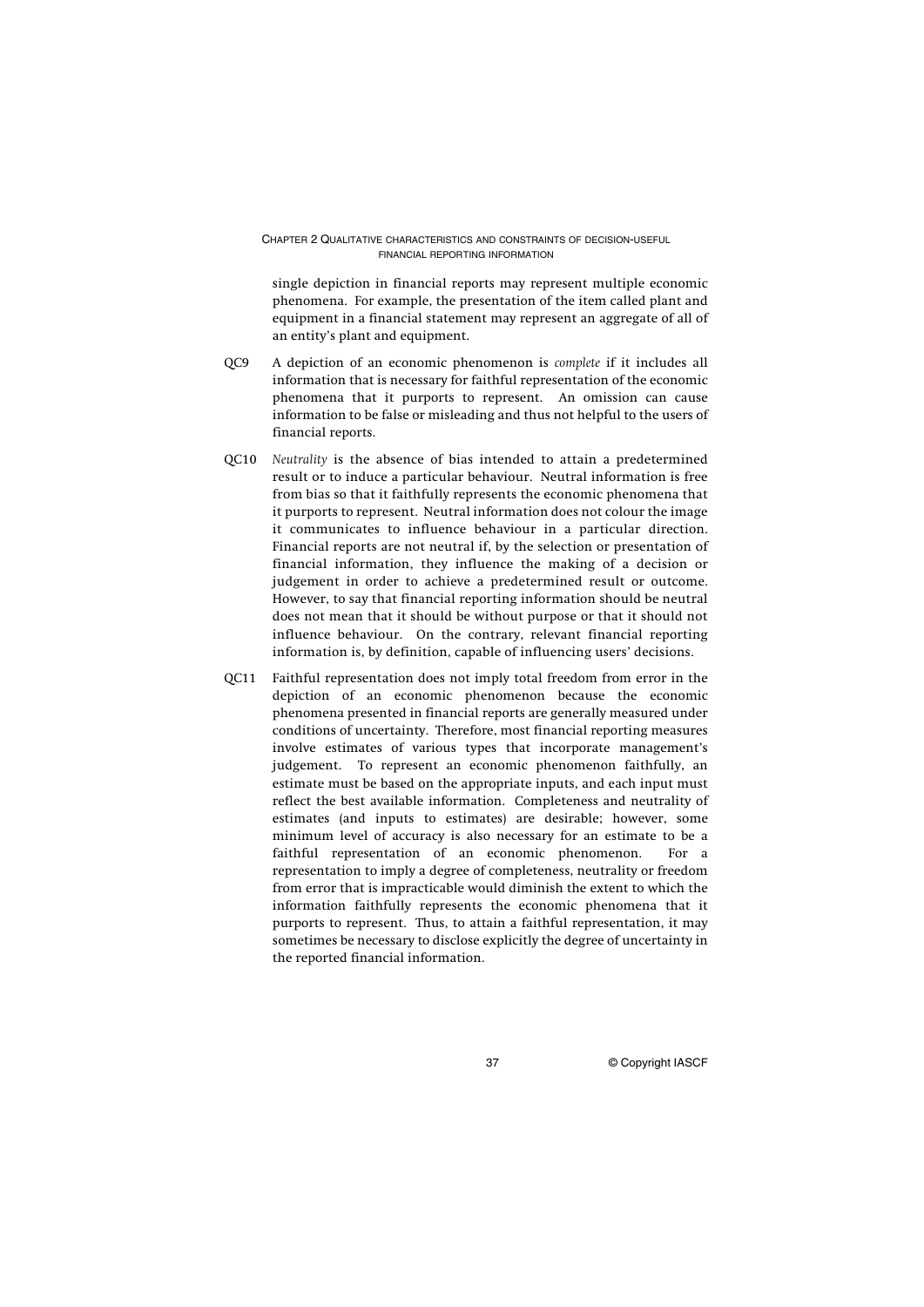# **Application of the fundamental qualitative characteristics**

- QC12 The qualitative characteristic of relevance is concerned with the connection of economic phenomena to the decisions of capital providers and other users of financial reporting information—the pertinence of the phenomena to those decisions. Application of the qualitative characteristic of relevance will identify which economic phenomena should be depicted in financial reports, with the intention of providing decision-useful information about those phenomena. Relevance refers to the economic phenomena, not to their depictions, and therefore will be considered before the other qualitative characteristics.
- QC13 Once relevance is applied to determine which economic phenomena are pertinent to the decisions to be made, faithful representation is applied to determine which depictions of those phenomena best correspond to the relevant phenomena. Application of the faithful representation characteristic determines whether a proposed depiction in words and numbers is faithful (or unfaithful) to the economic phenomena being depicted.
- QC14 As fundamental qualitative characteristics, relevance and faithful representation work together to contribute to the decision-usefulness of information in different ways. A depiction that is a faithful representation of an irrelevant phenomenon is not decision-useful, just as a depiction that is an unfaithful representation of a relevant phenomenon results in information that is not decision-useful. Thus, either irrelevance (the economic phenomenon is not connected to the decision to be made) or unfaithful representation (the depiction is not connected to the phenomenon) results in information that is not decision-useful. Together, relevance and faithful representation make financial reporting information decision-useful.

#### **Enhancing qualitative characteristics**

QC15 Enhancing qualitative characteristics are complementary to the fundamental qualitative characteristics. Enhancing qualitative characteristics distinguish more useful information from less useful information. The enhancing qualitative characteristics are *comparability*, *verifiability*, *timeliness* and *understandability*. These characteristics enhance the decision-usefulness of financial reporting information that is relevant and faithfully represented.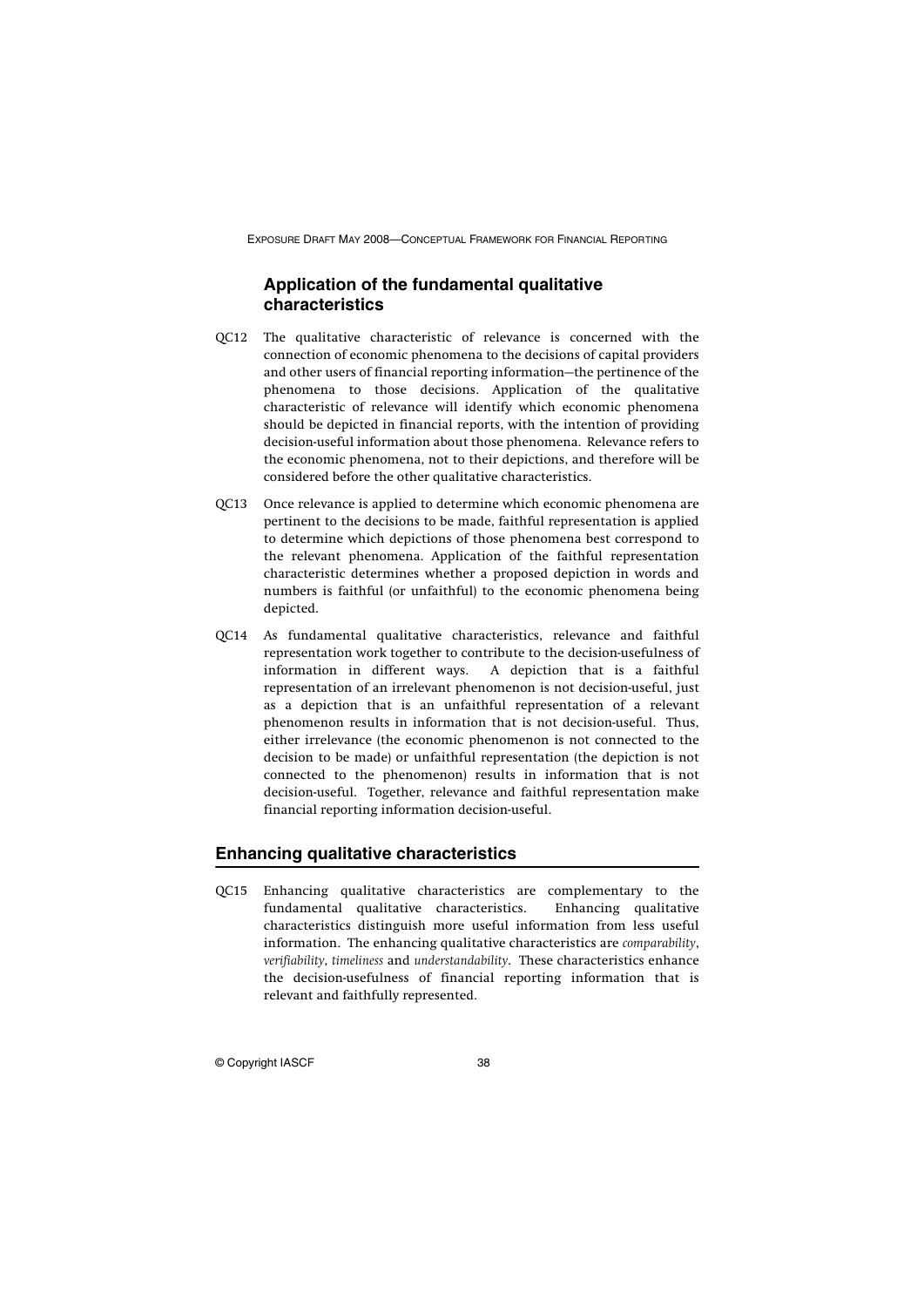# **Comparability**

- QC16 *Comparability* is the quality of information that enables users to identify similarities in and differences between two sets of economic phenomena. Consistency refers to the use of the same accounting policies and procedures, either from period to period within an entity or in a single period across entities. Comparability is the goal; consistency is a means to an end that helps in achieving that goal.
- QC17 The essence of decision making is choosing between alternatives. Thus, information about an entity is more useful if it can be compared with similar information about other entities and with similar information about the same entity for some other period or some other point in time. Comparability is not a quality of an individual item of information, but rather a quality of the relationship between two or more items of information.
- QC18 Comparability should not be confused with uniformity. For information to be comparable, like things must look alike and different things must look different. An overemphasis on uniformity may reduce comparability by making unlike things look alike. Comparability of financial reporting information is not enhanced by making unlike things look alike any more than it is by making like things look different.
- QC19 Some degree of comparability should be attained by maximising the fundamental qualitative characteristics. That is to say, a faithful representation of a relevant economic phenomenon should naturally possess some degree of comparability to a faithful representation of a similar relevant economic phenomenon by another entity. Although a single economic phenomenon can be faithfully represented in multiple ways, permitting alternative accounting methods for the same economic phenomenon diminishes comparability and, therefore, may be undesirable.

#### **Verifiability**

- QC20 *Verifiability* is a quality of information that helps assure users that information faithfully represents the economic phenomena that it purports to represent. Verifiability implies that different knowledgeable and independent observers could reach general consensus, although not necessarily complete agreement, that either:
	- (a) the information represents the economic phenomena that it purports to represent without material error or bias; or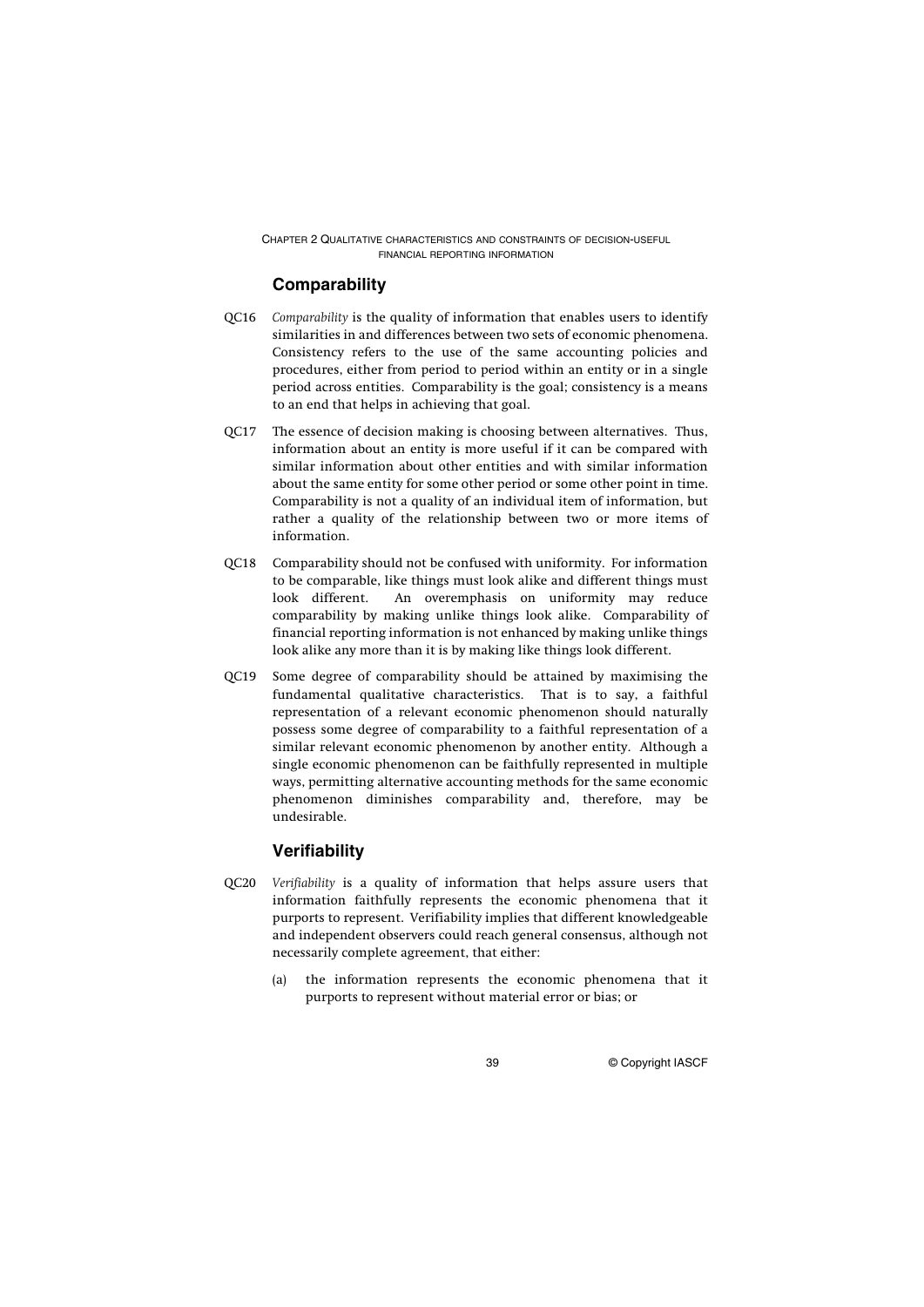(b) an appropriate recognition or measurement method has been applied without material error or bias.

To be verifiable, information need not be a single point estimate. A range of possible amounts and the related probabilities can also be verified.

QC21 Verification may be direct or indirect. With *direct verification*, an amount or other representation itself is verified, such as by counting cash or observing marketable securities and their quoted prices. With *indirect verification*, the amount or other representation is verified by checking the inputs and recalculating the outputs using the same accounting convention or methodology. An example is verifying the carrying amount of inventory by checking the inputs (quantities and costs) and recalculating the ending inventory using the same cost flow assumption (eg average cost or first-in, first-out).

#### **Timeliness**

QC22 *Timeliness* means having information available to decision makers before it loses its capacity to influence decisions. Having relevant information available sooner can enhance its capacity to influence decisions, and a lack of timeliness can rob information of its potential usefulness. Some information may continue to be timely long after the end of a reporting period because some users may continue to consider it when making decisions. For example, users may need to assess trends in various items of financial reporting information in making investment or credit decisions.

#### **Understandability**

- QC23 *Understandability* is the quality of information that enables users to comprehend its meaning. Understandability is enhanced when information is classified, characterised and presented clearly and concisely. Comparability can also enhance understandability.
- QC24 Although presenting information clearly and concisely helps users to comprehend it, the actual comprehension or understanding of financial information depends largely on the users of the financial report. Users of financial reports are assumed to have a reasonable knowledge of business and economic activities and to be able to read a financial report. In making decisions, users also should review and analyse the information with reasonable diligence. However, when underlying economic phenomena are particularly complex, fewer users may understand the financial information depicting those phenomena.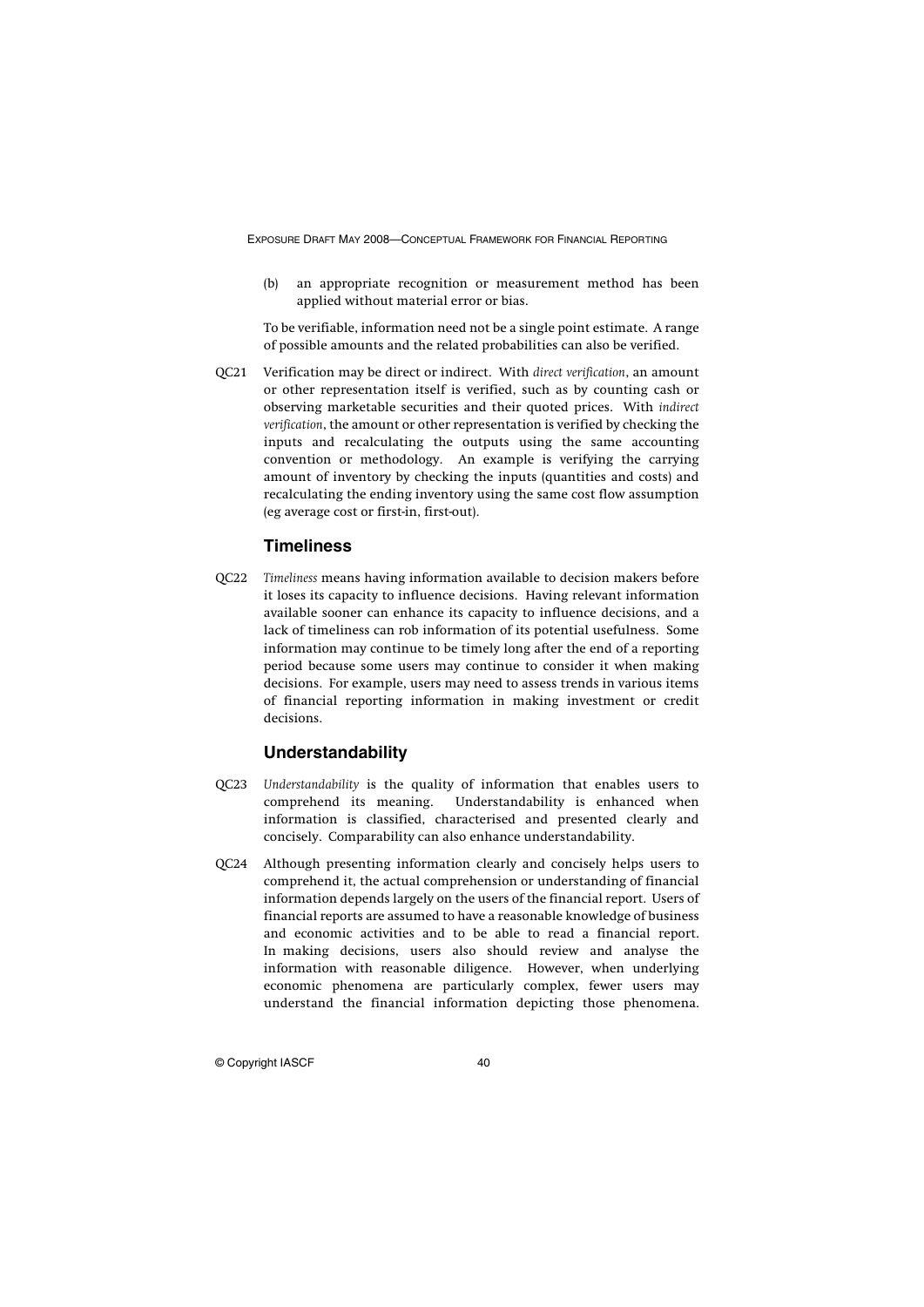In those cases, some users may need to seek the aid of an adviser. Information that is relevant and faithfully represented should not be excluded from financial reports solely because it may be too complex or difficult for some users to understand without assistance.

# **Application of the enhancing qualitative characteristics**

- QC25 Enhancing qualitative characteristics improve the usefulness of financial information and should be maximised to the extent possible. However, the enhancing qualitative characteristics, either individually or in concert with each other, cannot make information useful for decisions if that information is irrelevant or not faithfully represented.
- QC26 The application of the enhancing qualitative characteristics is an iterative process that does not follow a prescribed order. Sometimes, one or more enhancing qualitative characteristics may be sacrificed to varying degrees to maximise another qualitative characteristic. For example, a temporary reduction in comparability may be worthwhile to improve relevance or faithful representation in the longer term. A temporary reduction in period-to-period consistency, and thus in comparability, may occur when a new financial reporting standard that improves relevance or faithful representation requires prospective application. Such a change in reporting effectively trades a temporary reduction in period-to-period consistency for greater comparability in the future. In that situation, appropriate disclosures can help to compensate for the temporary reduction in comparability.

# **Constraints on financial reporting**

QC27 Two pervasive constraints limit the information provided by financial reporting: *materiality* and *cost*.

# **Materiality**

QC28 Information is material if its omission or misstatement could influence the decisions that users make on the basis of an entity's financial information. Because materiality depends on the nature and amount of the item judged in the particular circumstances of its omission or misstatement, it is not possible to specify a uniform quantitative threshold at which a particular type of information becomes material.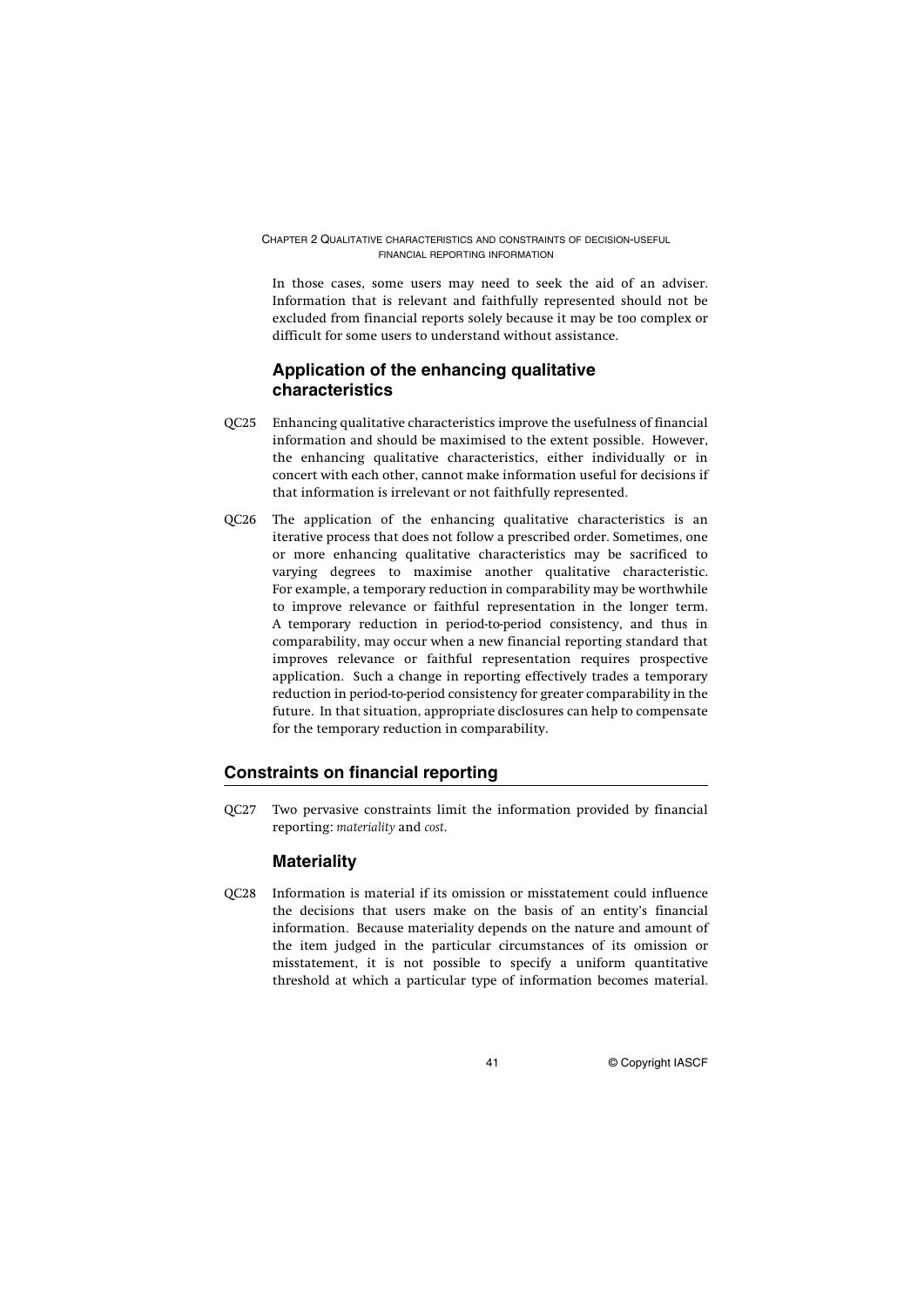When considering whether financial information is a faithful representation of what it purports to represent, it is important to take into account materiality because material omissions or misstatements will result in information that is incomplete, biased or not free from error.

#### **Cost**

- QC29 Financial reporting imposes costs; the benefits of financial reporting should justify those costs. Assessing whether the benefits of providing information justify the related costs will usually be more qualitative than quantitative. In addition, the qualitative assessment of benefits and costs will often be incomplete.
- QC30 The costs of providing information include costs of collecting and processing the information, costs of verifying it, and costs of disseminating it. Users incur the additional costs of analysis and interpretation. Omission of decision-useful information also imposes costs, including the costs that users incur to obtain or attempt to estimate needed information using incomplete data in the financial report or data available elsewhere. Preparers expend the majority of the effort towards providing financial information. However, capital providers ultimately bear the cost of those efforts in the form of reduced returns.
- QC31 Financial reporting information helps capital providers make better decisions, which results in more efficient functioning of capital markets and a lower cost of capital for the economy as a whole. Individual entities also enjoy benefits, including improved access to capital markets, favourable effect on public relations, and perhaps lower costs of capital. The benefits may also include better management decisions because financial information used internally is often based at least partly on information prepared for general purpose financial reporting purposes.

#### **Application of the constraints on financial reporting**

QC32 Materiality is a pervasive constraint on financial reporting because it pertains to all the qualitative characteristics of decision-useful financial reporting information. For example, materiality should be considered when determining whether information has sufficient predictive or confirmatory value to be relevant to users and is sufficiently complete, neutral and free from error to represent faithfully the economic phenomenon that it purports to represent.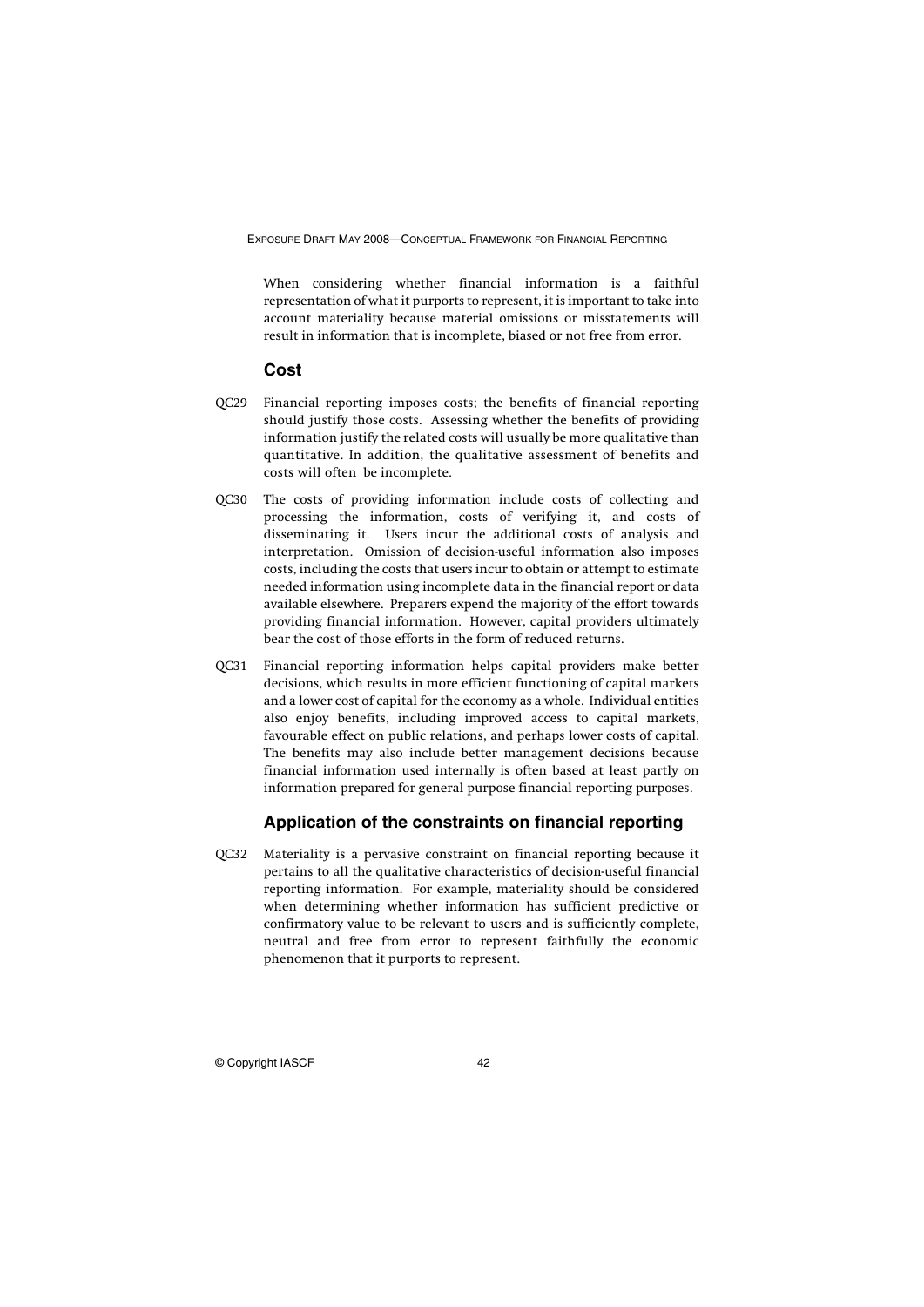QC33 Application of the cost constraint involves assessing whether the benefits of reporting information are likely to justify the costs incurred to provide and use that information. When making this assessment, it is necessary to consider whether one or more qualitative characteristics might be sacrificed to some degree to reduce cost. When applying the cost constraint to a proposed standard, standard-setters seek information from preparers, users, academics and others about the expected nature and quantity of the benefits and costs of that standard.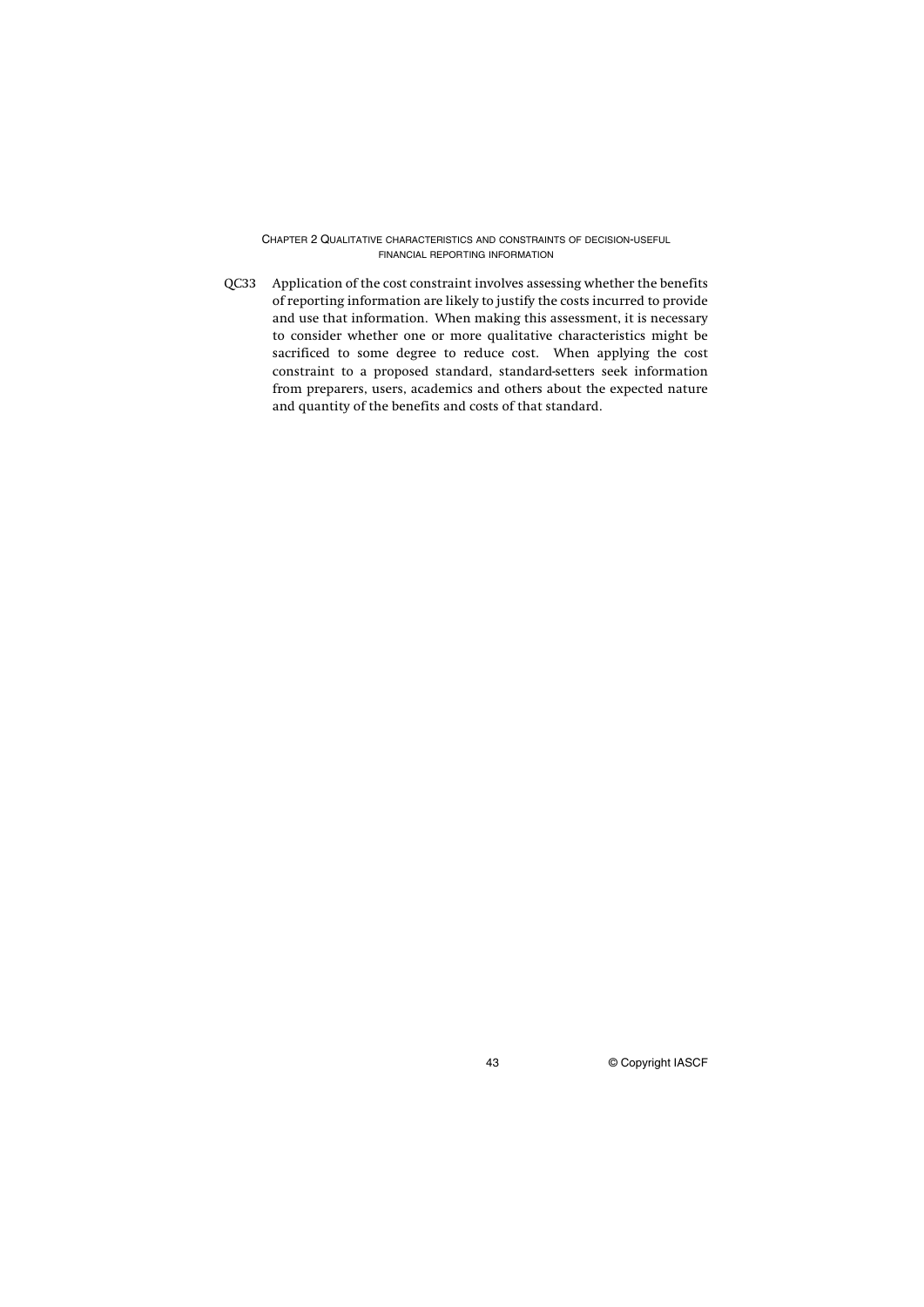# **Basis for Conclusions on draft Chapter 2**

# **Introduction**

- BC2.1 This Basis for Conclusions summarises the considerations that Board members thought significant in reaching the conclusions in Chapter 2 *Qualitative characteristics and constraints of decision-useful financial reporting information* of the draft conceptual framework. It includes reasons for accepting some alternatives and rejecting others. Individual Board members gave greater weight to some factors than to others.
- BC2.2 In July 2006 the boards published for public comment a discussion paper *Preliminary Views on an improved Conceptual Framework for Financial Reporting: The Objective of Financial Reporting and Qualitative Characteristics of Decisionuseful Financial Reporting Information*. The boards received 179 comment letters on that discussion paper. This exposure draft represents the boards' views after considering respondents' comments and the views received through other outreach initiatives. When appropriate, this Basis for Conclusions discusses the boards' basis for modifying their preliminary views to reach the conclusions in this exposure draft.

# **Fundamental qualitative characteristics**

#### **Relevance**

#### **Capable of making a difference in decisions**

BC2.3 In their existing frameworks, the FASB's and the IASB's definitions of relevance are similar, with one difference. The IASB *Framework*, paragraph 26, says that information is relevant 'when it influences the economic decisions of users by helping them evaluate past, present or future events or confirming, or correcting, their past evaluations.' FASB Concepts Statement No. 2 *Qualitative Characteristics of Accounting Information*, paragraph 47, says that to be relevant, '… accounting information must be capable of making a difference in a decision by helping users to form predictions about the outcomes of past, present, and future events or to confirm or correct expectations.' Thus, the definitions differ in whether information actually makes a difference or is capable of making a difference in a decision.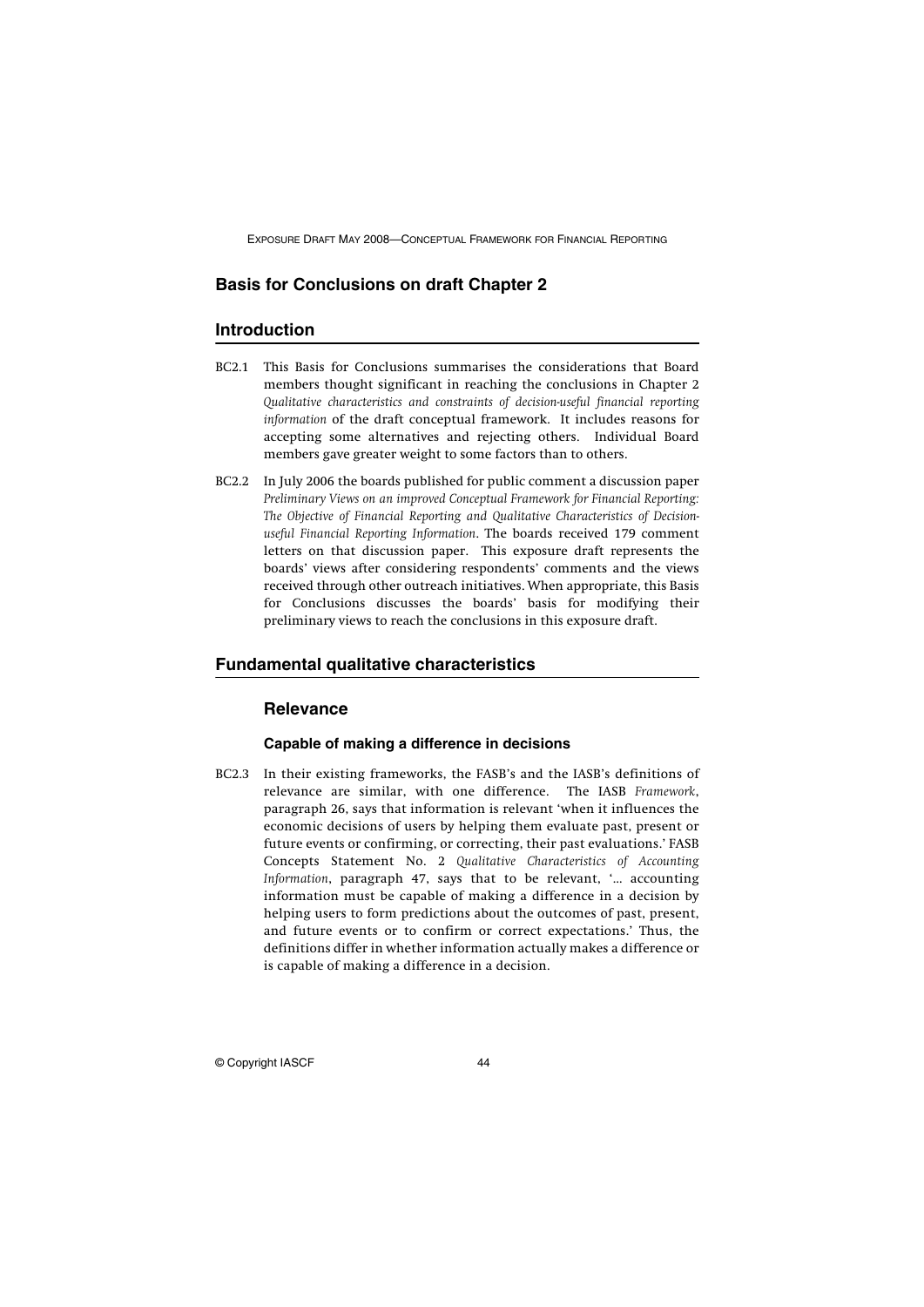- BC2.4 The boards concluded that information must be capable of making a difference in a decision to be relevant. In making decisions, users consider many individual items of financial reporting information, along with other types of information from many other sources. The extent to which users' decisions were affected by a particular item of financial reporting information often would be difficult to determine, even after the information has become available.
- BC2.5 Whether or not it is possible to demonstrate conclusively that a particular item of information will affect, or has affected, users' decisions, the boards take steps to understand how capital providers use financial reporting information and how financial reports might better serve their needs. This includes actively soliciting written comments on proposed standards from capital providers and other users of financial reporting. The boards also frequently meet users and user organisations to discuss not only the potential benefits and costs of proposed standards but also potential agenda decisions and other matters. Such steps provide standard-setters with knowledge about the types of information that are capable of affecting users' decisions.
- BC2.6 In addition, the boards assess relevance in relation to a decision—not in relation to particular decision makers. For example, some users may have been obtaining an item of information from a source other than financial reporting, or some users may have been estimating the amount of an item that financial reporting does not provide using other items that are provided. For various reasons, some users may choose not to take advantage of a particular item of information. However, the fact that some users have been expending the effort to obtain the information elsewhere may emphasise the relevance of the information to their decisions.

#### **Predictive and confirmatory value**

BC2.7 The IASB *Framework* identifies *predictive value* and *confirmatory value* as components of relevance, and the FASB's Concepts Statement 2 refers to *predictive value* and *feedback value*. The boards concluded that confirmatory value and feedback value have the same meaning. In the interest of adopting common terminology, the boards decided to use *confirmatory value*, which means confirming the validity of prior predictions or correcting them.

#### **What does predictive value mean?**

BC2.8 The boards identified the meaning of *predictive value* as an issue needing attention because it is easy to confuse *predictive value* as used in financial reporting concepts with *predictability* and related terms used in statistics.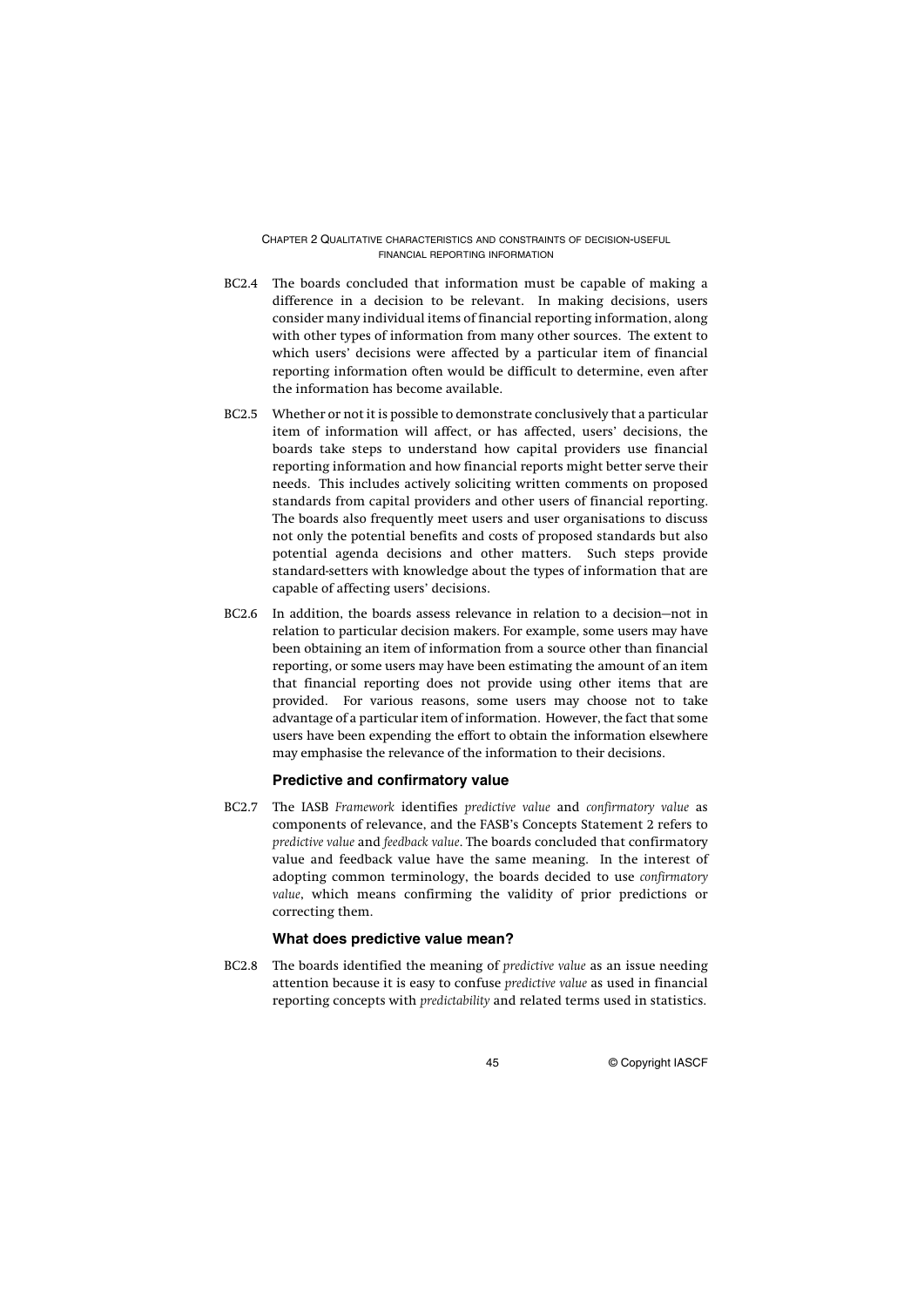- BC2.9 Information has *predictive value* if it can be used in making predictions about the eventual outcomes of past, present or future events or their effects on future cash flows. In contrast, statisticians use *predictability* to refer to the accuracy with which it is possible to foretell the next number in a series. This is distinguished from *persistence*, which refers to the tendency of a series of numbers to continue as it has been going.
- BC2.10 The boards concluded that adopting statistical notions and terminology in the framework would be inappropriate. To do so would imply that relevant financial reporting information must, in itself, predict the future. Although financial reporting might include forward-looking information, the boards noted that information need not be forward-looking to have predictive value. Rather, information that has predictive value is valuable as an input to the processes that capital providers and others use to develop their own predictions. In other words, financial reports supply the information; users make the predictions, including predictions that a reported item will not repeat.

# **Faithful representation and reliability**

BC2.11 Concepts Statement 2, the IASB *Framework* and other conceptual frameworks that the boards reviewed include *reliability* as an essential qualitative characteristic of decision-useful financial reporting information. However, the boards identified several issues about reliability and its components. They also noted that neither board's existing framework conveys the meaning of reliability clearly enough to avoid misunderstandings.

# **How can the framework best convey what reliability means?**

BC2.12 In Concepts Statement 2, the components of reliability are *representational faithfulness*, *verifiability* and *neutrality*, and its discussion of representational faithfulness also encompasses *completeness* and *freedom from bias*. The IASB *Framework* (paragraph 31) says:

> Information has the quality of reliability when it is free from material error and bias and can be depended upon by users to represent faithfully that which it either purports to represent or could reasonably be expected to represent.

Subsequent paragraphs of the IASB *Framework* (paragraphs 33–38) discuss *substance over form*, *neutrality*, *prudence* and *completeness* as aspects of faithful representation.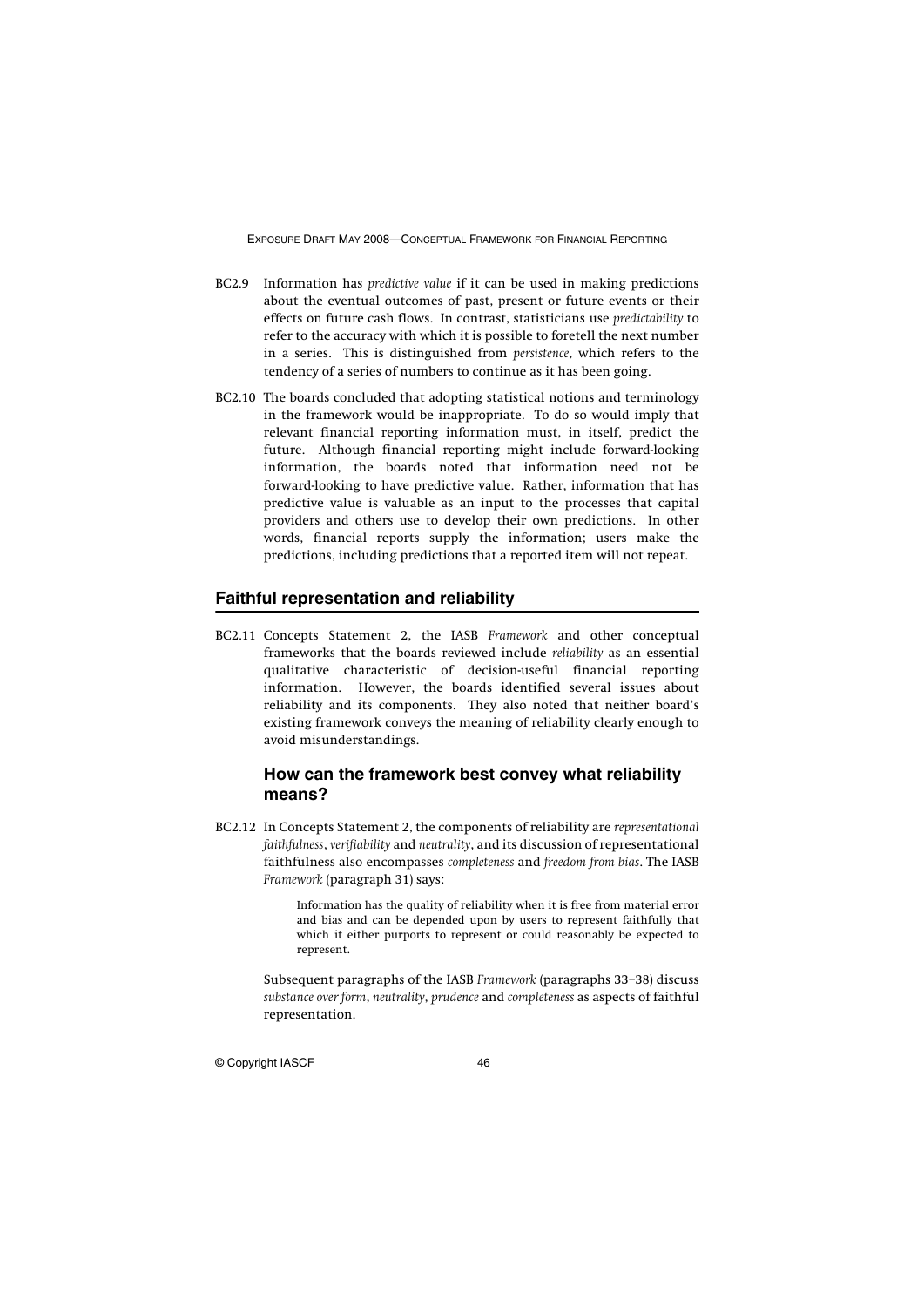- BC2.13 In considering the issues related to *reliability*, the boards observed that there is a variety of notions of what the concept means. For example, some focus on *verifiability* or *free from material error* to the virtual exclusion of the *faithful representation* aspect of reliability. Others focus more on *faithful representation*, perhaps combined with neutrality. And to some, reliability apparently refers primarily to *precision*. The comments on almost any controversial proposal by a standard-setting body also indicate the lack of a common understanding of reliability. Sometimes, one group of respondents criticises the proposal as likely to reduce the reliability of the resulting financial reporting; another group supports the same proposal as likely to improve reliability. Generally, neither group explains clearly what it means by *reliability*, and each group seems to have in mind a different notion. Those considerations led the boards to consider how they could better convey what the proposed framework means by *reliability*.
- BC2.14 Given the nature and extent of the longstanding problems with the qualitative characteristic of *reliability*, as well as previous efforts to address them, the boards concluded that the term itself needed reconsideration. Because further efforts to explain what *reliability* means were not likely to be productive, the boards sought a term that would more clearly convey the intended meaning.
- BC2.15 *Faithful representation*—the faithful depiction in financial reports of economic phenomena—is essential if information is to be decision-useful. To represent economic phenomena faithfully, accounting representations must be complete, neutral and free from material error. Accordingly, the boards proposed that faithful representation encompasses all the key qualities that the previous frameworks included as aspects of reliability.
- BC2.16 Many respondents to the discussion paper commented unfavourably on the boards' preliminary decision to replace *reliability* with *faithful representation*. However, in those comments, each respondent described reliability differently from how the boards described reliability in their existing frameworks. Furthermore, many respondents' descriptions of reliability more closely resembled the boards' notion of verifiability than reliability. These comments led the boards to affirm their decision to replace the term reliability with faithful representation. During their redeliberations, the boards took several steps to try to prevent further misunderstandings about faithful representation. These steps included explicitly identifying freedom from material error as a component of faithful representation and removing verifiability as a component of it.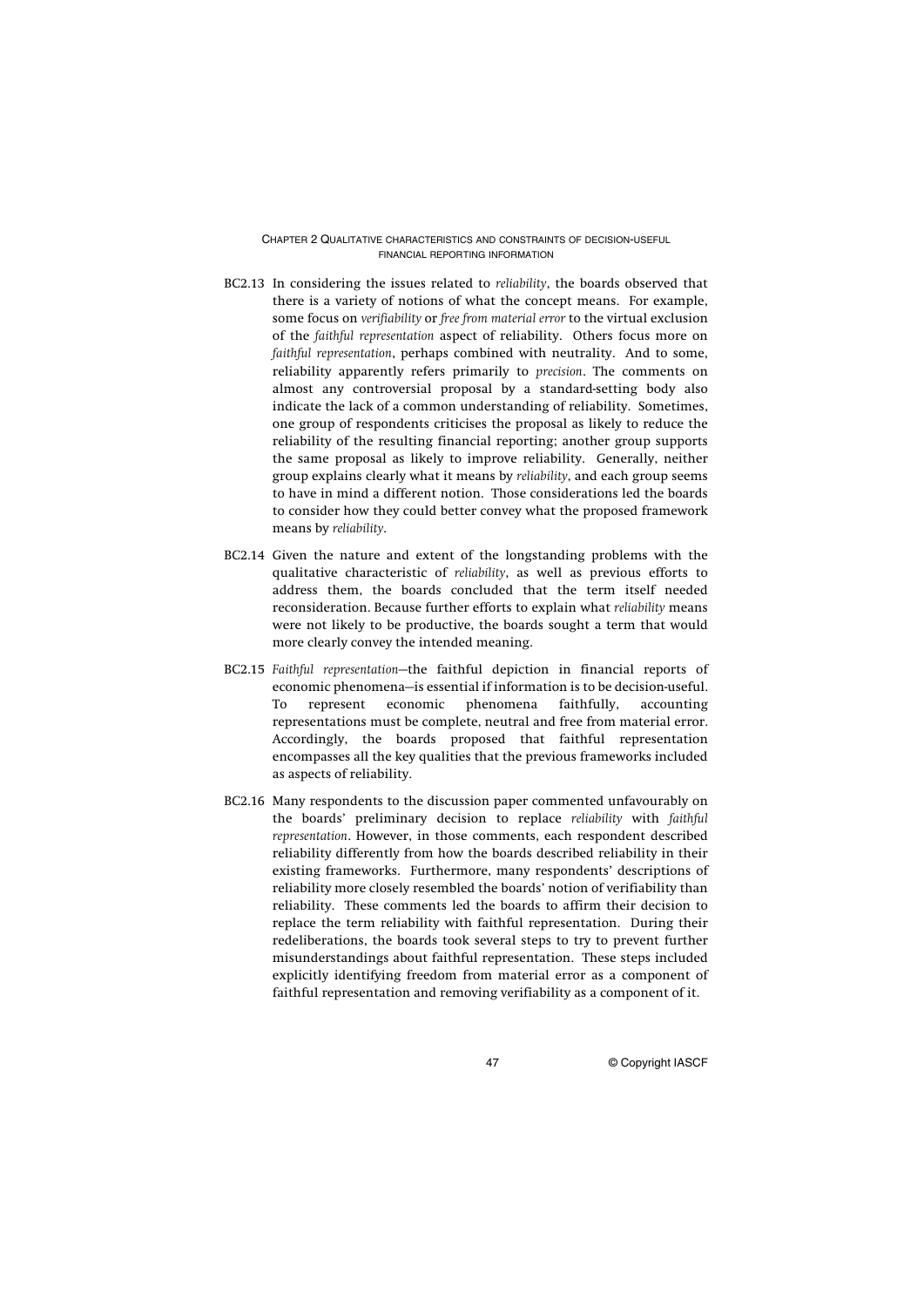**BC2.17 To avoid confusing two similar terms, the remainder of this Basis for Conclusions uses the term** *faithful representation* **rather than** *reliability***, except when directly quoting existing frameworks that use the latter term.** 

#### **Substance over form**

BC2.18 The IASB *Framework* includes *substance over form* among the components of reliability. Paragraph 35 includes the following:

> For example, an entity may dispose of an asset to another party in such a way that the documentation purports to pass legal ownership to that party; nevertheless, agreements may exist that ensure that the entity continues to enjoy the future economic benefits embodied in the asset. In such circumstances, the reporting of a sale would not represent faithfully the transaction entered into...

In contrast, Concepts Statement 2 does not include substance over form 'because it would be redundant. The quality of … representational faithfulness leaves no room for accounting representations that subordinate substance to form' (paragraph 160).

BC2.19 The boards concluded that *faithful representation* means that financial reporting information represents the substance of an economic phenomenon rather than solely its legal form. To represent legal form that differs from the economic substance of the underlying economic phenomenon could not result in a faithful representation. Accordingly, the proposed framework does not identify *substance over form* as a component of faithful representation because to do so would be redundant.

#### **Neutrality, prudence and conservatism**

BC2.20 Both boards' existing frameworks include *neutrality* as an essential component of faithful representation, and both define it similarly. The FASB's and the IASB's existing frameworks also discuss the role of conservatism or prudence. For example, the following is from paragraphs 92 and 93 of Concepts Statement 2. (The phrase in quotation marks is from paragraph 171 of APB Statement No. 4 *Basic Concepts and Accounting Principles Underlying Financial Statements of Business Enterprises*.)

> There is a place for a convention such as conservatism—meaning prudence—in financial accounting and reporting, because business and economic activities are surrounded by uncertainty, but it needs to be applied with care. Since a preference "that possible errors in measurement be in the direction of understatement rather than overstatement of net income and net assets" introduces a bias into financial reporting, conservatism tends to conflict with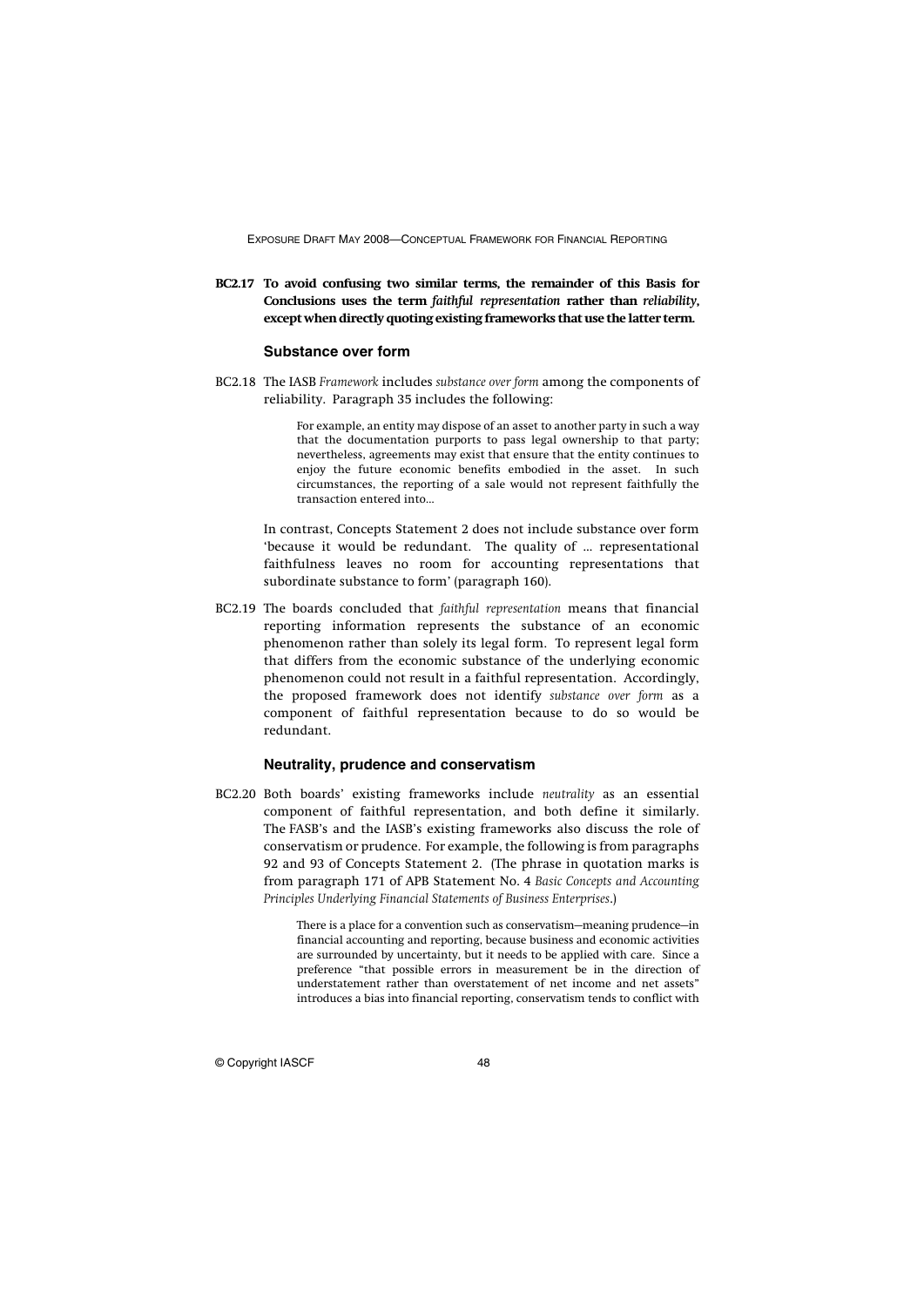significant qualitative characteristics, such as representational faithfulness, neutrality, and comparability (including consistency) ….

Conservatism in financial reporting should no longer connote deliberate, consistent understatement of net assets and profits. The Board emphasizes that point because conservatism has long been identified with the idea that deliberate understatement is a virtue.

Paragraph 37 of the IASB *Framework* says that the exercise of prudence is an appropriate response to the uncertainties inherent in preparing financial statements. It defines *prudence* as 'the inclusion of a degree of caution in the exercise of the judgements needed in making the estimates required under conditions of uncertainty, such that assets or income are not overstated and liabilities or expenses are not understated.' However, that paragraph also notes that the exercise of prudence does not allow for deliberate understatement of assets or income or overstatement of liabilities or expenses.

BC2.21 Being careful in the presence of uncertainty includes searching for additional information to reduce uncertainty, reflecting the uncertainty of a range of potential amounts in making an estimate, or selecting an amount from the midpoint of a range if a point estimate is required. Going beyond that to reflect conservative estimates of income and equity has sometimes been considered desirable to ensure that financial reports do not reflect excessive optimism or bias on the part of management. However, the boards concluded that describing *prudence* or *conservatism* as a qualitative characteristic or a desirable response to uncertainty would conflict with the quality of *neutrality* because, even with the proscriptions of deliberate misstatement that appear in the existing frameworks, an admonition to be prudent is likely to lead to a bias in the reported financial position and financial performance. Introducing biased understatement of assets (or overstatement of liabilities) in one period frequently leads to overstating financial performance in later periods—a result that cannot be described as prudent. This is inconsistent with *neutrality*, which encompasses freedom from bias. Accordingly, the proposed framework does not include *prudence* or *conservatism* as desirable qualities of financial reporting information.

#### **Can faithful representation be empirically measured?**

BC2.22 Another issue involving faithful representation or any other of the qualitative characteristics is whether the framework should attempt to develop empirical measures of them. The boards considered whether at least some aspects of faithful representation might be quantifiable due to its relation to certain statistical concepts. But how or whether financial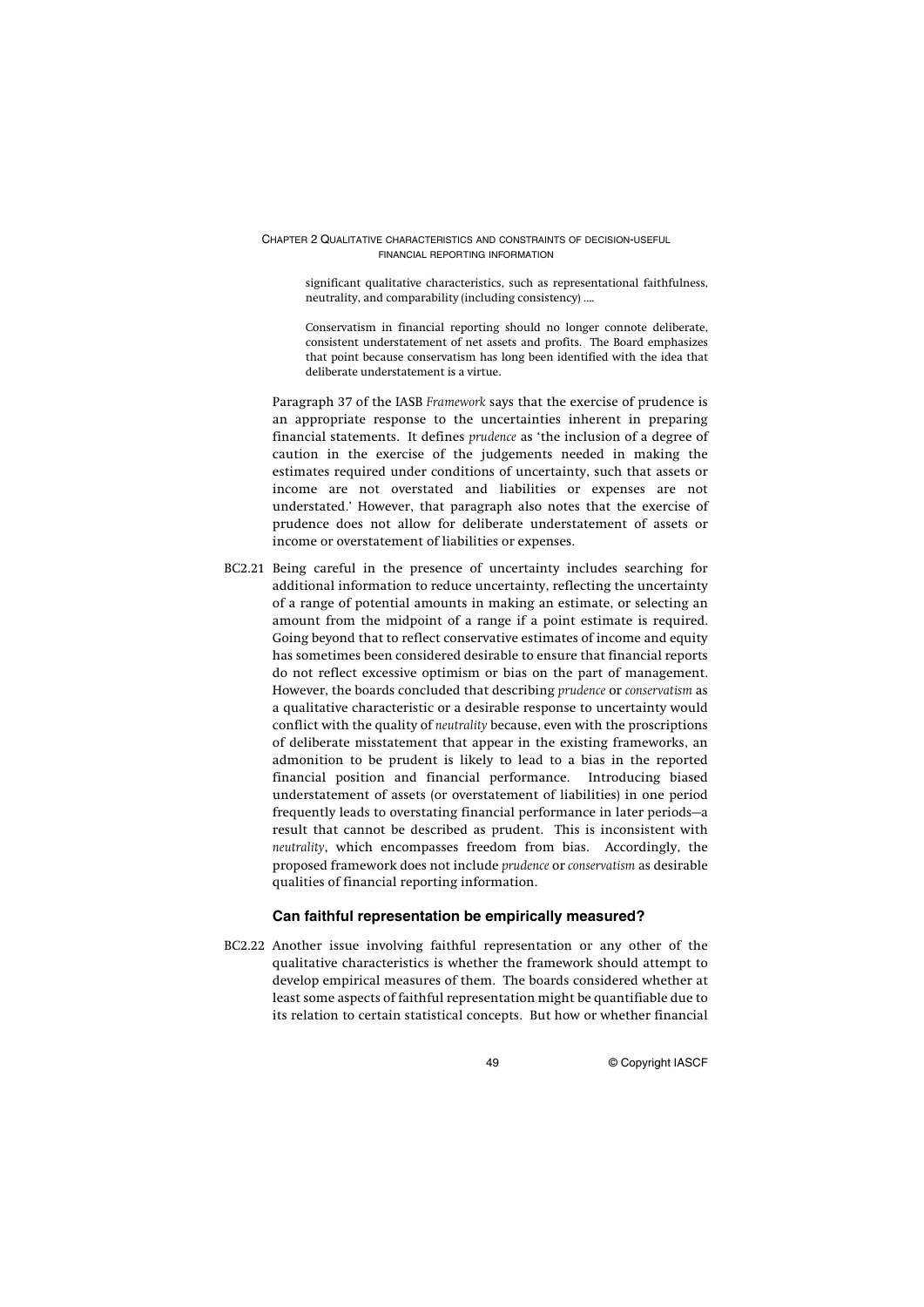reporting concepts could objectively quantify neutrality (freedom from bias) or the overall degree of faithful representation is far from clear. Conceivably, the boards might attempt to quantify faithful representation by calculating closeness to an ideal (for example, total reported assets as a percentage of total ideally recognised and measured assets). But the so-called ideal would be so subjective, so controversial, that the attempt at quantification would probably fail.

- BC2.23 Empirical accounting research techniques have accumulated considerable evidence supporting the combination of relevance and faithful representation of accounting information for measurement purposes by correlation to market prices and changes in them. For example, some studies provide evidence that a particular financial reporting requirement results in information that the market regards as sufficiently relevant and faithfully represented to be decision-useful. However, such studies have generally not provided useful techniques for consistently empirically measuring faithful representation apart from relevance.
- BC2.24 Both boards' existing frameworks note the desirability in some circumstances of providing statistical information about how faithfully a financial reporting measure is represented. For example, paragraph 72 of Concepts Statement 2 says:

… an indication of the probabilities attaching to different values of an attribute may be the best way of giving information reliably about the measure of the attribute and the uncertainty that surrounds it.

Paragraph 34 of the IASB *Framework* includes a similar statement. Other statistical notions are also sometimes reflected in financial reports. For example, some entities disclose their *value at risk* from derivative financial instruments and similar positions, which is a measure of expected loss in specified circumstances. The boards expect that the use of statistical concepts for financial reporting in particular situations will continue to be important. However, they are unaware of useful means of quantifying either the overall quality of faithful representation or its components and concluded that they should not attempt to develop such means in the proposed framework. In reaching that conclusion, the boards noted that an inability to quantify characteristics identified as qualitative is not surprising. A complicating factor is that the meaning of reliability (faithful representation) in econometrics and statistics is narrower than the way in which the existing frameworks use the term. Any attempt to quantify faithful representation or any other of the qualitative characteristics would presumably require the use of the term in financial reporting concepts to be reconciled with the use in statistical analysis.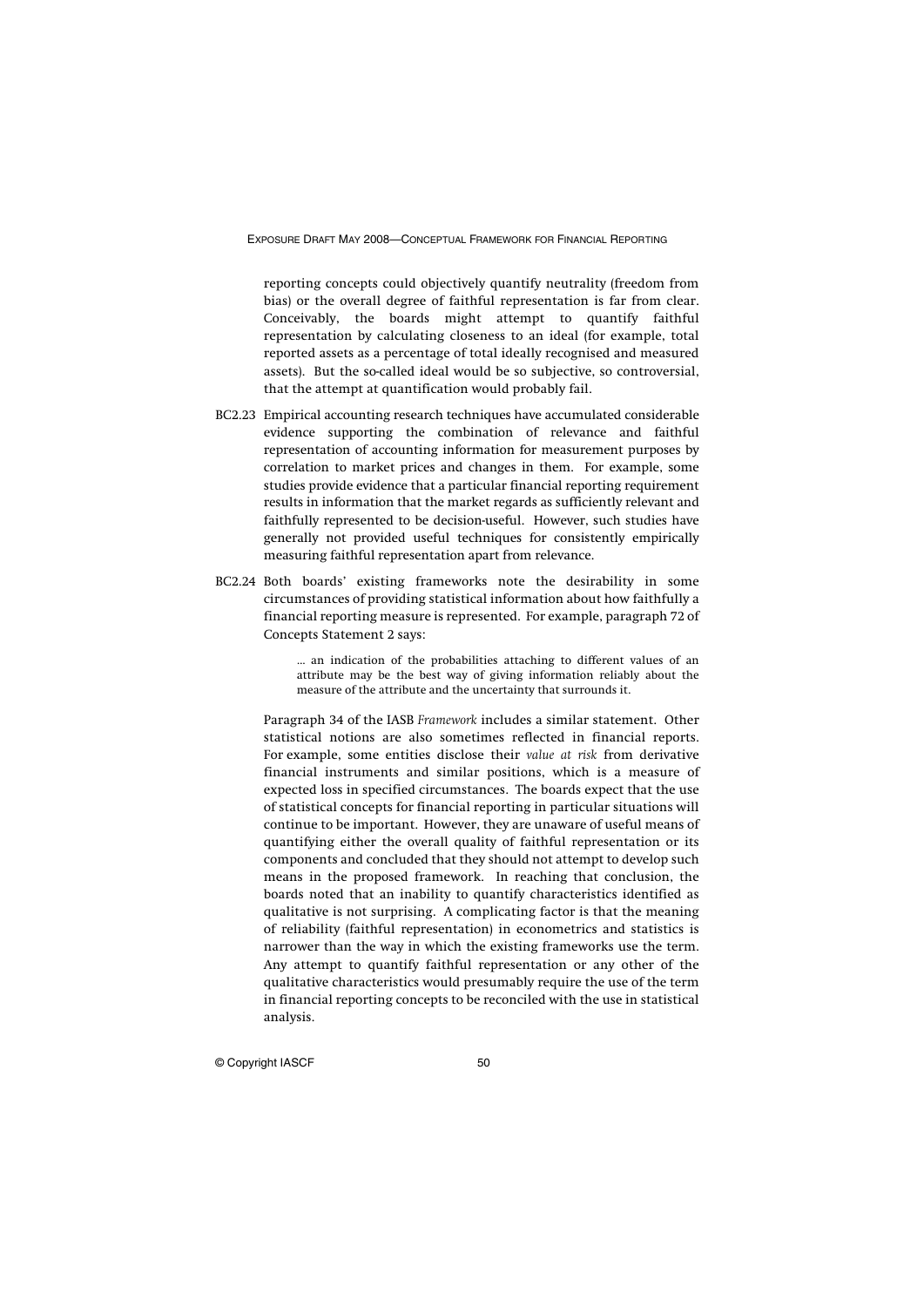# **Enhancing qualitative characteristics**

#### **Comparability**

- BC2.25 The IASB *Framework* discusses *comparability* as a qualitative characteristic of decision-useful information as equally important as relevance and faithful representation. Concepts Statement 2 describes comparability as a quality of the relationship between two or more pieces of information that, although important, is secondary to relevance and faithful representation. Both frameworks, however, indicate that comparability should not be overemphasised at the expense of improved relevance or faithful representation.
- BC2.26 The boards concluded that comparability was an enhancing qualitative characteristic because it logically follows relevance and faithful representation. Comparability is achieved when information being compared is a faithful representation of a relevant phenomenon. When information faithfully represents relevant phenomena, similar phenomena are represented similarly and dissimilar phenomena are represented dissimilarly. Consistency of information across entities or time periods enhances its comparability, which improves its decisionusefulness. Regardless of how comparable information may be, it will not be useful if it is irrelevant to users' decisions or does not faithfully represent the economic phenomena it purports to represent. In addition, standard-setters sometimes temporarily sacrifice some consistency to achieve improved relevance or faithful representation (or both) of the information in financial reports. For example, an entity's adoption of a new method of accounting or reporting applied prospectively will temporarily reduce the consistency of its financial reporting, thereby temporarily decreasing comparability.

# **Verifiability**

BC2.27 The IASB *Framework* does not include verifiability as an explicit aspect or component of reliability, yet Concepts Statement 2 does. The boards, however, noted that their existing frameworks are not as different with respect to veriability as it might appear because paragraph 31 of the *Framework* contains the phrase *and can be depended upon by users*, which implies the need for a means of assuring users that they can depend on the information. In the discussion paper, the boards' preliminary views were that information needs to be verifiable to assure users that it is free from material error and bias and can thus be depended on to represent what it purports to represent. Therefore, verifiability was a component of faithful representation.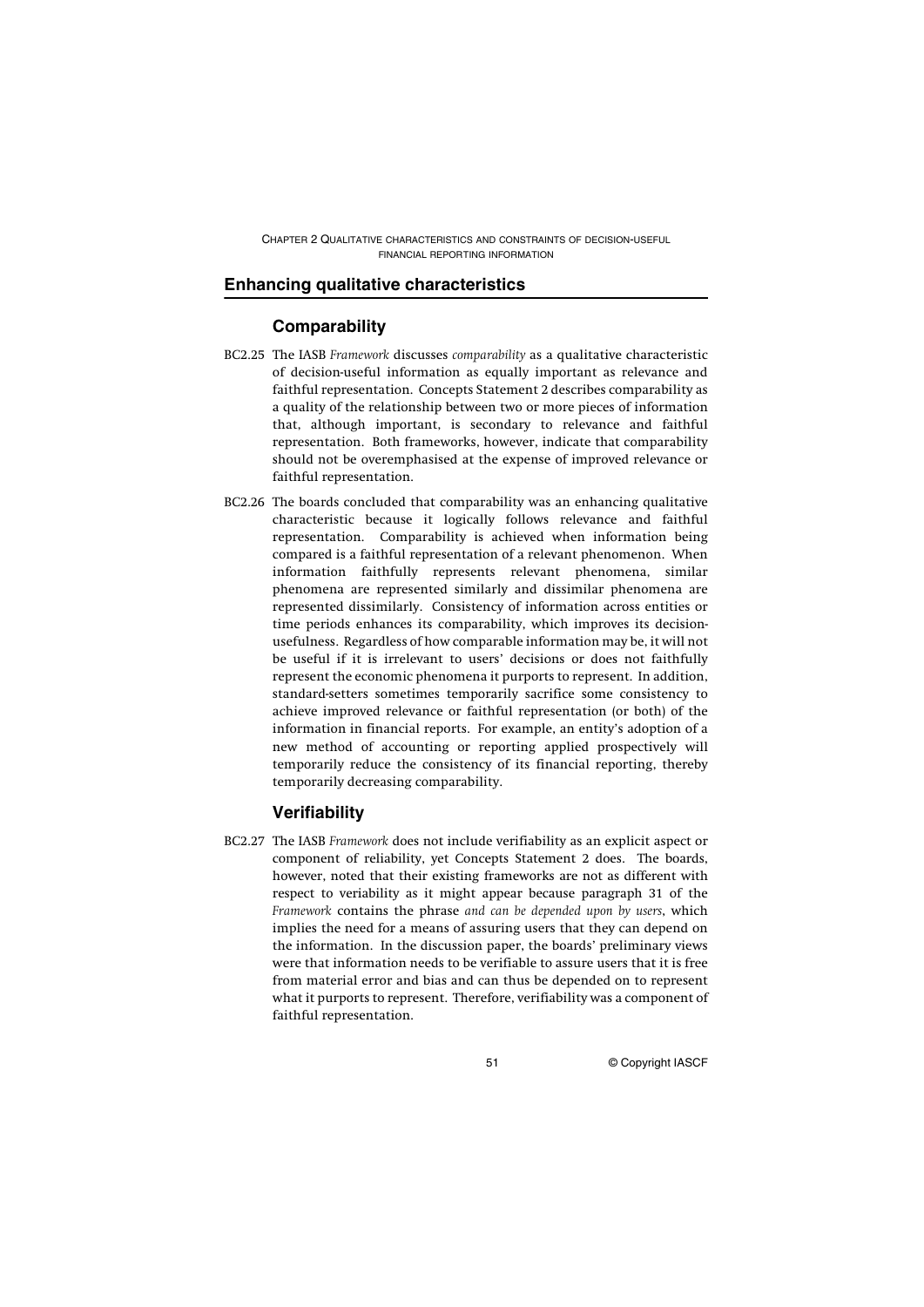BC2.28 Some respondents pointed out that including verifiability as a component of faithful representation could result in some information being excluded from financial reporting. For example, an entity can faithfully depict a piece of information that represents management's opinion or intentions and this information is normally useful for decision-making. However, this information may not necessarily be directly or indirectly verifiable. The boards observed that many pieces of information included in financial reports are not verifiable and therefore concluded that verifiability cannot be a required component of faithful representation. However, the boards agreed that information that is verifiable is generally more decision-useful than information that cannot be independently verified; they therefore concluded that verifiability is an enhancing qualitative characteristic.

#### **Timeliness**

- BC2.29 The IASB *Framework* discusses *timeliness* separately, as a constraint that could rob information of relevance. Concepts Statement 2 includes timeliness as an ancillary aspect of relevance. However, the substance of the concepts as discussed in the two frameworks is essentially the same.
- BC2.30 In the discussion paper, the boards tentatively concluded that timeliness pertains only to relevance. However, some respondents pointed out that timeliness affects many of the qualitative characteristics and thus should not be characterised as a component of relevance. In their redeliberations, the boards concluded that timeliness is different from the other components of relevance. Whereas something that has predictive value or confirmatory value is relevant, information can be reported in a timely manner and have no relevance at all, or information can be delayed in reporting and remain relevant. Thus, the boards concluded that reporting information in a timely manner can enhance both the relevance and the faithful representation of that information and, therefore, timeliness is best described as an enhancing qualitative characteristic.

#### **Understandability**

BC2.31 Both the IASB *Framework* and Concepts Statement 2 include *understandability*, a quality of information that enables users to comprehend its meaning and therefore make it useful for decision-making. Both frameworks also similarly describe that for financial reporting information to be understandable, users should have a reasonable degree of financial knowledge and a willingness to study the information with reasonable diligence.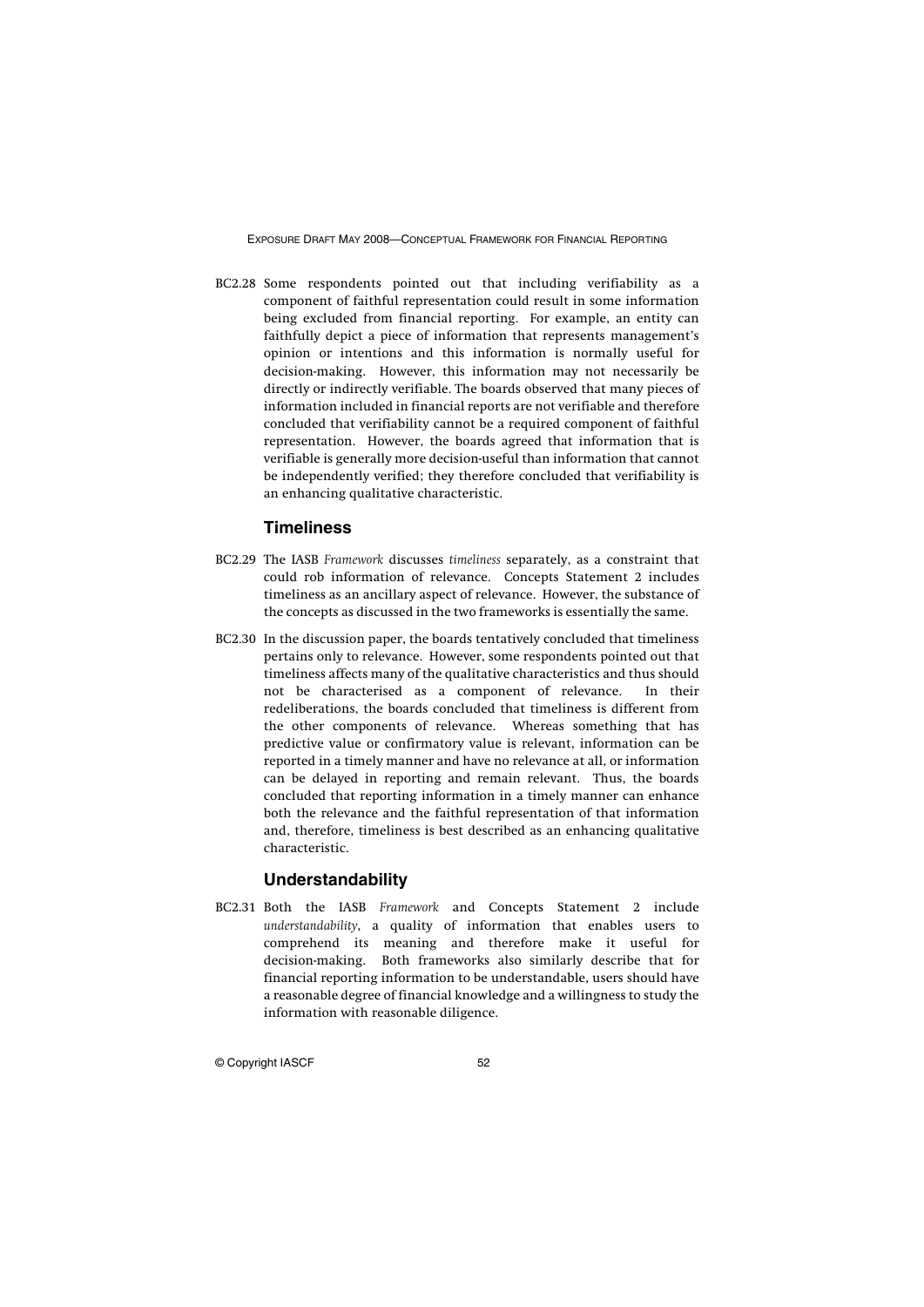- BC2.32 Despite those discussions of understandability and the users' responsibilities for understanding financial reports, misunderstandings persist. For example, some have argued that a new accounting method should not be implemented because some users might not understand it, even though the new accounting method is useful for decision making. They imply that understandability is more important than relevance.
- BC2.33 The boards concluded that the draft framework needed to clarify both the qualitative characteristic of understandability and users' responsibilities in understanding financial reports. The revised discussion of understandability now explains that users are responsible for studying financial reporting information with reasonable diligence rather than only being willing to do so. In addition, the boards clarified that when an economic phenomenon is particularly complex, users may need to seek the aid of an adviser to understand that particular transaction. For example, capital providers unfamiliar with actions an entity might take to hedge its exposure to financial risks might have difficulty understanding a note to the financial statements that explains its hedging activities. That information, however, is relevant to users in making decisions about the entity. The understandability of information about hedging activities and related hedge accounting might be improved by a standard-setter requiring, or an entity voluntarily providing, tabular or graphic formats (or both) as well as narrative explanations. Standard-setters, together with those who prepare financial reports, should take steps that are necessary and feasible to improve the clarity and conciseness of financial reporting information so that the intended users can understand it.
- BC2.34 Some users have noted that financial reports sometimes obscure important information by using convoluted terminology or an excessively detailed presentation. Accordingly, the draft framework explains that understandability will be enhanced when information is clear and concise. Overwhelming users with unnecessarily lengthy narratives or irrelevant information can decrease the understandability of financial information and deprive it of its usefulness.

# **Should additional qualitative characteristics be added?**

BC2.35 The boards considered whether other qualitative characteristics should be added.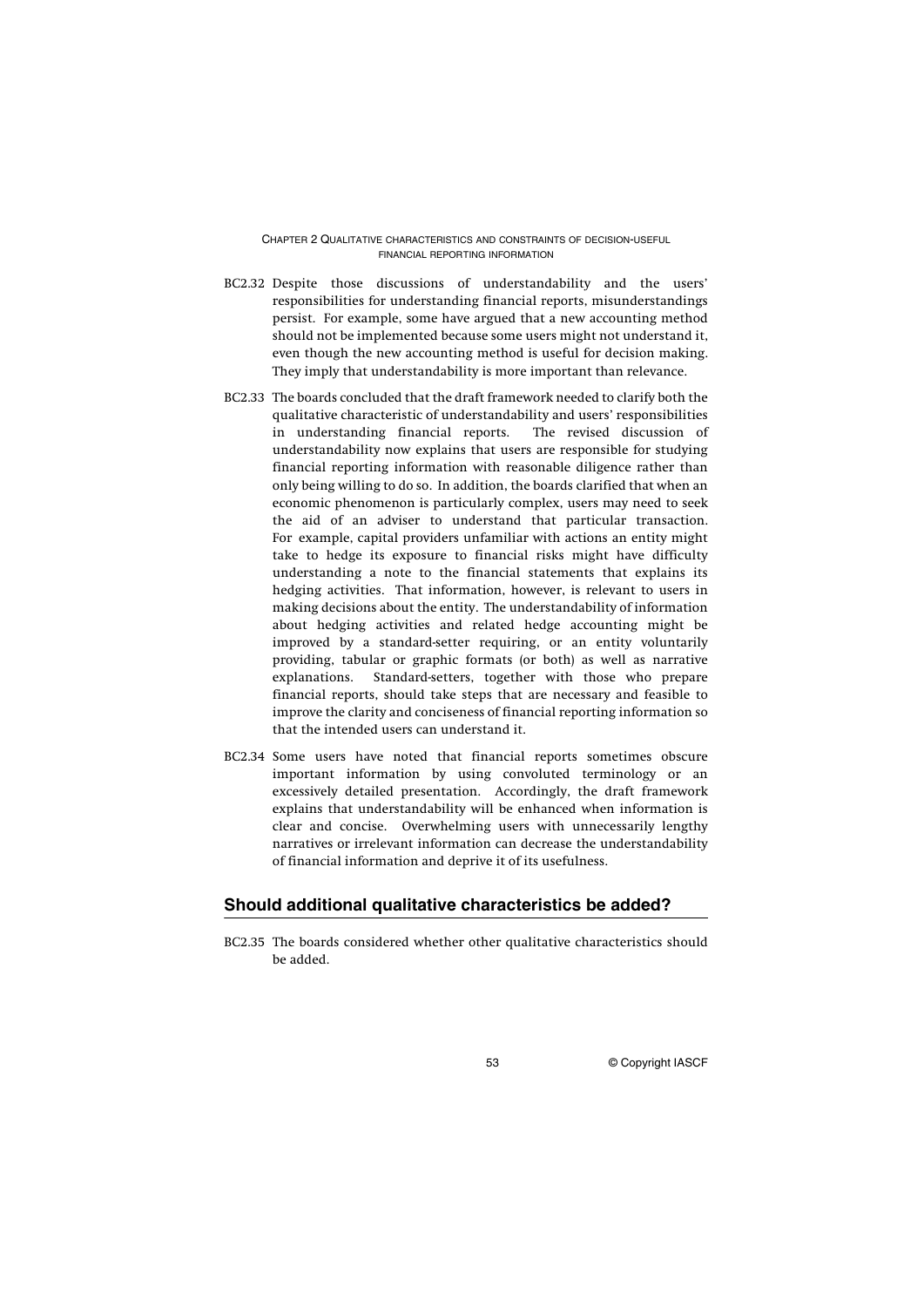# **Transparency**

- BC2.36 Recently, standard-setters, regulators and others have used the terms *transparent* and *transparency* with increasing frequency in describing high quality financial reporting. The FASB's mission statement says that 'accounting standards are essential to the efficient functioning of the economy because decisions about the allocation of resources rely heavily on credible, concise, transparent, and understandable financial information.' The IASB's mandate also uses the term in a similar way in describing its objectives. That raises the question of whether transparency should be a qualitative characteristic of decision-useful information.
- BC2.37 The boards concluded that transparency should not be added as a qualitative characteristic of decision-useful financial reporting information because to do so would be redundant. Transparent information results from applying several qualitative characteristics that the draft framework already incorporates, including faithful representation and understandability.

#### **True and fair view**

BC2.38 Some discussions of accounting concepts or principles refer to a *true and fair view* or *fair presentation*. For example, the UK *Statement of Principles for Financial Reporting* says:

> The concept of a true and fair view lies at the heart of financial reporting in the UK and the Republic of Ireland. It is the ultimate test for financial statements and, as such, has a powerful, direct effect on accounting practice. No matter how skilled the standard-setters and law-makers are, it is the need to show a true and fair view that puts their requirements in perspective.<sup>\*</sup>

BC2.39 The Companies Act of 1947 introduced the notion of a true and fair view into law in the United Kingdom and the European Union's Fourth Directive (Article 2) and Seventh Directive also use the term. Other countries have used similar terminology in their legislation regulating business entities. However, none of that legislation defines *true and fair view*. The use of the term in legislation generally is in the context of providing an exception if compliance with accounting standards would not result in a true and fair view. However, the issue here is whether the

<sup>\*</sup> Accounting Standards Board *Statement of Principles for Financial Reporting* December 1999, paragraph 10.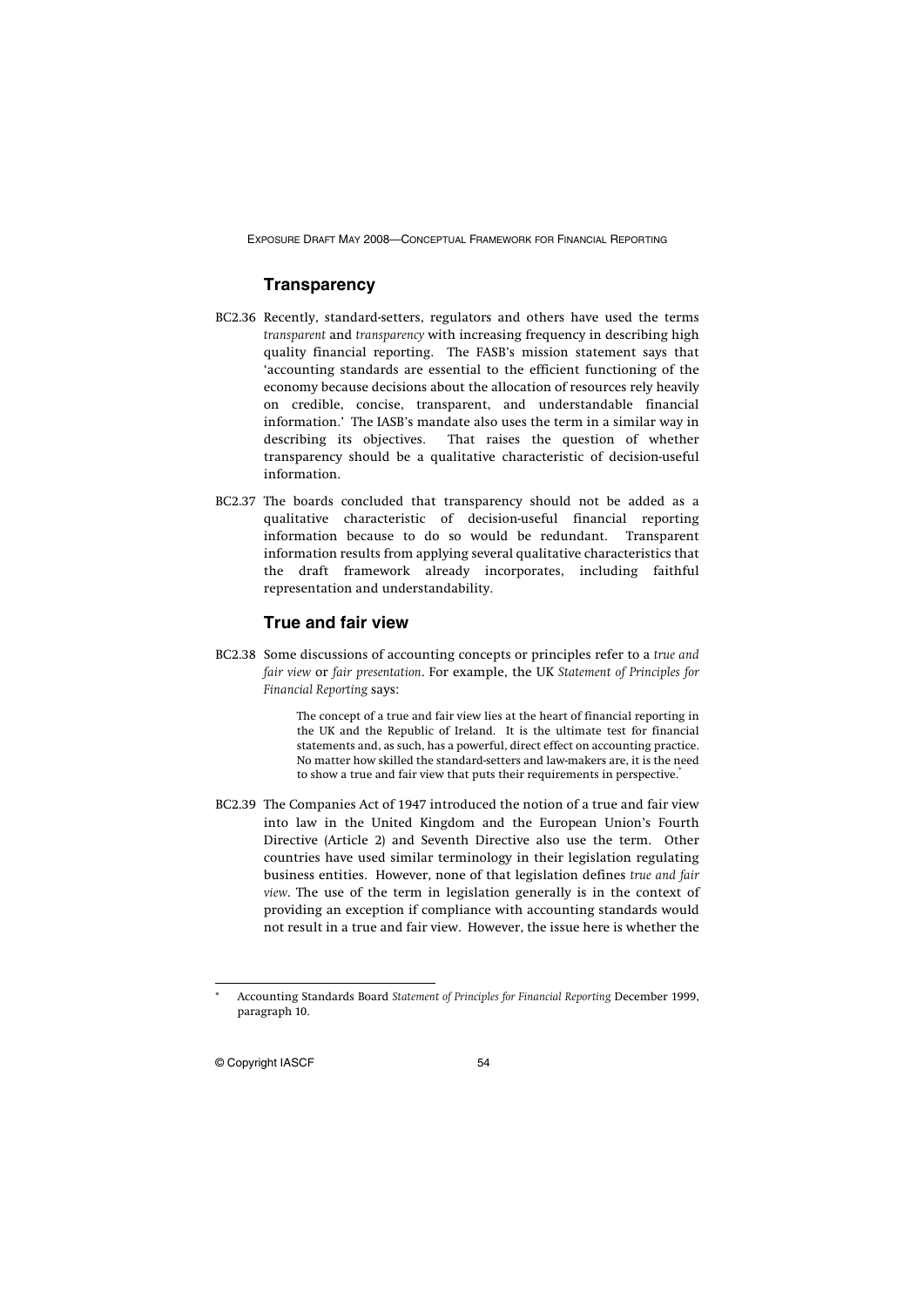boards should add true and fair view as a qualitative characteristic of financial reporting information—not whether the authoritative literature should provide an exception to the application of accounting standards in some circumstances.

BC2.40 The IASB *Framework*, paragraph 46, explains how a true and fair view applies in the following way:

> Financial statements are frequently described as showing a true and fair view of, or as presenting fairly, the financial position, performance and changes in financial position of an entity. Although this *Framework* does not deal directly with such concepts, the application of the principal qualitative characteristics and of appropriate accounting standards normally results in financial statements that convey what is generally understood as a true and fair view of, or as presenting fairly such information.

BC2.41 The boards agreed with the conclusions reached in the existing IASB *Framework*. True and fair view or fair presentation is not a qualitative characteristic and instead should result from applying the qualitative characteristics. The boards also observed that for financial reports to present a true and fair view or to present fairly is the same as faithful representation, which is already included as a qualitative characteristic.

# **Credibility**

- BC2.42 *Credibility*, which is another term that standard-setters or their constituents cite as a desirable attribute of financial reporting information, might be considered an additional qualitative characteristic.
- BC2.43 Among the several definitions of *credible* in the Oxford English Dictionary Online, the most pertinent one is 'worthy of belief or confidence; trustworthy, reliable.' Clearly, information will not be of much help in decision making if users do not consider it worthy of belief. The need for credibility is the reason that verifiability is a qualitative characteristic. However, the boards concluded that credibility is not itself a characteristic of decision-useful financial information. Instead, credibility is a desired result of the process by which that information is developed. Whether users consider the information in an entity's financial report to be credible will depend heavily on their view of the trustworthiness of the entity's management and auditors, as well as on their view of the relevance of the information in the report and the degree to which it faithfully represents the underlying economic phenomenon.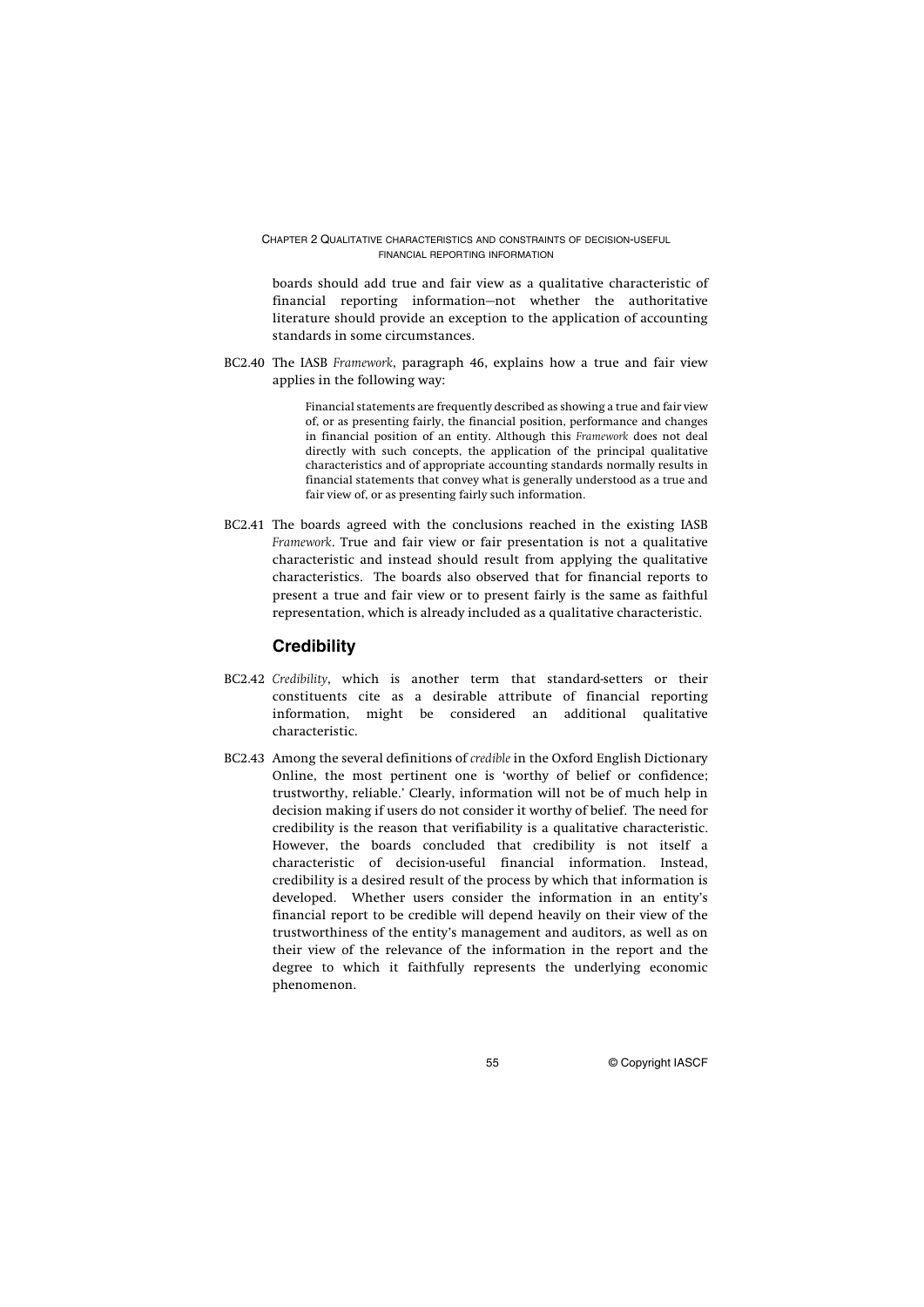#### **Internal consistency**

BC2.44 Another potential candidate for an additional qualitative characteristic is *internal consistency*. The discussion paper *Qualitative Characteristics of Accounting Information* published by the Accounting Standards Board of Japan (ASBJ) discusses internal consistency as follows (paragraph 16):

> Internal consistency in this Discussion Paper is different from the term "consistency" that is referred to in conceptual frameworks issued overseas. While the latter requires a particular accounting procedure to be applied (for interim reporting and annual reporting) every period continuously, the former requires that any individual standard adopted should be consistent with the existing system of standards.<sup>\*</sup>

- BC2.45 Thus, the Japanese discussion paper focuses on internal consistency of financial reporting standards rather than of financial reporting information. The ASBJ further explained that, in developing financial reporting standards, internal consistency is needed to infer relevance, which usually can be demonstrated only after the information resulting from a proposed standard has actually improved users' decisions, especially if the standard pertains to new types of transactions or other events. Therefore, if the economic environment has not changed radically, a standard-setter may infer that a proposed standard that is internally consistent with the existing system of standards that result in information accepted as relevant should also provide information that is relevant and useful for decision making.
- BC2.46 The boards observed that internal consistency of accounting standards is desirable and that it should naturally result from developing standards that are consistent with the same conceptual framework. In addition, if an existing standard is generally considered to provide relevant information, it is helpful for standard-setters to be able to infer that a new standard that is consistent with the existing standard will do the same. However, the boards concluded that *internal consistency* should not be added as a qualitative characteristic of decision-useful financial reporting information. To do so could impede evolution in the body of financial reporting standards to improve the decision-usefulness of financial reports on the grounds that adopting new standards would not result in internal consistency.

<sup>\*</sup> Discussion Paper in a series titled *Conceptual Framework of Financial Accounting*, written by a Working Group on Fundamental Concepts of the Accounting Standards Board of Japan, September 2004.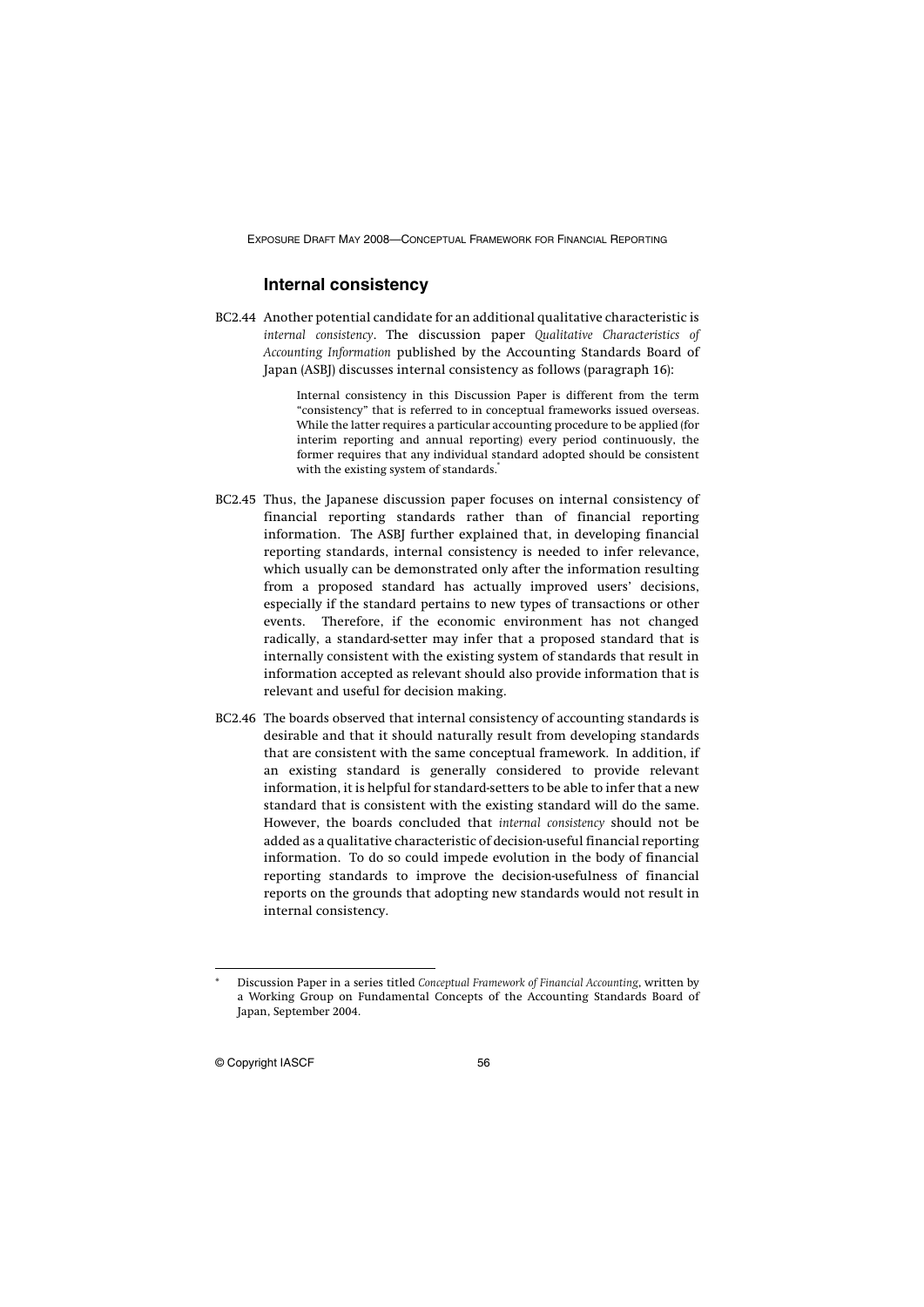# **High quality**

- BC2.47 In its report *International Accounting Standard Setting: A Vision for the Future*, \* the FASB considered *high quality* a desirable characteristic of both financial reporting information and financial reporting standards. The report indicates that application of objectives and qualitative characteristics should lead to high quality accounting standards, which in turn should lead to high quality financial reporting information that is useful for making decisions. That is to say, *quality* is defined by the objective and qualitative characteristics of financial reporting information.
- BC2.48 The boards concluded that high quality is achieved by adherence to the objective and qualitative characteristics of financial reporting information. *High quality* information is the goal to which financial reporting and standard-setters aspire. Therefore, the boards did not add *high quality* as a qualitative characteristic.

#### **Other decision criteria sometimes suggested**

- BC2.49 Constituents have sometimes suggested other criteria for standardsetting decisions, and the boards have at times cited some of those criteria as part of the rationale for some decisions. Those criteria include:
	- (a) simplicity
	- (b) preciseness
	- (c) operationality
	- (d) practicability or practicality
	- (e) acceptability.
- BC2.50 To the extent that criteria such as those listed are appropriate for standard-setters to consider, the boards concluded that they are generally part of the overall weighing of benefits and costs of providing financial information. For example, a simpler method may be less costly to apply than a more complex method. In some circumstances, a simpler method may result in information that is essentially the same as, but somewhat less precise than, a more complex method. In that situation, a standard-setter would include the decrease in precision and the decrease in implementation cost in weighing benefits against costs.

<sup>\*</sup> Report of the FASB *International Accounting Standard Setting: A Vision for the Future* (Norwalk, CT: FASB, 1999).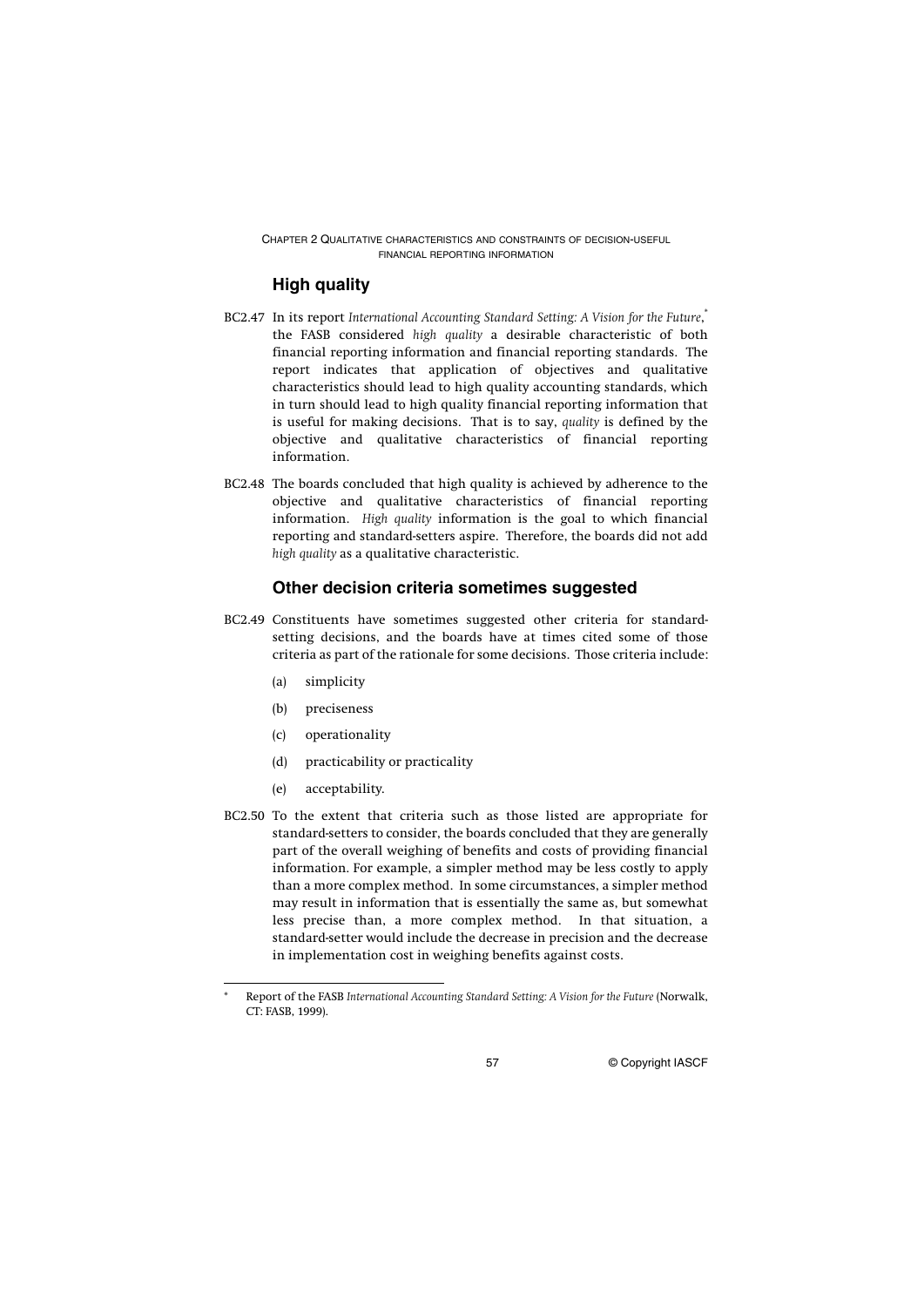# **How the qualitative characteristics relate to the objective of financial reporting and to each other**

BC2.51 Both boards' existing frameworks discuss the need to exchange a degree of one desirable characteristic for an increased amount of another (trade-offs). For example, the IASB *Framework*, paragraph 45, says:

> In practice a balancing, or trade-off, between qualitative characteristics is often necessary. Generally the aim is to achieve an appropriate balance among the characteristics in order to meet the objective of financial statements. The relative importance of the characteristics in different cases is a matter of professional judgement.

Concepts Statement 2 discusses necessary trade-offs at greater length, but the essence of that discussion is the same—that applying judgement is necessary to achieve an appropriate balance of the qualitative characteristics. The pervasive constraints on financial reporting may also be considered when making such trade-offs.

- BC2.52 To explain the relationships between the qualitative characteristics, the boards considered using a chart, such as *A Hierarchy of Accounting Qualities* in Concepts Statement 2. However, the boards agreed with Concepts Statement 2 that the chart is 'a limited device … for showing certain relationships among the qualities that make accounting information useful' (paragraph 33), and that 'the hierarchy should be seen as no more than an explanatory device, the purpose of which is to clarify certain relationships … ' (paragraph 34).
- BC2.53 Therefore, the boards decided to search for a better way of explaining the relationships between the characteristics. They considered a chart that would illustrate how standard-setters might apply the qualitative characteristics in making decisions about financial reporting issues. However, they concluded that a chart that illustrated the standardsetting process would necessarily involve matters that the boards had not yet addressed in the conceptual framework project, including recognition, measurement, presentation (display) and disclosure. For that reason, the boards concluded that to include such a chart in a chapter focusing solely on qualitative characteristics would be premature. Therefore, in the discussion paper they preliminarily decided that the chapter should explain the relationships of the qualitative characteristics to the objective of financial reporting and to each other.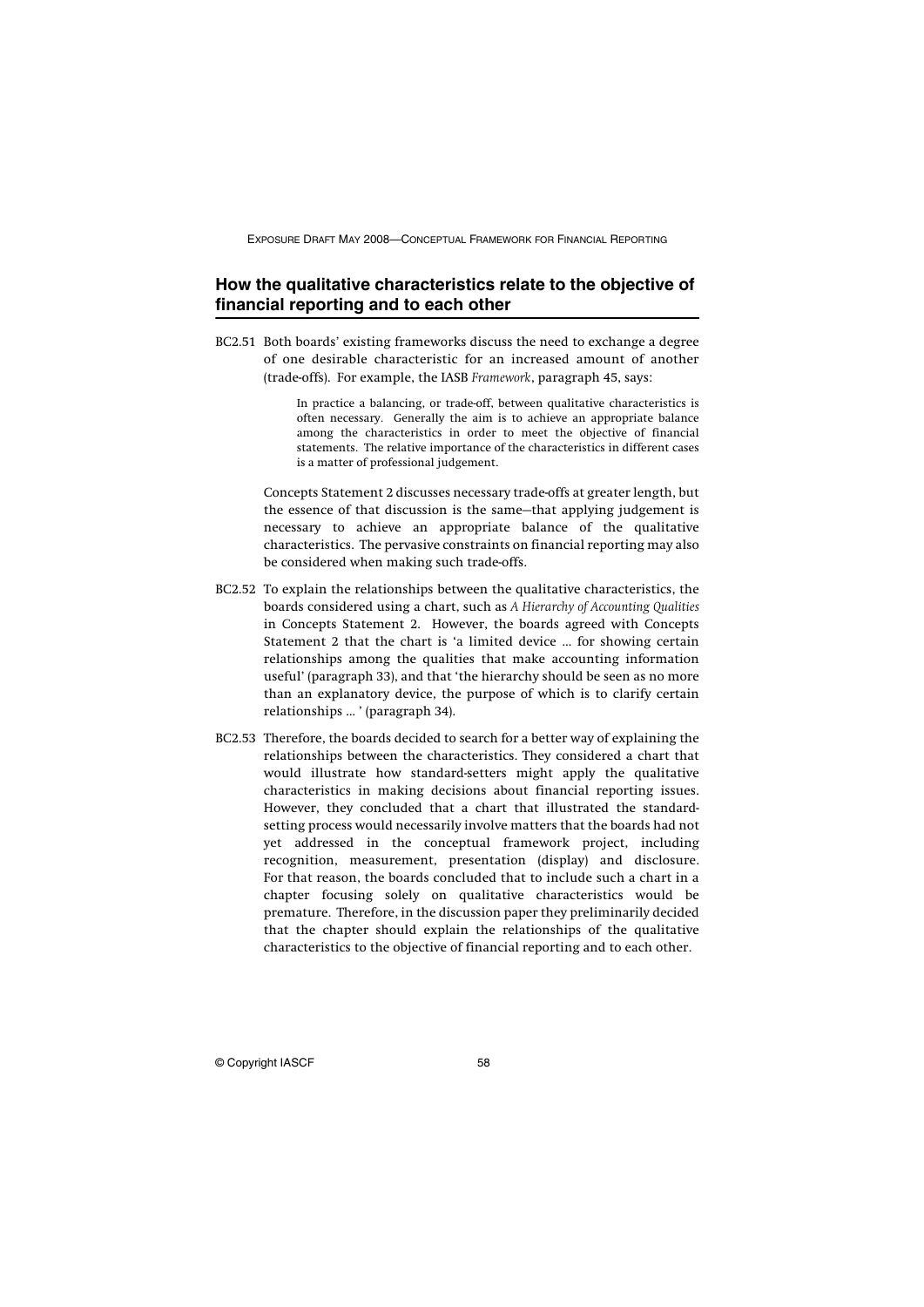- BC2.54 In reviewing comments from respondents, the boards noted respondents' confusion about how the qualitative characteristics relate to each other. Therefore, the boards proposed that the qualitative characteristics should be distinguished as fundamental or enhancing, depending on how they affect the usefulness of information. Regardless of its classification, each qualitative characteristic contributes to the usefulness of financial reporting information.
- BC2.55 The boards observed that both relevance and faithful representation are fundamental qualitative characteristics because they work together to make financial reporting information useful in making decisions. A depiction that is a faithful representation of an irrelevant phenomenon is not decision-useful, nor is a depiction that is an unfaithful representation of a relevant phenomenon.
- BC2.56 The boards also concluded that relevance is the quality that should be considered first. If information about a particular real-world economic phenomenon is not pertinent to investment or credit decisions, none of the other qualitative characteristics matters. Accordingly, it would be inefficient to consider faithful representation, comparability, verifiability, timeliness or understandability for irrelevant items. The boards then concluded that faithful representation is the quality that should be considered next. If the depiction of information about a relevant phenomenon is a faithful representation of what it purports to represent, the information will be decision-useful.
- BC2.57 Next in the logical progression are the enhancing qualitative characteristics—comparability, timeliness, understandability and verifiability. The enhancing qualitative characteristics, either individually or in concert with each other, cannot make information useful for decisions if that information is irrelevant or not faithfully represented. Rather, enhancing qualitative characteristics improve the usefulness of financial information and should be maximised to the extent possible.

# **Constraints on financial reporting**

# **Materiality**

BC2.58 Both Concepts Statement 2 and the IASB *Framework* discuss *materiality*, and both define it similarly. However, Concepts Statement 2 describes *materiality* as a constraint on financial reporting that can only be considered together with the qualitative characteristics, especially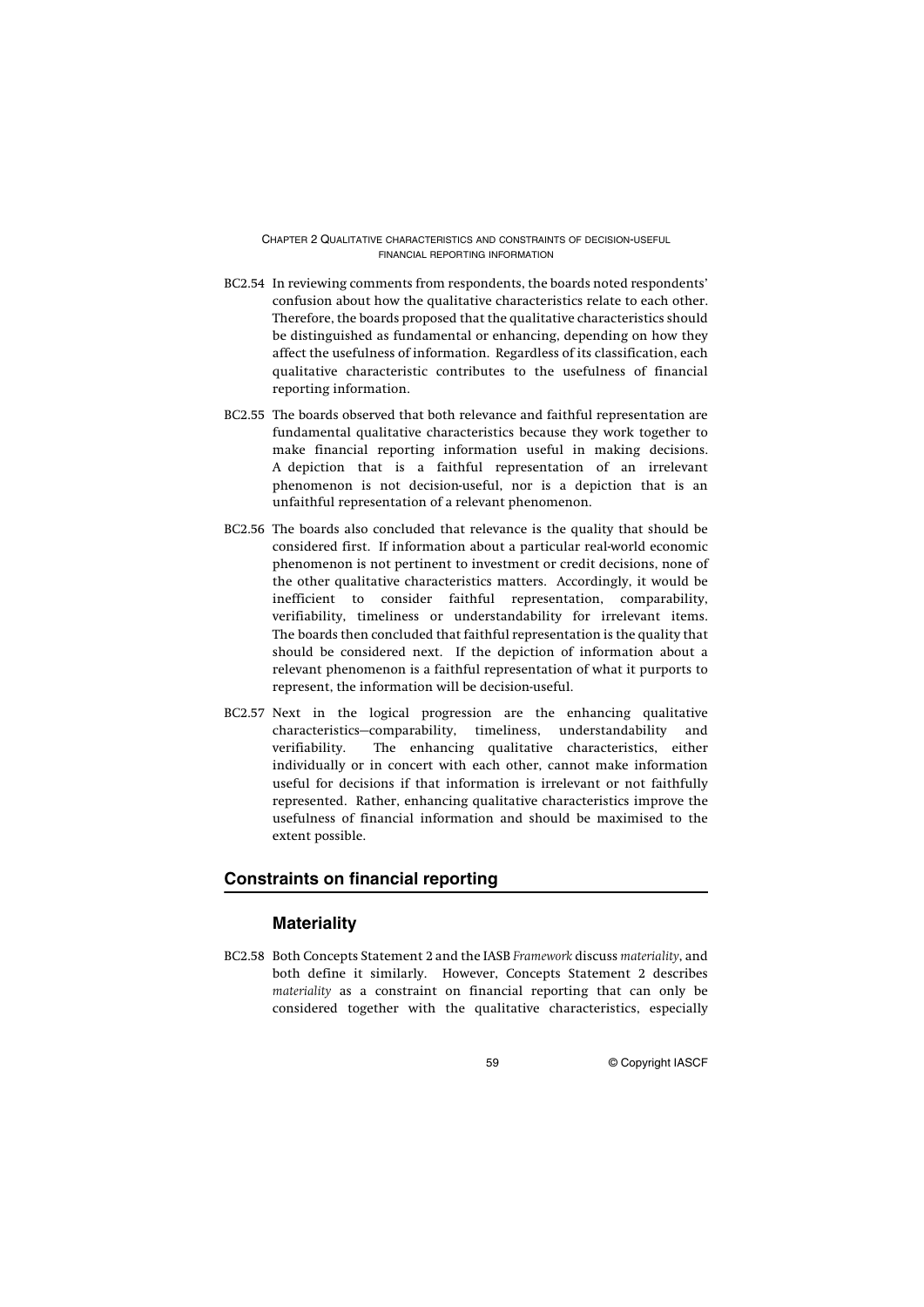relevance and faithful representation. The IASB *Framework*, on the other hand, discusses materiality as an aspect of relevance and does not indicate that materiality has a role in relation to the other qualitative characteristics.

BC2.59 The boards concluded that materiality is a pervasive constraint on financial reporting because it is pertinent to all of the other qualitative characteristics—not just to relevance. For example, a depiction may faithfully represent a relevant, real-world economic phenomenon in all material respects. The boards also concluded that materiality is a consideration for individual entities and their auditors, not standardsetters, because whether something is material can be assessed only in relation to a particular reporting entity's situation.

#### **Cost**

- BC2.60 Both boards' existing frameworks describe the need to balance the benefits of financial reporting information with the costs of providing it as a pervasive constraint on financial reporting that standard-setters, as well as preparers and users of financial reports, should keep in mind. However, the discussion of benefits and costs in both frameworks focuses primarily on the difficulty of conducting cost-benefit analyses for financial reporting requirements.
- BC2.61 The boards concluded that the balance between the benefits of financial reporting information and the costs of providing and using it is a pervasive constraint on financial reporting rather than a qualitative characteristic of decision-useful financial reporting information. In the light of the increased emphasis on the need for cost-benefit assessments in other areas since the existing frameworks were developed, the boards also considered whether standard-setters should conduct more rigorous cost-benefit analyses, perhaps on a quantitative basis.
- BC2.62 Standard-setting bodies have long acknowledged the need to ensure that the benefits of financial reporting information justify its costs. In recent years, both the FASB and the IASB have attempted to develop more structured methods of obtaining information about the perceived benefits and costs of proposed standards. The methods used included requests—some more formal than others—to constituents to submit information about the nature and amount of the benefits and costs they expect to result from a specific proposal. Those requests have resulted in helpful information and in some situations led directly to changes to proposed requirements intended to reduce the costs of compliance without significantly reducing the related benefits.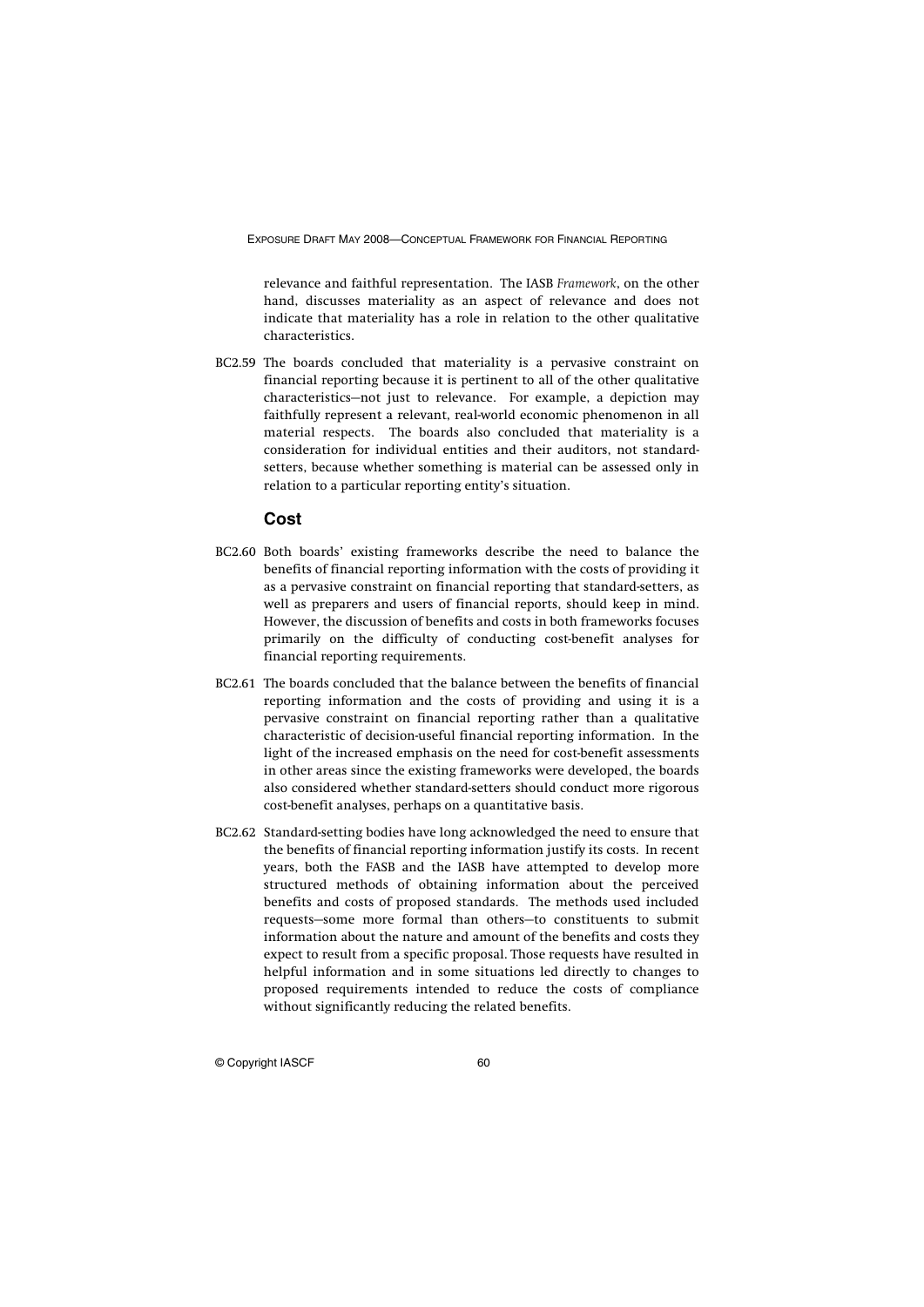- BC2.63 The boards observed that the major problem for standard-setters in conducting rigorous cost-benefit analyses in financial reporting is the inability to quantify the benefits of a particular reporting requirement, or even to identify all of them. However, obtaining complete, objective quantitative information about the initial and ongoing costs of a requirement, or the failure to impose that requirement, would also be extremely difficult. Regardless of the difficulty, standard-setters should endeavour to take into account both the benefits and the costs of proposed financial reporting requirements.
- BC2.64 The boards concluded that the proposed framework should commit standard-setters to seek information from constituents about their expectations of the nature and quantity of the benefits and costs of proposed standards and to consider that information in their deliberations. In other words, the boards concluded that the improved framework should go further in the area of assessing benefits and costs than the existing frameworks do. But the proposed framework stops short of committing standard-setters to demonstrate that the benefits of a proposed requirement would justify the related costs. To suggest in the proposed framework that standard-setters should attempt to conduct rigorous, quantitative cost-benefit analyses would raise expectations beyond what is feasible and might make it more difficult for standardsetters to improve financial reporting.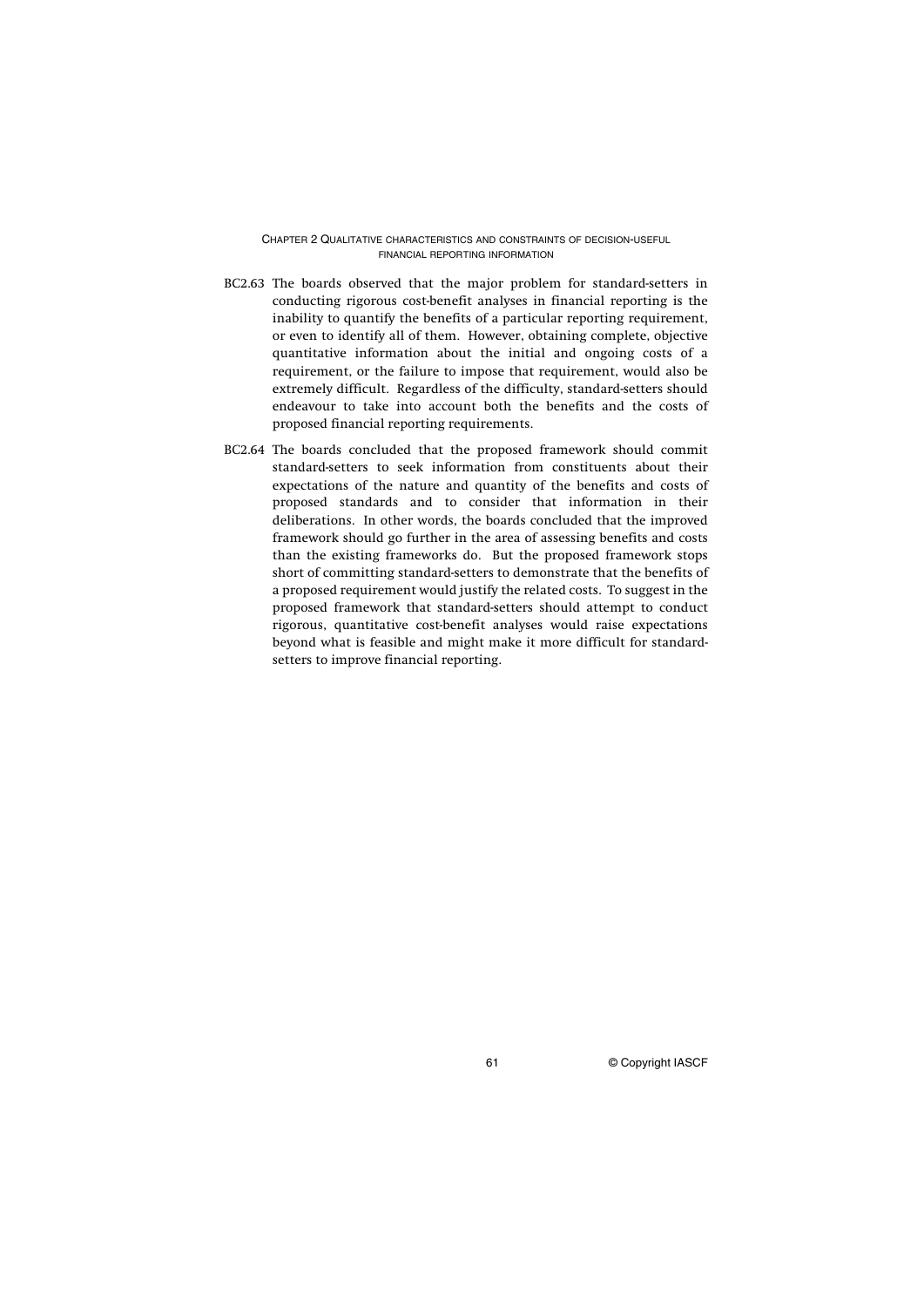# **Appendix Proposed amendments to the** *Framework for the Preparation and Presentation of Financial Statements*

**How will Chapters 1 and 2 fit with the existing IASB** *Framework***?**

The US Financial Accounting Standards Board and the International Accounting Standards Board (IASB) have agreed that *each board* will finalise the common framework chapter by chapter. Each board will finalise the chapters within the context of its current financial reporting hierarchy.

When each chapter is finalised, the relevant paragraphs in the IASB's existing *Framework for the Preparation and Presentation of Financial Statements* will be withdrawn. This exposure draft proposes that Chapters 1 (the objective of financial reporting) and 2 (the qualitative characteristics and constraints of decision-useful financial reporting information) should supersede paragraphs 9–22 and 24–46 of the *Framework*, which would consequently be withdrawn. This means that the IASB will use a new framework that will appear as follows: The *Framework* (as revised in 20XX) will be:

| <b>New</b>            | Add: Preface and Summary [as contained in this exposure draft]  |
|-----------------------|-----------------------------------------------------------------|
| framework =<br>(20XX) | Add: new Chapters 1 and 2 [as contained in this exposure draft] |
|                       | Add: existing Framework                                         |
|                       | Less: (paragraphs $9-22$ and $24-46$ )                          |
|                       | Add: other necessary consequential amendments (see below)       |

*The amendments in this appendix shall be applied for annual reporting periods beginning on or after DD Month 20XY. If an entity applies this* Framework *for an earlier period, those amendments shall be applied for that earlier period. In the amended paragraphs, new text is underlined and deleted text is struck through*.

- A1 The heading '**Preface**' in the *Framework for the Preparation and Presentation of Financial Statements* is amended to *Preface to the Framework for the Preparation and Presentation of Financial Statements*.
- A2 Paragraphs 9–21 and the headings above them are deleted.
- A3 Paragraph 22 and the heading above it are deleted.
- A4 Paragraphs 24–46 and the headings above them are deleted.